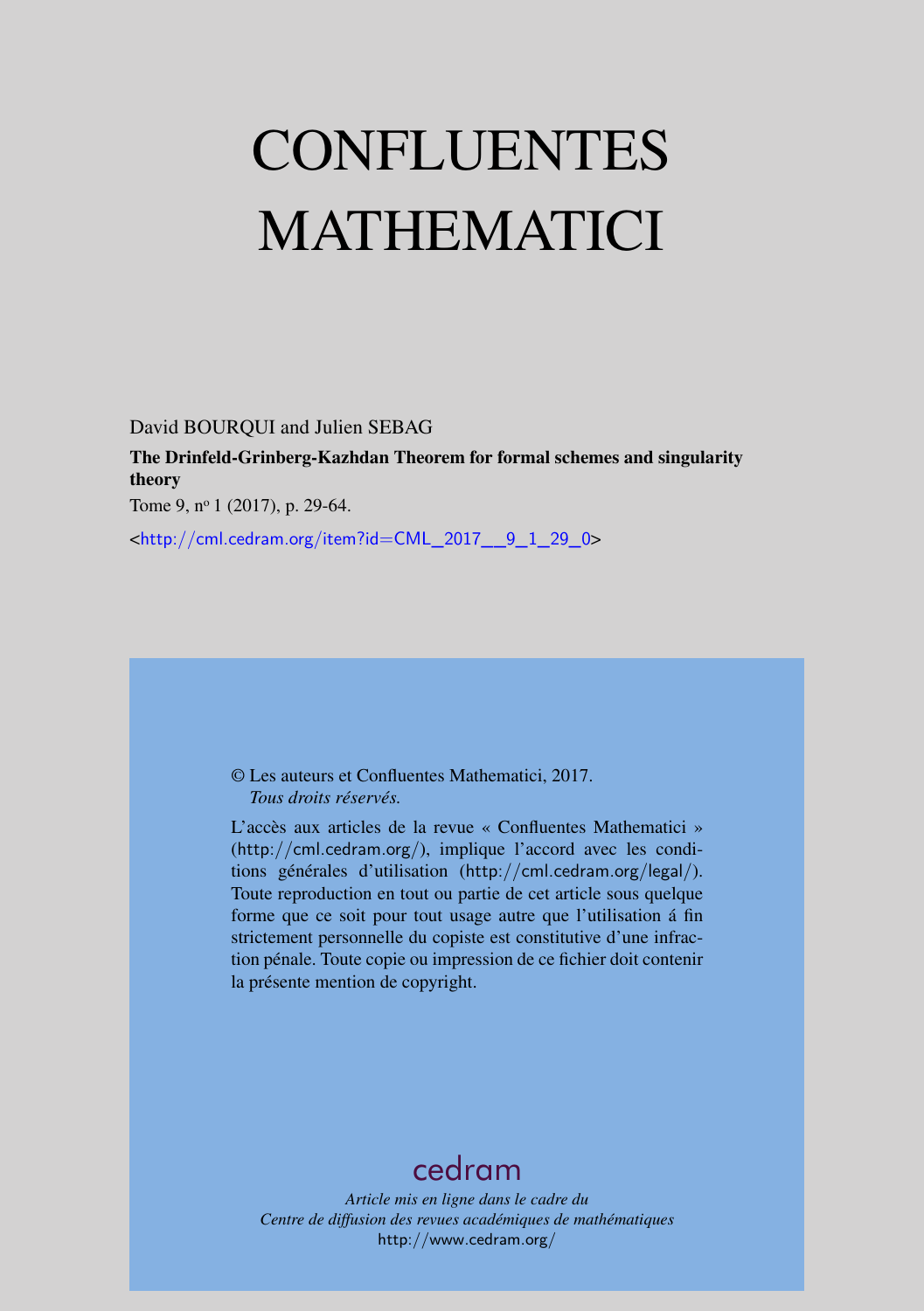# **THE DRINFELD-GRINBERG-KAZHDAN THEOREM FOR FORMAL SCHEMES AND SINGULARITY THEORY**

#### DAVID BOURQUI AND JULIEN SEBAG

**Abstract.** Let *k* be a field. In this article, we provide an extended version of the Drinfeld-Grinberg-Kazhdan Theorem in the context of formal geometry. We prove that, for every formal scheme *V* topologically of finite type over Spf(*k*[[*T*]]), for every non-singular arc  $\gamma \in \mathscr{L}_{\infty}(V)(k)$ , there exists an affine noetherian adic formal *k*-scheme  $\mathscr{S}$  and an isomorphism of formal *k*-schemes

$$
\mathcal{L}_{\infty}(V)_{\gamma} \cong \mathcal{S} \times_k \text{Spf}(k[[(T_i)_{i \in \mathbf{N}}]]).
$$

We emphasize the fact that the proof is constructive and, when *V* is the completion of an affine algebraic *k*-variety, effectively implementable. Besides, we derive some properties of such an isomorphism in the direction of singularity theory.

#### 1. INTRODUCTION

1.1. In [\[11,](#page-35-0) Theorem 0.1], V. Drinfeld proved the following statement (which was conjectured, under a weaker form, by V. Drinfeld himself in private communication; see [\[17,](#page-35-1) Introduction]):

<span id="page-1-0"></span>Theorem 1.1. — Let *k* be a field. Let *V* be a *k*-variety, with no connected component isomorphic to Spec $(k)$ . Let  $\gamma \in \mathscr{L}_{\infty}(V)(k)$  be a rational point of the associated arc scheme, not contained in  $\mathscr{L}_{\infty}(V_{\text{sing}})$ . If  $\mathscr{L}_{\infty}(V)_{\gamma}$  denotes the formal neighborhood of the *k*-scheme  $\mathscr{L}_{\infty}(V)$  at the point  $\gamma$ , there exists an affine *k*-scheme *S* of finite type, with  $s \in S(k)$ , and an isomorphism of formal *k*-schemes:

<span id="page-1-3"></span>
$$
\mathcal{L}_{\infty}(V)_{\gamma} \cong S_s \times_k \text{Spf}(k[[(T_i)_{i \in \mathbf{N}}]]). \tag{1.1}
$$

This statement generalizes to every field *k* a previous version, due to M. Grinberg and D. Kazhdan, only proved for subfields of **C** (see [\[17\]](#page-35-1)). See also [\[8\]](#page-35-2) for an interesting point of view on this question and related problems. Very recently, this statement has been used in various directions, see [\[7,](#page-35-3) [6\]](#page-35-4).

1.2. In this article we prove the following version of Theorem [1.1](#page-1-0) (see Theorems [4.1](#page-13-0) and [4.2](#page-14-0) for a more precise statement):

<span id="page-1-1"></span>THEOREM 1.2. — Let *k* be a field and  $R \in \{k, k[[T]]\}$ . Let *V* be either an *R*-scheme of finite type, or a formal *k*[[*T*]]-scheme topologically of finite type. Let  $\gamma \in \mathscr{L}_{\infty}(V)(k)$  not contained in  $\mathscr{L}_{\infty}(V_{\text{sing}})(k)$ . There exist an affine noetherian adic formal  $k$ -scheme  $\mathscr S$  and an isomorphism of formal  $k$ -schemes:

<span id="page-1-2"></span>
$$
\theta_k(V): \mathcal{L}_{\infty}(V)_\gamma \to \mathcal{S} \times_k \text{Spf}(k[[(T_i)_{i \in \mathbf{N}}]]). \tag{1.2}
$$

Moreover, when *V* is an *R*-scheme of finite type, there exist an affine *k*-scheme of finite type *S* and  $s \in S(k)$  such that the formal *k*-scheme *S* is isomorphic to  $S_s$ . The isomorphism  $\theta_k(V)$  has the following properties:

Math. classification: 14E18,14B05.

Keywords: Arc scheme, formal neighborhood.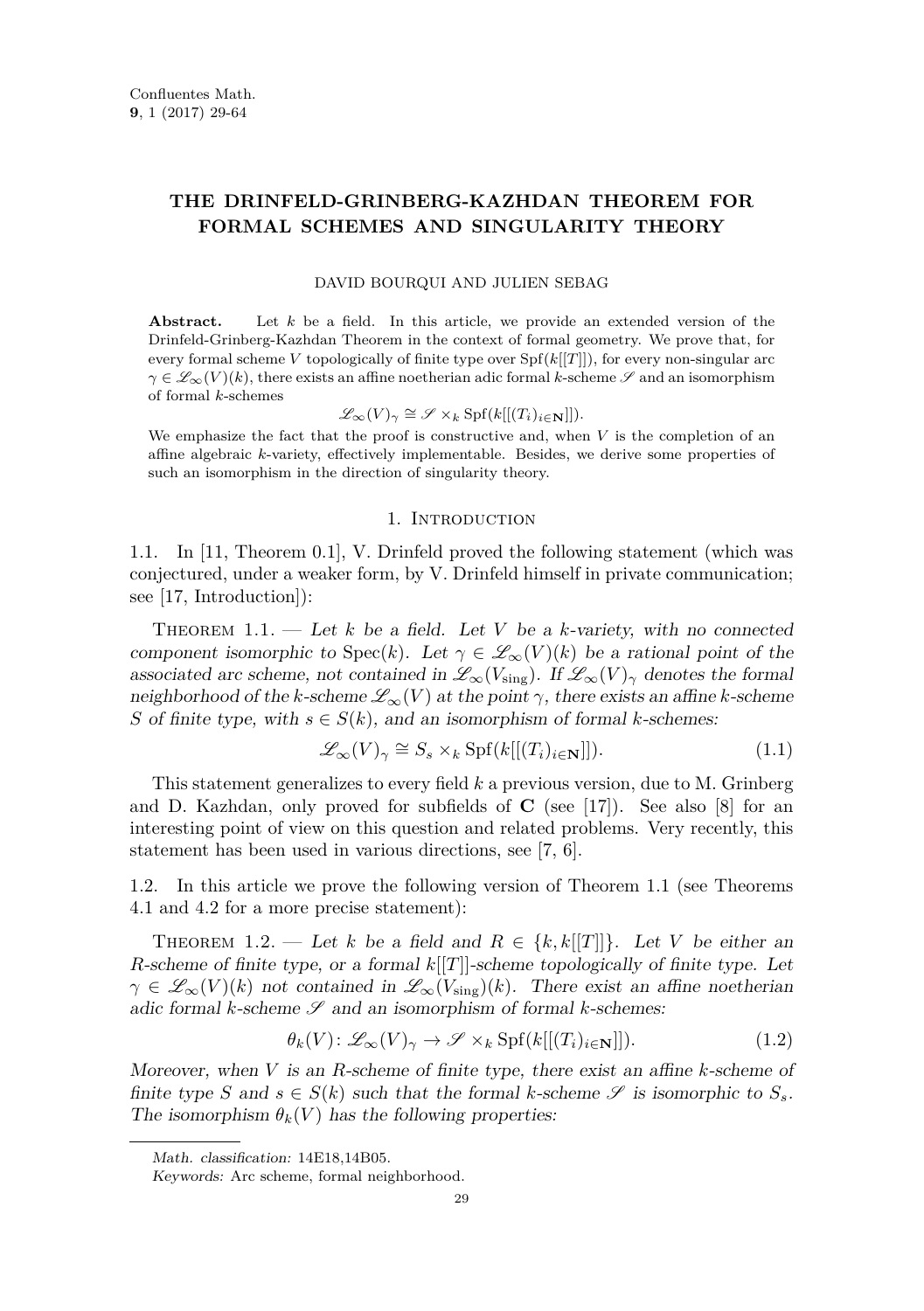- 1) For every separable field extension *K* of *k*, it is compatible with base change to *K*.
- 2) For every integer  $n \in \mathbb{N}$ , if  $\pi_n^{\infty}$ :  $\mathscr{L}_{\infty}(V) \to \mathscr{L}_n(V)$  is the truncation morphism of level *n*, then the induced morphism of formal *k*-schemes

$$
\hat{\pi}_{n}^{\infty} \colon \mathscr{L}_{\infty}(V)_{\gamma} \to \mathscr{L}_{n}(V)_{\pi_{n}^{\infty}(\gamma)}
$$

factorizes through  $S_s \times_k \text{Spf}(k[[T_0, \ldots, T_n]])$ .

Our proof of the first assertion of Theorem [1.2](#page-1-1) follows the original strategy of V. Drinfeld's preprint, but the arguments we use are suited to our general context; they elaborate those used in [\[11\]](#page-35-0) (see [§3](#page-11-0) and [§4,](#page-13-1) in particular [§4.5\)](#page-19-0). This refinement allows us to complete the original statement by properties 1) and 2) of Theorem [1.2.](#page-1-1) Besides, when *V* is a *k*-scheme of finite type, our proof shows that the above procedure can be implemented as an effective algorithm taking as its input a suitable truncation of the arc  $\gamma$  and producing as its output a pointed affine *k*-scheme  $(S, s)$ such that  $\mathscr{S} = S_s$  realizes isomorphism [\(1.2\)](#page-1-2). A SAGE code of this algorithm can be found in [\[4\]](#page-35-5) (unpublished). In [§6,](#page-28-0) we provide various computations obtained thanks to this algorithmic approach.

1.3. Different works have proved that the arc scheme  $\mathscr{L}_{\infty}(V)$  carries a part of the information on the singularities of the variety *V* . From our point of view, an important and natural question is to understand what amount of the information on singularities is contained in isomorphism [\(1.1\)](#page-1-3). Motivated by this idea, we derive some results which provide the basic elements for an exegesis with respect to singularity theory of the Drinfeld-Grinberg-Kazhdan Theorem.

 $\circ$  If N is the nilradical of the ring  $\mathcal{O}_{\mathscr{L}_{\infty}(V),\gamma}$ , Proposition [8.1](#page-33-0) implies that there exists a smallest integer *m* such that  $\mathcal{N}^m = 0$ , that we denote by  $m_\gamma(V)$ . We introduce the *absolute nilpotency index* of  $(V, v)$  by the formula:

$$
m_{\rm abs}(V, v) := \inf(m_{\gamma}(V)) \in \mathbf{N},
$$

where the infimum is taken over the set of the arcs on  $V$ , with base-point  $v$ , which are not contained in  $\mathscr{L}_{\infty}(V_{sing})$  (see [§8\)](#page-32-0). Proposition [8.4](#page-34-0) shows that this integer is a formal invariant of the singularity  $(V, v)$ . Besides, it seems to us very plausible that this integer can be linked to "classical" numerical invariants of singularity theory.

◦ Thanks to O. Gabber's Cancellation Theorem (see [§7,](#page-30-0) Theorem [7.1\)](#page-30-1), which is, to the best of our knowledge, new, we show, in corollary [7.4,](#page-32-1) that the minimal part of the formal *k*-schemes  $\mathscr S$  is independent (up to isomorphism) of the possible choice of isomorphism  $(1.2)$ . We will call this minimal part the minimal *(finite)* dimensional) formal model of the pair  $(\mathscr{L}_{\infty}(V), \gamma)$ .

1.4. In the end, this work addresses natural questions in the field. We prove that isomorphism [\(1.2\)](#page-1-2) depends in general on the choice of the involved arc  $\gamma$  (see [§6\)](#page-28-0). We examinate whether isomorphism [\(1.2\)](#page-1-2) may factorize through the formal neighborhood of a truncation of the involved arc (see remark [4.8\)](#page-15-0). Besides, we use the general ideas of the proof of Theorem [1.2](#page-1-1) to state a formal analog of the Denef-Loeser Fibration Theorem (see [§5.1,](#page-25-0) Proposition [5.1\)](#page-25-1), and a global version of Theorem [1.2](#page-1-1) (see [§5.2,](#page-27-0) Proposition [5.4\)](#page-27-1).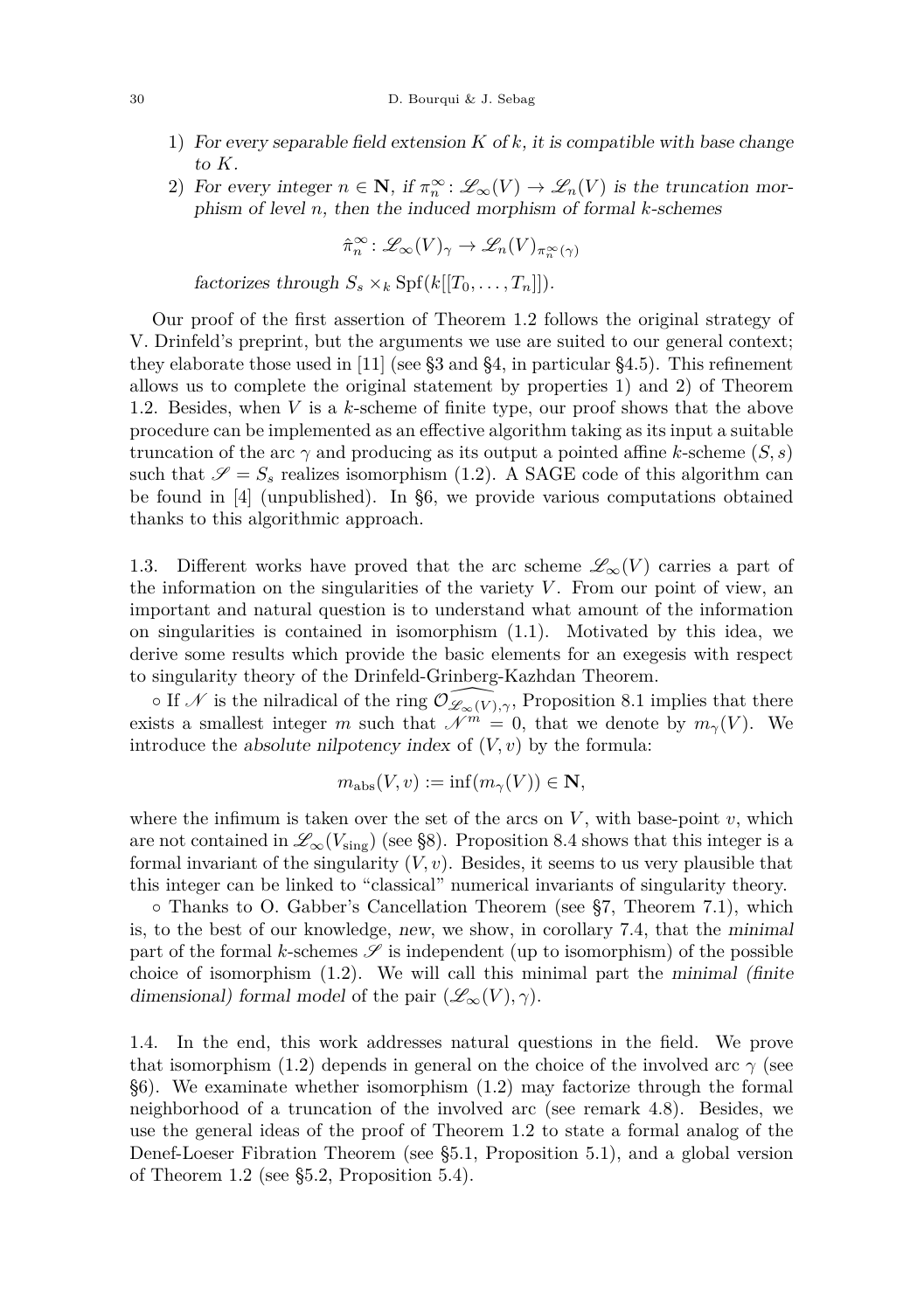<span id="page-3-0"></span>1.5. **Conventions, notation.**  $\circ$  In this article, k is a field of arbitrary characteristic (unless explicitly stated otherwise); *k*[[*T*]] is the ring of power series over the field *k*. For the simplicity of the presentation, we use the notation  $R \in \{k, k[[T]]\}$ to say  $R = k$  or  $R = k[[T]]$ . For every integer  $n \in \mathbb{N}$ , we set  $R_n := k[T]/\langle T^{n+1} \rangle$ .

◦ If *A, B* are local *k*-algebras, the set of local morphisms from *A* to *B* is denoted by  $\text{Hom}_k^{\text{loc}}(A, B)$ . If  $A, B$  are two admissible local *k*-algebras (i.e., linearly topologized local rings which are separated and complete, and endowed with a structure of *k*-algebra), a morphism from *A* to *B* is defined as a morphism of local *k*-algebras supposed to be continuous for the involved topologies (see [\[18,](#page-35-6) 0/§7] for details). The set of morphisms between the admissible *k*-algebras *A, B* is denoted by  $\text{Hom}_k^{\text{loct}}(A, B)$ . An element of  $\text{Hom}_k^{\text{loct}}(A, B)$  is called an admissible morphism. A test-ring A is a local *k*-algebra, with nilpotent maximal ideal  $\mathfrak{M}_A$  and residue field *k*-isomorphic to *k*. A test-ring is in particular an admissible *k*-algebras, and the morphisms between test-rings are admissible morphisms. These data form a category that we denote by  $\mathfrak{Ts}$ . One says that a local noetherian complete *k*-algebra *A* is cancellable (as such a *k*-algebra) if there exists a local noetherian complete *k*algebra *B* such that *A* is isomorphic to  $B[[T]]$  (as such *k*-algebras). Thus, with every local noetherian complete *k*-algebra *A*, whose residue field is *k*-isomorphic to *k*, one can associate a local noetherian complete *k*-algebra *A*min, which is non-cancellable, unique (up to isomorphism) by Theorem [7.1,](#page-30-1) and satisfies  $A \cong A_{\min}[[T_1,\ldots,T_n]]$ for some integer  $n \in \mathbb{N}$ .

◦ An *R*-variety is a scheme of finite type over Spec(*R*). A formal tft *k*[[*T*]] scheme is a formal scheme topologically of finite type over  $Spf(k[[T]])$ . For the simplicity of the presentation, we adopt the following convention in order to formally unify the treatment of various geometric contexts. We say that *V* is a *R*-space if *V* is either a *R*-variety (recall that  $R = k$  or  $R = k[[T]]$ ] according to the context) or a formal tft  $k[[T]]$ -scheme. If  $V$  is a  $R$ -variety, let us note that  $\hat{V} :=$  $\lim_{m \to \infty} V \times_R \text{Spec}(R_n)$  is a formal tft  $k[[T]]$ -scheme (recall that  $R_n := k[T]/\langle T^{n+1} \rangle$ ); it is a formal tft *k*[[*T*]]-scheme called the formal neighborhood of *V* along its special fiber. We denote by  $\mathbf{A}_R^n$  the *R*-space defined by  $\mathbf{A}_R^n = \text{Spec}(R[X_1, \ldots, X_n])$  in the algebraic case and  $\mathbf{A}_{k[[T]]}^n = \text{Spf}(k[[T]]\{X_1, \ldots, X_n\})$  in the formal case. If  $V =$ Spec( $R[X_1, \ldots, X_n]/I$ ), then we observe that  $\hat{V} = \text{Spf}(k[[T]]\{X_1, \ldots, X_n\}/I)$ . In this article, we shall only consider those *R*-spaces having no connected components with relative dimension zero.

 $\circ$  If *V* is a *R*-space, we denote by  $\mathscr{L}_n(V)$  the restriction à la Weil of the  $R_n$ scheme  $V \times_R \text{Spec}(R_n)$  with respect to the morphism of *k*-algebras  $k \hookrightarrow R_n$ . This object exists, under this assumption, in the category of *k*-schemes; it is a *k*-scheme of finite type which we call the *n*-jet scheme of *V* . We introduce now the arc scheme associated with *V* by  $\mathscr{L}_{\infty}(V) := \varprojlim_{n} (\mathscr{L}_{n}(V))$  which exists in the category of *k*schemes. In the end, let us note that, if  $V$  is a  $R$ -variety, we have an isomorphism of *k*-varieties  $\mathscr{L}_{\infty}(V) \cong \mathscr{L}_{\infty}(\hat{V})$ . (See for example [\[29\]](#page-35-7) for a unified treatment of the question in the context of algebraic and formal geometry). We always assume that  $\mathscr{L}_{\infty}(V)(k) \neq \emptyset$ . For every integer *n* ∈ **N**, the canonical morphism of *k*-schemes  $\pi_n^{\infty} : \mathscr{L}_{\infty}(V) \to \mathscr{L}_n(V)$  is called the truncation morphism of level *n*. Let *A* be a *k*-algebra. If *A* is assumed to be local, or the *R*-space *V* is assumed to be affine,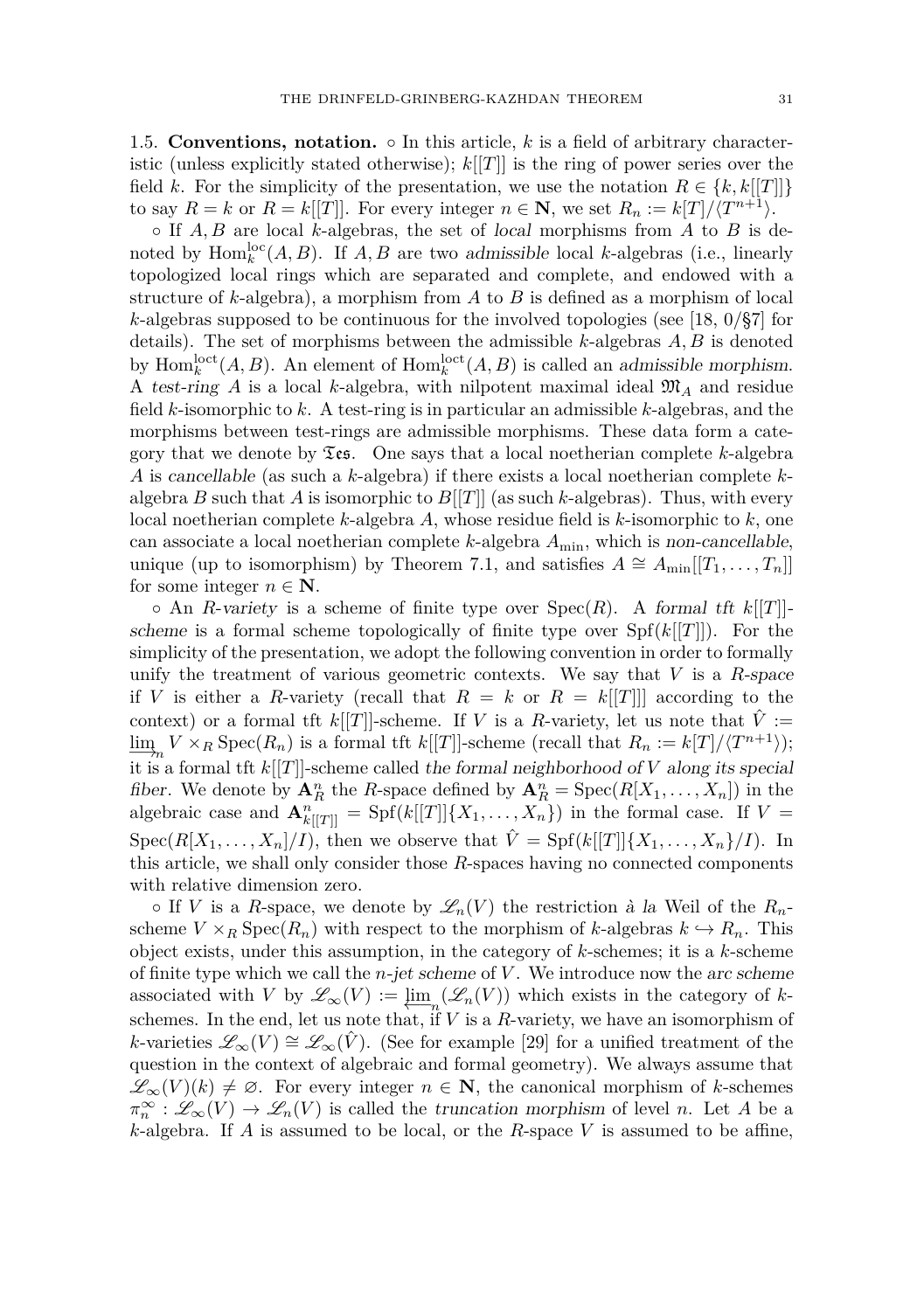there exists a natural bijection

$$
\text{Hom}_k(\text{Spec}(A), \mathcal{L}_{\infty}(V)) \cong \text{Hom}_R(\text{Spec}(A[[T]]), V). \tag{1.3}
$$

A point  $\gamma \in \mathscr{L}_\infty(V)$  is called an arc on the variety *V*. We denote by  $\mathscr{L}_\infty^{\circ}(V)$  the open subscheme of  $\mathscr{L}_{\infty}(V)$  defined to be  $\mathscr{L}_{\infty}(V) \setminus \mathscr{L}_{\infty}(V_{\text{sing}})$ .

◦ Following the terminology introduced in [\[7\]](#page-35-3), we call a finite dimensional formal model of the pair  $(\mathscr{L}_{\infty}(V), \gamma)$ , with  $\gamma \in \mathscr{L}_{\infty}^{\circ}(V)(k)$ , every affine noetherian adic formal *k*-scheme realizing isomorphism [\(4.1\)](#page-13-2).

• If *A* is a ring and *d* is a non-negative integer, we denote by  $A[T]_{\le d}$  the set of polynomials in the indeterminate *T* with coefficients in *A* and with degree less than or equal to *d*.

#### 2. General results

In this section, we establish some general results on formal neighborhoods of arc schemes.

<span id="page-4-0"></span>2.1. **Functor of points.** We denote by Lacp the category whose objects are the admissible local *k*-algebras, with residue field *k*-isomorphic to *k*, and which are isomorphic to M-adic completion of local *k*-algebras, and whose morphisms are admissible morphisms. We observe that the category  $\mathfrak{I}\mathfrak{es}$  also is a full subcategory of the category  $\mathfrak{L}$ **acp**, since, for every test-ring  $(A, \mathfrak{M}_A)$ , we have  $A = \underbrace{\lim}_{n} (A/\mathfrak{M}_A^n)$ . Let us state a seemingly standard observation.

Let  $\widehat{\mathcal{O}}$  be an object of the category  $\mathfrak{L}$ **acp.** If  $\widehat{\mathfrak{Z}}$ **es** is the category of pre-cosheaves on the category  $\mathfrak{I}\mathfrak{es}$  (i.e., covariant functors from the category  $\mathfrak{I}\mathfrak{es}$  to the category of sets), we construct a functor

$$
F:\mathfrak{Lacp}\to\widetilde{\mathfrak{Des}}
$$

by

$$
\widehat{\mathcal{O}} \mapsto F_{\widehat{\mathcal{O}}} := \mathrm{Hom}_k^{\mathrm{loct}}(\widehat{\mathcal{O}}, \cdot).
$$

 $\mathcal{O} \mapsto F_{\widehat{\mathcal{O}}} := \text{Hom}_k^{\text{loct}}(\mathcal{O}, \cdot).$ <br>By the Yoneda Lemma, the functor  $\text{Hom}_k^{\text{loct}}(\widehat{\mathcal{O}}, \cdot)$  defined on the category  $\mathfrak{L}$ **acp** determines the ring  $\mathcal O$  in  $\mathfrak{L}$ **acp.** Let us emphasize that, here,  $F_{\widehat{\mathcal{O}}}$  is the restriction of the latter functor to the category  $\mathfrak{T}$ **es**. of the latter functor to the category  $\mathfrak{Des}.$ 

Let  $(A, \mathfrak{M}_A)$  be a test-ring (see definition in [§1.5\)](#page-3-0). By definition, the ring A is a  $\mathfrak{M}_A$ -adically complete local  $k$ -algebra. For every local  $k$ -algebra  $\mathcal O$  such that  $\widehat{\mathcal{O}} = \underleftarrow{\lim}_{n} \mathcal{O}/\mathfrak{M}_{\mathcal{O}}^{n}$ , then we deduce:

$$
\text{Hom}_{k}^{\text{loct}}(\widehat{\mathcal{O}}, A) \cong \text{Hom}_{k}^{\text{loc}}(\mathcal{O}, A). \tag{2.1}
$$

Then,  $F_{\widehat{\mathcal{O}}} \cong \text{Hom}_k^{\text{loc}}(\mathcal{O}, \cdot)$  on the category  $\mathfrak{I}$ **es.** Furthermore, for every  $\widehat{B} = \lim_{n \to \infty} B/\mathfrak{M}_n^n \in \mathfrak{L}$ **act**, we have by definition:  $\varprojlim_n B/\mathfrak{M}_B^n \in \mathfrak{L}$ acp, we have by definition:

$$
\text{Hom}_{k}^{\text{loct}}(\widehat{\mathcal{O}},B) = \text{Hom}_{k}^{\text{loc}}(\mathcal{O},\widehat{B})
$$
  
\n
$$
\cong \underline{\lim}_{n} \text{Hom}_{k}^{\text{loc}}(\mathcal{O},B/\mathfrak{M}_{B}^{n}).
$$
\n(2.2)

Let us note that, for every integer  $n \in \mathbb{N}^*$ , the local *k*-algebra  $B/\mathfrak{M}_B^n$  is a test-ring. It follows from the Yoneda Lemma that the functor *F* is fully faithful. In the context of the present work, we will use this remark under the following formulation: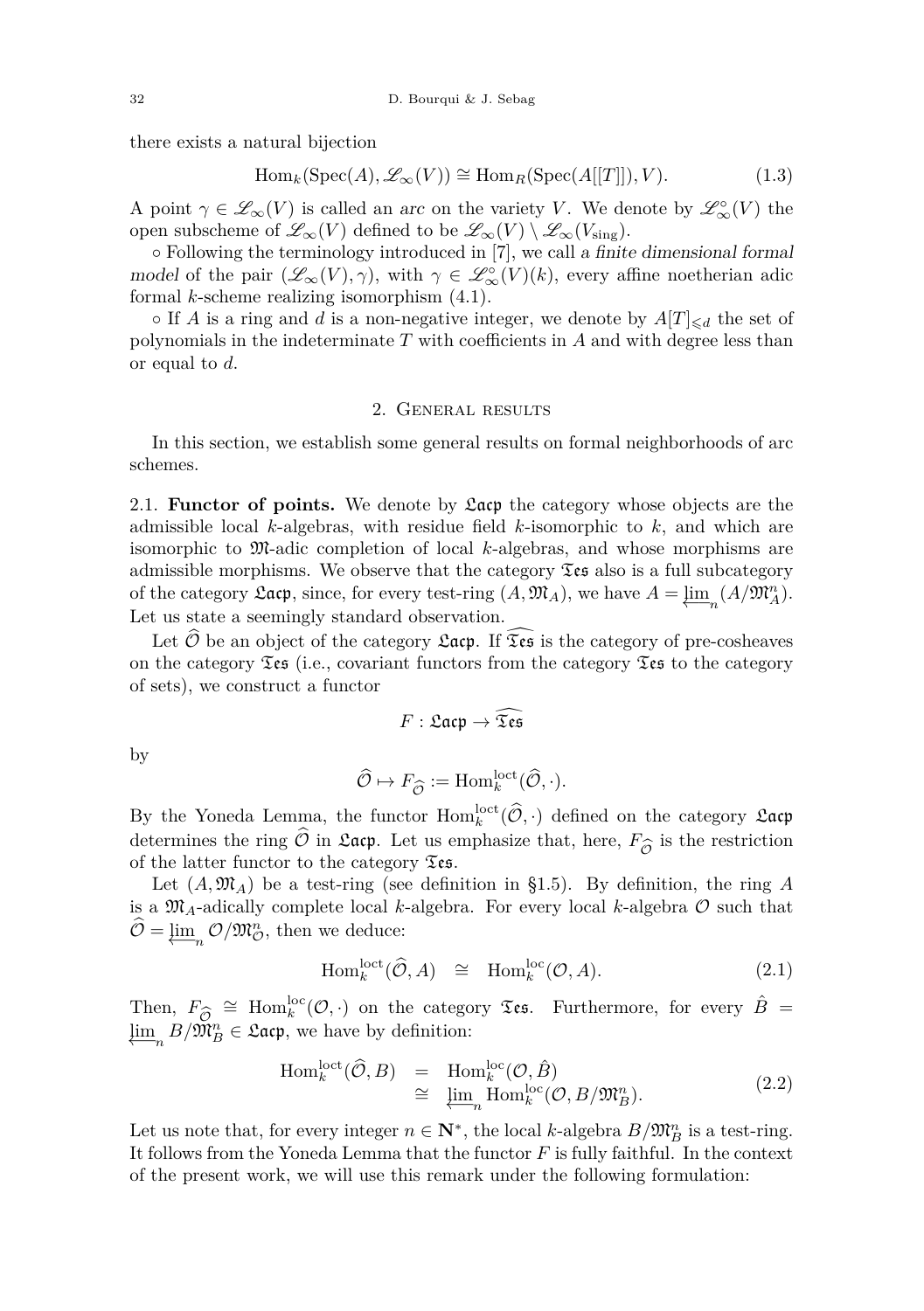<span id="page-5-0"></span>Observation 2.1. — Let  $\mathcal{O} = \varprojlim_n \mathcal{O}/\mathfrak{M}_{\mathcal{O}}^n$  and  $\mathcal{O}' = \varprojlim_n \mathcal{O}'/\mathfrak{M}_{\mathcal{O}}^n$  be two admissible local *k*-algebras in the category  $\mathcal{L}$  acp. Then, we have the following property:

- (1) A morphism of functors  $F_{\widehat{\mathcal{O}}'} \to F_{\widehat{\mathcal{O}}}$  gives rise to a unique morphism of admissible local *k*-algebras  $\widehat{\mathcal{O}}' \to \widehat{\mathcal{O}}$ . admissible local *k*-algebras  $\widehat{\mathcal{O}}' \to \widehat{\mathcal{O}};$
- (2) If  $\theta : \widehat{O'} \to \widehat{O}$  is a morphism of admissible local *k*-algebras, then the induced morphism of functors  $F_{\hat{\mathcal{O}}'} \to F_{\hat{\mathcal{O}}}$  is an isomorphism if and only if  $\theta$  is an isomorphism. isomorphism.

<span id="page-5-2"></span>2.2. **An important identification.** Let *V* be a *R*-space. Let  $\gamma \in \mathscr{L}_{\infty}(V)(k)$ . Let us denote by  $\mathfrak{M}_{\gamma}$  the maximal ideal of the local *k*-algebra  $\mathcal{O}_{\mathscr{L}_{\infty}(V),\gamma}$ . Then, in the sense of observation [2.1,](#page-5-0) the formal *k*-scheme  $\mathscr{L}_{\infty}(V)_{\gamma}$  is uniquely determined by the functor  $F_{\mathcal{O}_{\mathscr{L}_{\infty}(V),\gamma}}$ . Let *A* be a test-ring. Let  $\gamma_A \in F_{\mathcal{O}_{\mathscr{L}_{\infty}(V),\gamma}}(A)$  $\text{Hom}_k^{\text{loc}}(\mathcal{O}_{\mathscr{L}_{\infty}(V),\gamma},A)$ . It corresponds to a commutative diagram of morphisms of local *k*-algebras:

<span id="page-5-1"></span>
$$
\mathcal{O}_{\mathcal{L}_{\infty}(V), \gamma} \xrightarrow{\gamma_A} A
$$
\n
$$
\downarrow \qquad \qquad \downarrow
$$
\n
$$
k \xrightarrow{\gamma_A} k
$$
\n(2.3)

Let *U* be an affine open subspace of *V* which contains  $\gamma(0)$ . Then, diagram [\(2.3\)](#page-5-1) corresponds to a commutative diagram of morphisms of *R*-algebras:

$$
\mathcal{O}(U) \xrightarrow{\gamma_A} A[[T]]
$$
\n
$$
\gamma \downarrow \qquad \qquad \downarrow p
$$
\n
$$
k[[T]] \xrightarrow{\qquad \qquad \downarrow p} k[[T]],
$$
\n(2.4)

(where  $p: A[[T]] \to k[[T]]$  is the unique continuous morphism which extends the projection  $\overrightarrow{A} \to \overrightarrow{A}/\mathfrak{M}_A \cong k$ ) or equivalently, to a commutative diagram of morphisms of *R*-schemes:

$$
\operatorname{Spec}(A[[T]]) \xrightarrow{\gamma_A} V \qquad \text{or} \qquad \operatorname{Spf}(A[[T]]) \xrightarrow{\gamma_A} V \qquad \text{or} \qquad \text{Spf}(A[[T]]) \xrightarrow{\gamma_A} V \qquad \text{Spf}(k[[T]]) \xrightarrow{\gamma_A} V \qquad \text{Spf}(k[[T]]) \xrightarrow{\gamma_A} V \qquad \text{Spf}(k[[T]]) \xrightarrow{\gamma_A} V \qquad \text{Spf}(k[[T]]) \xrightarrow{\gamma_A} V \qquad \text{Spf}(k[[T]]) \xrightarrow{\gamma_A} V \qquad \text{Spf}(k[[T]]) \xrightarrow{\gamma_A} V \qquad \text{Spf}(k[[T]]) \xrightarrow{\gamma_A} V \qquad \text{Spf}(k[[T]]) \xrightarrow{\gamma_A} V \qquad \text{Spf}(k[[T]]) \xrightarrow{\gamma_A} V \qquad \text{Spf}(k[[T]]) \xrightarrow{\gamma_A} V \qquad \text{Spf}(k[[T]]) \xrightarrow{\gamma_A} V \qquad \text{Spf}(k[[T]]) \xrightarrow{\gamma_A} V \qquad \text{Spf}(k[[T]]) \xrightarrow{\gamma_A} V \qquad \text{Spf}(k[[T]]) \xrightarrow{\gamma_A} V \qquad \text{Spf}(k[[T]]) \xrightarrow{\gamma_A} V \qquad \text{Spf}(k[[T]]) \xrightarrow{\gamma_A} V \qquad \text{Spf}(k[[T]]) \xrightarrow{\gamma_A} V \qquad \text{Spf}(k[[T]]) \xrightarrow{\gamma_A} V \qquad \text{Spf}(k[[T]]) \xrightarrow{\gamma_A} V \qquad \text{Spf}(k[[T]]) \xrightarrow{\gamma_A} V \qquad \text{Spf}(k[[T]]) \xrightarrow{\gamma_A} V \qquad \text{Spf}(k[[T]]) \xrightarrow{\gamma_A} V \qquad \text{Spf}(k[[T]]) \xrightarrow{\gamma_A} V \qquad \text{Spf}(k[[T]]) \xrightarrow{\gamma_A} V \qquad \text{Spf}(k[[T]]) \xrightarrow{\gamma_A} V \qquad \text{Spf}(k[[T]]) \xrightarrow{\gamma_A} V \qquad \text{Spf}(k[[T]]) \xrightarrow{\gamma_A} V \qquad \text{Spf}(k[[T]]) \xrightarrow{\gamma_A} V \qquad \text{Spf}(k[[T]]) \xrightarrow{\gamma_A} V \qquad \text{Spf}(k[[T]]) \xrightarrow{\gamma_A} V \qquad \text{Spf}(k[[T]]) \xrightarrow{\gamma_A} V \qquad \text{Spf}(k[[T]]) \xrightarrow{\gamma_A} V \qquad \text{Spf}(k[[
$$

with respect to the algebraic or formal nature of the *R*-space *V* .

DEFINITION 2.2. — Every morphism  $\gamma_A$  involved in the above commutative diagrams is called an *A*-deformation of *γ*.

<span id="page-5-3"></span>Remark 2.3. — The following remark clarifies an important point in the Drinfeld-Grinberg-Kazhdan Theorem. For simplicity we specify it in case  $V = \mathbf{A}_k^1$ . Then, the *k*-scheme  $\mathscr{L}_{\infty}(V)$  is isomorphic to  $Spec(k[(T_i)_{i\in \mathbf{N}}])$ . So, for every (constant or non-constant) *k*-rational arc  $\gamma$ , we conclude that there exists a continuous isomorphism of admissible local *k*-algebras:

$$
\widehat{\mathcal{O}_{\mathscr{L}_{\infty}(V), \gamma}} \cong k[[ (T_i)_{i \in \mathbf{N}}]].
$$

But, it is very important to keep in mind that this isomorphism of topological complete rings is not an isomorphism for the adic topologies. The topology on the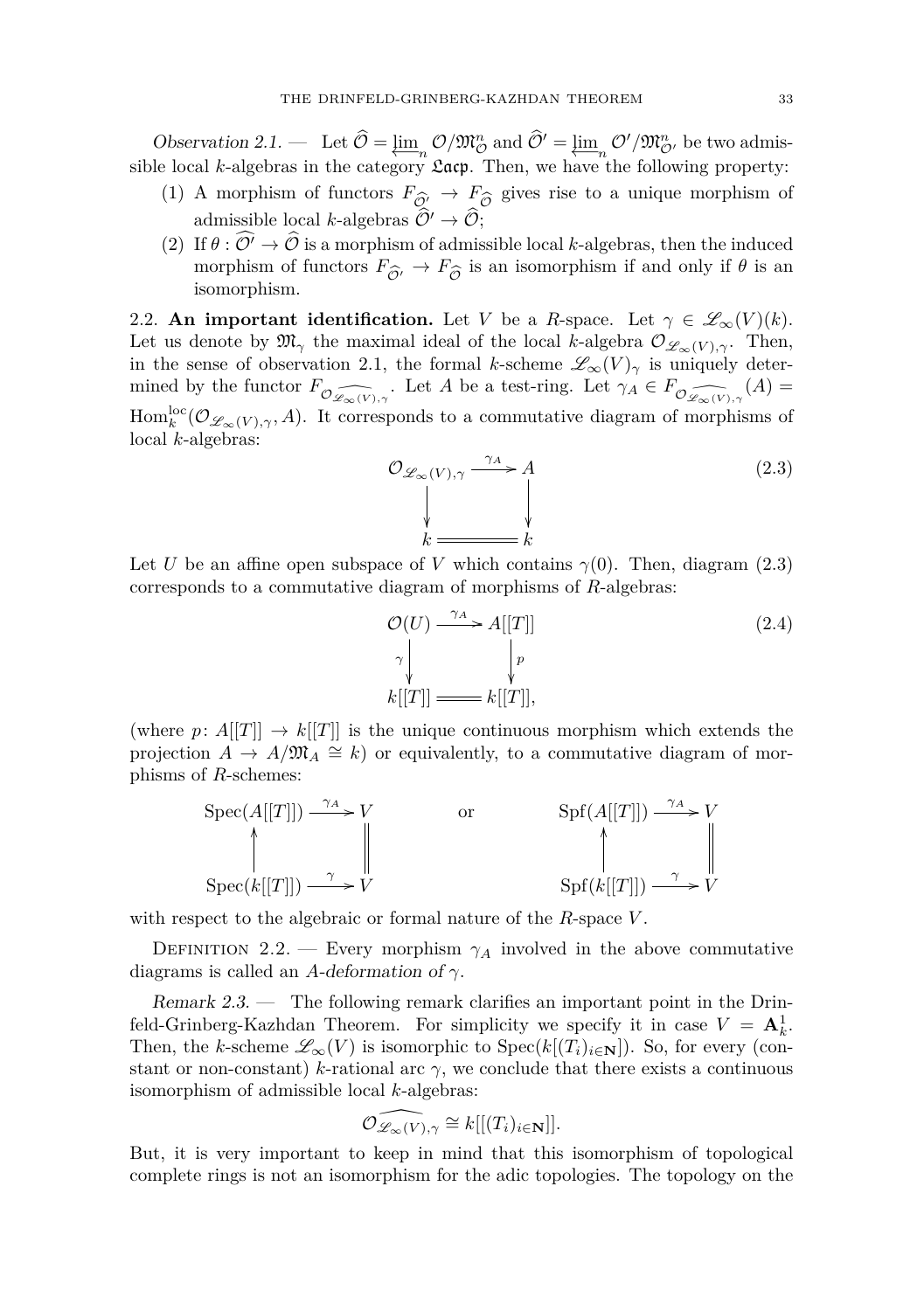admissible local *k*-algebra  $k[[(T_i)_{i\in\mathbf{N}}]]$  is the inverse limit topology induced by the isomorphism

$$
k[[(T_i)_{i\in\mathbf{N}}]] = \varprojlim_{N} k[(T_i)_{i\in\mathbf{N}}]/\langle (T_i)_{i\in\mathbf{N}}\rangle^N
$$

In constrast with the classical case of a power series in a finite number of indeterminate, the adic topology on  $k[[(T_i)_{i\in\mathbb{N}}]]$  does not coincide with the inverse limit topology; in fact  $k[[(T_i)_{i\in\mathbb{N}}]]$  is not even complete for its adic topology; see [\[34,](#page-36-0) Example 1.8]) (we thank A. Bouthier for pointing out this reference to us), [\[9\]](#page-35-8) or [\[20\]](#page-35-9).

2.3. **Reduction to branches.** Let *k* be a field. The following remark implies that the formal neighborhood of a given arc carries a part of the information on the mere singularities of the branch of the involved *k*-variety which contains this arc.

LEMMA 2.4. — Let *V* be an integral *k*-variety. Let  $\gamma \in \mathcal{L}_{\infty}(V)(k)$  be a nonconstant arc on  $V$ . We assume that there exists a unique minimal prime ideal  $\mathfrak p$  of the ring  $\mathcal{O}_{V,\gamma(0)}$  such that the induced morphism of admissible local *k*-algebras *γ* :  $\widehat{\mathcal{O}_{V,\gamma(0)}} \to k[[T]]$  factorizes through  $\widehat{\mathcal{O}_{V,\gamma(0)}} \to \widehat{\mathcal{O}_{V,\gamma(0)}}/\mathfrak{p}$ . Then, for every test-ring  $(A, \mathfrak{M}_A)$ , for every *A*-deformation  $\gamma_A \in \mathscr{L}_{\infty}(V)_{\gamma}(A)$  of  $\gamma$ , the induced morphism of admissible local *k*-algebras  $\gamma_A : \mathcal{O}_{V,\gamma(0)} \to A[[T]]$  factorizes through  $\widehat{\mathcal{O}_{V,\gamma(0)}} \to \widehat{\mathcal{O}_{V,\gamma(0)}}/\mathfrak{p}$ . Besides, the ideal  $\mathfrak{p}$  is the only minimal prime ideal with this property.

In other words, if the arc *γ* is contained in a unique formal irreducible component at  $\gamma(0)$ , then every *A*-deformation of  $\gamma$  is contained in the same component (and only in this component).

Proof. — Let  $(A, \mathfrak{M}_A)$  be a test-ring and  $\gamma_A \in \mathscr{L}_{\infty}(V)_{\gamma}(A)$ . By subsection [2.2,](#page-5-2) the datum of  $\gamma_A$  corresponds to that of a diagram of morphisms of complete local *k*-algebras:



Then, we have  $\ker(\gamma) = \gamma_A^{-1}(\mathfrak{M}_A[[T]])$ . Let  $\mathfrak{p}, \mathfrak{q}_1, \ldots, \mathfrak{q}_n$  be the minimal prime ideals of the ring  $\mathcal{O}_{V,\gamma(0)}$ . We may assume that that ker( $\gamma$ ) contains p and does not contain the  $\mathfrak{q}_i$  for every  $i \in \{1, \ldots, n\}$ . Let us prove that  $\mathfrak{p} \subset \text{ker}(\gamma_A)$ . Let  $x \in \mathfrak{p}$ . Since the ring  $\widehat{\mathcal{O}_{V,\gamma(0)}}$  is reduced, we have  $\mathfrak{p} \cap (\bigcap_{i=1}^n \mathfrak{q}_i) = (0)$ . By assumption, for every integer  $i \in \{1, \ldots, n\}$ , there exists an element  $y_i \in \mathfrak{q}_i$  such that  $y_i \notin \text{ker}(\gamma)$ . Then, we deduce that  $xy_1 \ldots y_n = 0$  and that

<span id="page-6-0"></span>
$$
\gamma_A(xy_1 \dots y_n) = 0 \n\gamma_A(x) \cdot \gamma_A(y_1) \dots \gamma_A(y_n) = 0.
$$
\n(2.6)

Since, by construction,  $y_i \notin \gamma_A^{-1}(\mathfrak{M}_A[[T]])$  for every integer  $i \in \{1, ..., n\}$ , we conclude that the element  $\gamma_A(y_i)$  does not reduce to zero modulo  $\mathfrak{M}_A[[T]]$ . Then, by the Weierstrass Preparation Theorem, the element  $\gamma_A(y_i)$  is not a zero divisor in the ring *A*[[*T*]] (see [§3.2\)](#page-12-0); hence, by equation [\(2.6\)](#page-6-0), we have  $\gamma_A(x) = 0$ , i.e.,  $x \in \text{Ker}(\gamma_A)$ .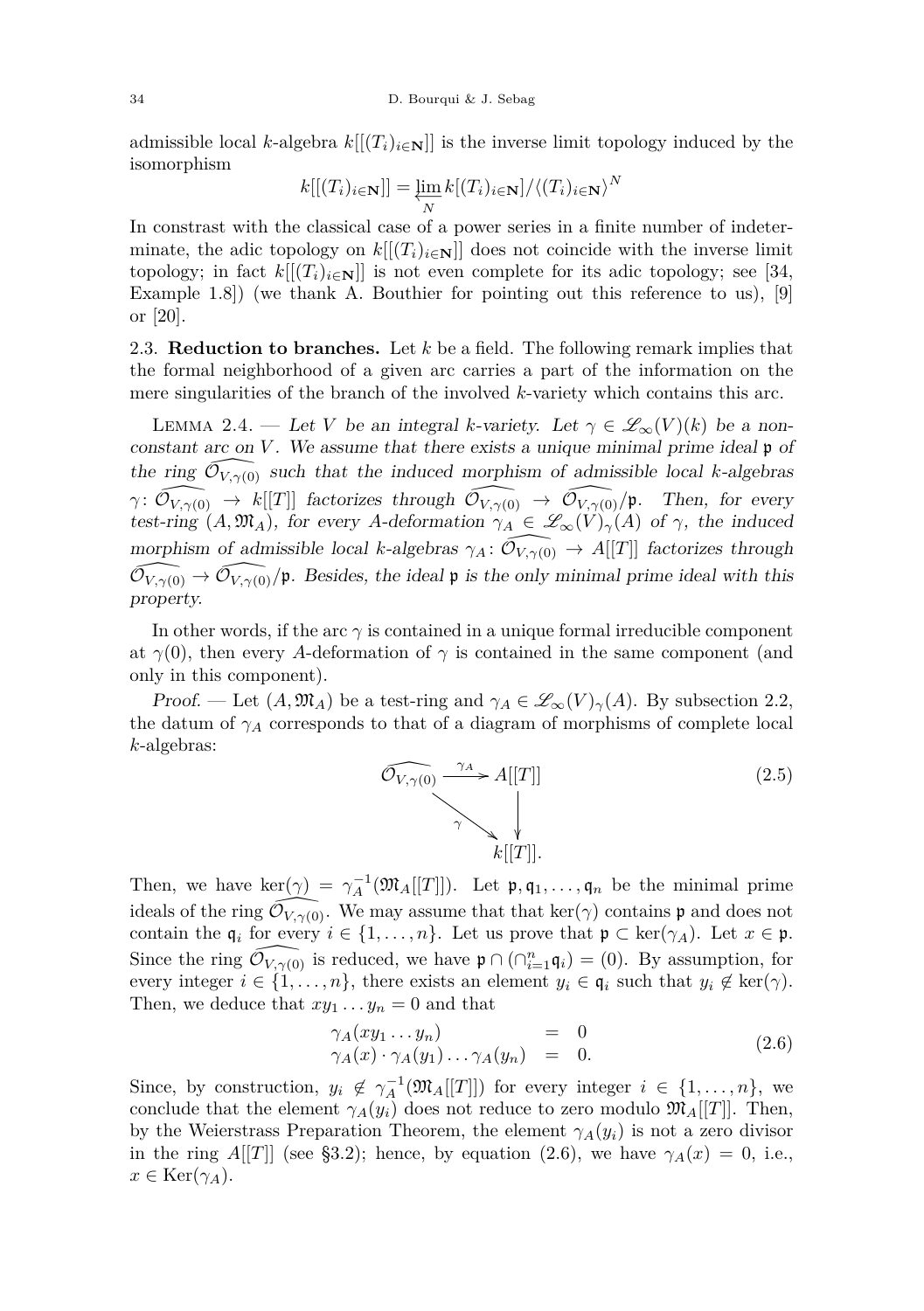In the end, if there exists  $i \in \{1, ..., n\}$  such that  $\mathfrak{q}_i \subset \gamma_A^{-1}(0)$ , then we have  $\mathfrak{q}_i \subset \gamma_A^{-1}(\mathfrak{M}_A[[T]]) = \text{Ker}(\gamma)$ , which contradicts our assumption. It concludes the proof of our statement.  $\Box$ 

Remark 2.5. — If one does not assume that the arc  $\gamma$  belongs to a unique formal irreducible component at  $\gamma(0)$ , the result does not hold anymore when dim(*V*)  $\geq 2$ . Let us consider the example of the affiine *k*-variety  $V = \text{Spec}(k[X, Y, Z]/\langle Y^2 - X^3 - Y^2 \rangle$ *X*). It is an integral *k*-variety and  $\widehat{\mathcal{O}_{V,\bullet}} \simeq k[[U, V, W]]/\langle UV \rangle$ , where we denote by  $\mathfrak o$  the origin of  $\mathbf{A}_k^3$ . Let  $A = k[S]/\langle S^2 \rangle$  and  $s := \overline{S}$ . Via this identification, we observe that the arc  $\gamma(T) = (0, 0, T)$  admits the *A*-deformation  $\gamma_A(T) = (s, s, T)$ , which is not contained in any formal irreducible component of the formal germ  $(V, \mathfrak{o})$ .

COROLLARY 2.6. — Let *C* be an integral *k*-curve. Let  $\gamma \in \mathcal{L}_{\infty}(\mathcal{C})(k)$  be a nonconstant arc on  $\mathscr C$ . Then, for every test-ring  $(A, \mathfrak{M}_A)$ , for every *A*-deformation  $\gamma_A \in$  $\mathscr{L}_{\infty}(\mathscr{C})_{\gamma}(A)$  of  $\gamma$ , the *A*-deformation  $\gamma_A$  belongs to the unique formal irreducible component of the formal germ  $(V, \gamma(0))$  which contains  $\gamma$ .

2.4. **Invariance by étale morphisms.** We show that formal neighborhoods in arc scheme are invariant by étale morphisms.

PROPOSITION 2.7. — Let *k* be a field. Let *V, V'* be two *R*-varieties. Let  $\gamma \in$  $\mathscr{L}_{\infty}(V)(k)$  and  $\gamma' \in \mathscr{L}_{\infty}(V')(k)$ . Let  $f: V' \to V$  be an étale morphism such that  $\mathscr{L}_{\infty}(f)(\gamma') = \gamma$ . The induced morphism of formal *k*-schemes

$$
\mathscr{L}_{\infty}(V')_{\gamma'} \to \mathscr{L}_{\infty}(V)_{\gamma}
$$

is an isomorphism.

 $Proof.$  — By observation [2.1,](#page-5-0) it is enough to check that the natural map

$$
\mathscr{L}_\infty(V')_{\gamma'}(A):=\operatorname{Hom}_k^{\operatorname{loc} t}(\widehat{\mathcal O_{\mathscr{L}_\infty(V'),\gamma'}},A)\to \operatorname{Hom}_k^{\operatorname{loc} t}(\widehat{\mathcal O_{\mathscr{L}_\infty(V),\gamma}},A)=:\mathscr{L}_\infty(V)_\gamma(A)
$$

is bijective for every test-ring *A*. Let  $(A, \mathfrak{M}_A)$  be a test-ring. Let  $\gamma_A \in \mathscr{L}_{\infty}(V)_{\gamma}(A)$ . By subsection [2.1,](#page-4-0) we know that the datum of  $\gamma_A$  corresponds to that of a commutative diagram of morphisms of *R*-schemes:

<span id="page-7-0"></span>
$$
\operatorname{Spec}(A[[T]]) \xrightarrow{\gamma_A} V
$$
  
\n
$$
\mathfrak{M}_A = 0 \qquad \qquad \gamma \qquad \downarrow f
$$
  
\n
$$
\operatorname{Spec}(k[[T]]) - \gamma \succ V'
$$
\n(2.7)

We fix the structure of *V*-scheme on Spec $(A[[T]])$  by considering  $\gamma_A$  and the nilpotent closed immersion  $\iota$ : Spec $(k[[T]]) \to \text{Spec}(A[[T]])$  in diagram [\(2.7\)](#page-7-0) (which is nilpotent since the *k*-algebra *A* is a test-ring). From the definition of formal étale-ness (see [\[19,](#page-35-10) 17.1.1]) applied to  $\gamma'$ , we deduce that there exists a unique element

$$
\gamma'_A \in \mathrm{Hom}_V(\mathrm{Spec}(A[[T]]), V')
$$

such that  $\iota \circ \gamma'_A = \gamma'$ , and  $f \circ \gamma'_A = \gamma_A$  because of the choice of the structure of *V*scheme on Spec( $A[[T]]$ ). Hence,  $\gamma'_{A}$  is the unique preimage of  $\gamma_{A}$  in  $\mathscr{L}_{\infty}(V')_{\gamma'}(A)$ . That concludes the proof.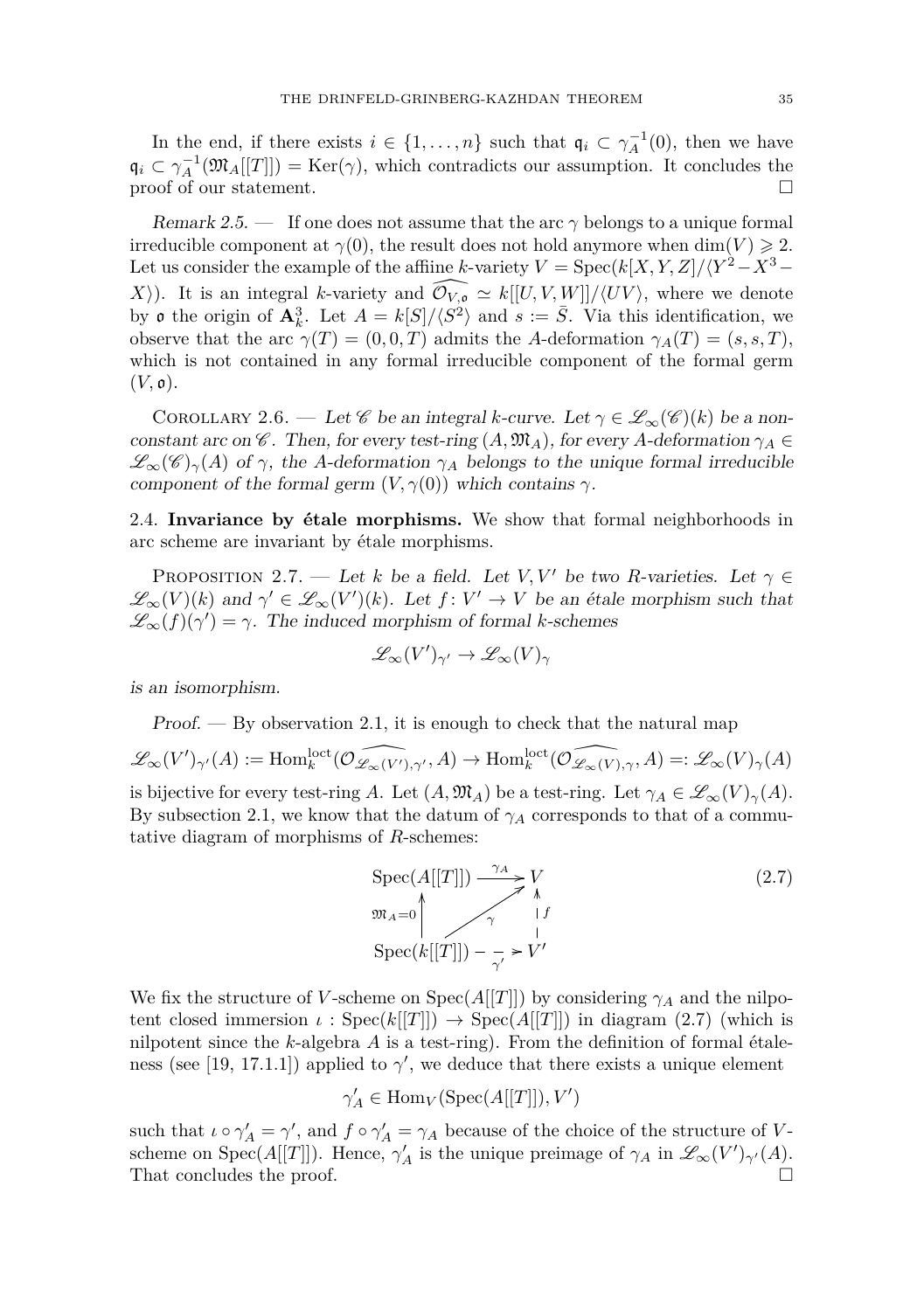2.5. **Behaviour under arc reparametrization.** In this subsection, we describe the behaviour of formal neighborhoods under the operation to reparametrize arc.

<span id="page-8-1"></span>PROPOSITION 2.8. — Let *V* be a *k*-variety. Let  $\gamma, \gamma' \in \mathscr{L}_{\infty}(V)(k)$ . Assume that there exists a morphism of formal *k*-schemes  $p : Spf(k[[T]]) \rightarrow Spf(k[[T]])$  such that  $\gamma' = \gamma \circ p$ . Then, there exists a unique morphism of formal *k*-schemes

$$
\theta_{\gamma}^{\gamma'}\colon \mathscr{L}_{\infty}(V)_{\gamma} \to \mathscr{L}_{\infty}(V)_{\gamma'}
$$

which sends, for every test-ring *A*, the element  $\gamma_A \in \mathscr{L}_{\infty}(V)_{\gamma}(A)$  to  $\gamma'_A := \gamma_A \circ p \in$  $\mathscr{L}_{\infty}(V)_{\gamma'}(A)$ . If  $p \neq 0$ , this morphism is a closed immersion. Moreover, if p is an automorphism, then the morphism  $\theta^{\gamma'}_{\gamma}$  is an isomorphism. The converse holds true when the field  $k$  is assumed to be of characteristic  $0$ .

Proof. — ◦ By assumption, there exists  $p \in T k[[T]]$  such that  $\gamma' = \gamma \circ p$ . We denote the common value of  $\gamma(0)$  and  $\gamma'(0)$  by *v*. By subsection [2.1,](#page-4-0) to prove the first part of the theorem, it suffices to observe that, for every test-ring *A* and every  $\gamma_A \in \mathscr{L}_{\infty}(V)_{\gamma}(A)$ , there exists a commutative diagram of morphism of local *R*-algebras:



 $\circ$  Let us prove that the morphism is a closed immersion when  $p \neq 0$ . Since the assertion is local, we may assume that the variety *V* is embedded in  $\mathbf{A}_k^N$ , say

$$
V = \operatorname{Spec}(k[X_1, \ldots, X_N]/I).
$$

and that  $v := \gamma(0)$  is the origin of  $\mathbf{A}_k^N$ . Let *B* be a *k*-algebra and  $(\varphi_i)_{i \in \mathbf{N}} \in B^N$ . In order to fix notations, let us consider the formal relation:

$$
p^{\sharp}(\sum_{i\geqslant 0}\varphi_iT^i) = \sum_{i\geqslant 0}\varphi_i(p(T))^i = \sum_{i\geqslant 0}G_i((\varphi_j)_{j\leqslant i})T^i
$$

where the  $G_i$  are linear forms uniquely determined by the datum of  $p$ . In particular, we observe that  $G_0(\varphi_0) = \varphi_0$ . Besides, writing  $p(T) = \alpha T^n(1 + Tq(T))$  with  $\alpha \in k^{\times}$  and  $n \geq 1$ , for every integer  $i \in \mathbb{N}^*$ , there exists a unique linear form  $\tilde{G}_i \in k[Y_1, \ldots, Y_{i-1}]$  which satisfies the following relation:

<span id="page-8-0"></span>
$$
G_{ni}((\varphi_j)_{j\leqslant n} = \alpha \varphi_i + \tilde{G}_i((\varphi_j)_{j\leqslant i-1}).
$$
\n(2.9)

Then, for every integer  $i \in \{1, ..., N\}$ , and every integer  $j \in \mathbb{N}$ , the associated morphism of *k*-algebras  $(\theta^{\gamma'}_{\gamma})^{\sharp}$  is defined by  $X_{i,j} \mapsto G_j((X_{i,\ell})_{\ell \leq j-1})$ . Thanks to formulas [\(2.9\)](#page-8-0), we conclude that it is surjective.

 $\circ$  Let us show the last part of the statement. If  $p$  is an automorphism (equivalently, if  $p \in T(k[[T]])^{\times}$  the first part of the theorem applied to  $p^{-1}$  provides an inverse to  $\theta^{\gamma'}_{\gamma}$ , and shows that  $\theta^{\gamma'}_{\gamma}$  is an isomorphism.

◦ Assume now that *p* is not an automorphism. We will show that there exist a test-ring *A* and an *A*-deformation  $\gamma'_{A}$  of  $\gamma_{A}$  wich can not be written as  $\gamma_{A} \circ p$ , where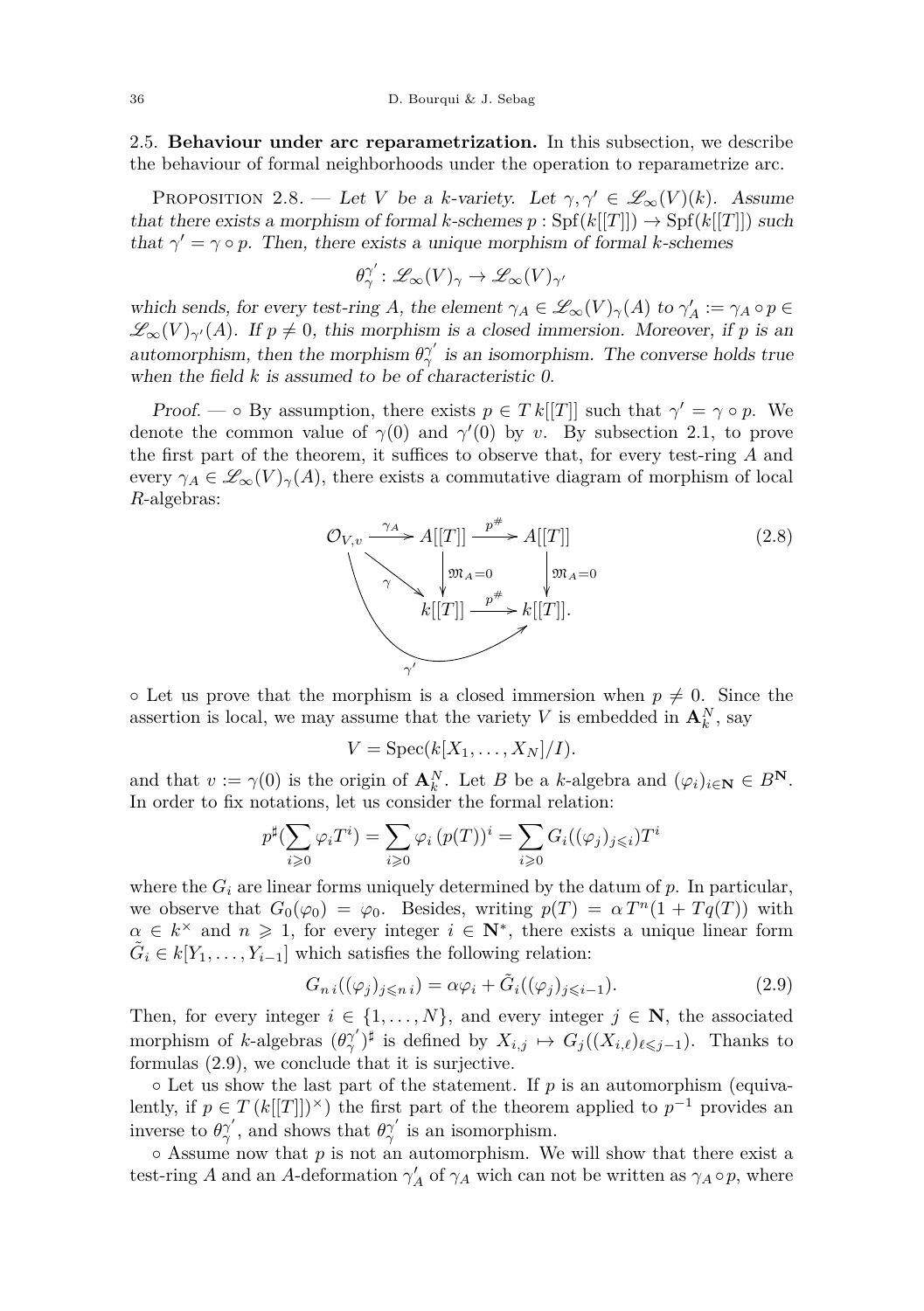*γ<sup>A</sup>* is an *A*-deformation of *A*. Let us begin with the following remark : if *A* is a test-ring and  $a \in \mathfrak{M}_A$ , then there exists a unique local morphism of local *k*-algebra  $\theta_a: k[[T]] \to A[[T]]$  such that  $\theta_a(T) = T + a$ , since *a* is nilpotent. Moreover the composition of  $\gamma$  :  $\mathcal{O}_{V,v} \to k[[T]]$  with  $\theta_a$  is an *A*-deformation of  $\gamma$ .

First assume that  $p \neq 0$  (equivalently, there exists an integer  $n \geq 2$  such that  $p \in T^n(k[[T]])^{\times})$  and  $\gamma$  is non constant. Then, for every *A*-deformation  $\gamma_A$  of  $\gamma$ and every  $x \in \mathfrak{M}_v$ , the coefficients of  $T, \ldots, T^{n-1}$  in  $(\gamma_A \circ p)(x)$  vanish. Moreover, since  $\gamma$  is non-constant, there exist a positive integer  $N \geq n$  and  $x \in \mathfrak{M}_v$  such that  $\gamma'(x) \in T^N (k[[T]])^{\times}$ . Now let  $A = k[S]/\langle S^{N-n+2} \rangle$ , with  $s := \overline{S}$  in the ring *A*. Consider the *A*-deformation of  $\gamma'$  given by  $\gamma'_{A} = \gamma' \circ \theta_{s}$ . Then one has

$$
\gamma'_A(x)\in \binom{N}{n-1}s^{N-n+1}\,T^{n-1}+T^nA[[T]].
$$

Thus, there is no *A*-deformation  $\gamma_A$  of  $\gamma$  such that  $\gamma'_A = \gamma_A \circ p$ .

Now assume that  $p = 0$  (in particular  $\gamma'$  is the constant arc with  $\gamma'(0) = v$ ). Then for every *A*-deformation  $\gamma_A$  of  $\gamma$  one has  $(\gamma_A \circ p)(\mathfrak{M}_v) \subset A$ . Thus it suffices to show that there exist a test-ring *A* and an *A*-deformation  $\gamma'_{A}$  of  $\gamma'$  such that  $\gamma'_{A}(\mathfrak{M}_{v}) \subsetneq A$ . Recall than an *A*-deformation of the constant arc *γ*' is a local morphism  $\gamma'_A: \mathcal{O}_{V,v} \to A[[T]]$  such that  $\gamma'_A(\mathfrak{M}_v) \subset \mathfrak{M}_A[[T]]$ . Let  $A = k[S]/\langle S^2 \rangle$ with  $s := \overline{S}$  in the ring *A*. Let  $x_1, \ldots, x_r$  be a *k*-basis of  $\mathfrak{M}_v / \mathfrak{M}_v^2$ . Then there exists a unique local morphism of *k*-algebra  $\mathcal{O}_{V,v}/\mathfrak{M}_v^2 \to A[[T]]$  sending  $x_i$  to  $sT$ . Composing with  $\mathcal{O}_{V,v} \to \mathcal{O}_{V,v}/\mathfrak{M}_v^2$  one obtains an *A*-deformation  $\gamma'_A$  of  $\gamma'$  such that  $\gamma'_{A}(\mathfrak{M}_{v})$  contains non constant power series.

Finally, assume that  $\gamma$  (hence  $\gamma'$ ) is constant and that  $p \neq 0$ . Then there exists an integer  $n \geq 2$  such that for every test-ring *A*, every *A*-deformation  $\gamma_A$  of  $\gamma$  and every  $x \in \mathfrak{M}_v$ , the coefficients of  $T, \ldots, T^{n-1}$  in  $(\gamma_A \circ p)(x)$  vanish. Using the same *A*-deformation of  $\gamma'$  as in the previous case, we conclude the proof.

$$
\Box
$$

<span id="page-9-0"></span>COROLLARY 2.9. — Let *V*, *V'* be two *k*-varieties. Let  $\gamma \in \mathscr{L}_{\infty}(V)(k)$ ,  $\gamma' \in$  $\mathscr{L}_{\infty}(V')(k), v = \gamma(0)$  and  $v' = \gamma'(0)$ . Assume that there exists isomorphisms  $f : \widehat{\mathscr{O}_{V,v}} \to \widehat{\mathscr{O}_{V',v'}}$  and  $p : k[[T]] \to k[[T]]$  such that  $p \circ \gamma = \gamma' \circ f$ . Then, there exists an isomorphism of formal *k*-schemes  $\mathscr{L}_{\infty}(V)_{\gamma} \cong \mathscr{L}_{\infty}(V')_{\gamma'}$ .

Proof. — By Proposition [2.8,](#page-8-1) one may assume  $\gamma = \gamma' \circ f$ . Then, for every testring *A*, the composition by *f* induces the following diagram of maps, functorial in *A*:

$$
\text{Hom}_k^{\text{lep}}(\widehat{\mathcal{O}_{V,v}}, A[[T]]) \xrightarrow{\circ f} \text{Hom}_k^{\text{lep}}(\widehat{\mathcal{O}_{V',v'}}, A[[T]])
$$
\n
$$
\downarrow \qquad \qquad \downarrow
$$
\n
$$
\mathscr{L}_{\infty}(V)_{\gamma}(A) \xrightarrow{\qquad \qquad \downarrow} \mathscr{L}_{\infty}(V')_{\gamma'}(A)
$$

where the map  $\mathscr{L}_{\infty}(V)_{\gamma}(A) \to \mathscr{L}_{\infty}(V')_{\gamma'}(A)$ , obtained by restriction, is also a bijection. Hence, the formal *k*-schemes  $\mathscr{L}_{\infty}(V)_{\gamma}$  and  $\mathscr{L}_{\infty}(V')_{\gamma'}$  are isomorphic.  $\square$ 

2.6. **The kernel of the completion.** The following statement mimicks, for nonsingular arcs, [\[27,](#page-35-11) Theorem 3.13] which is obtained in loc. cit. for stable points of arc schemes. We would like to thank A. Reguera for pointing out this reference to us.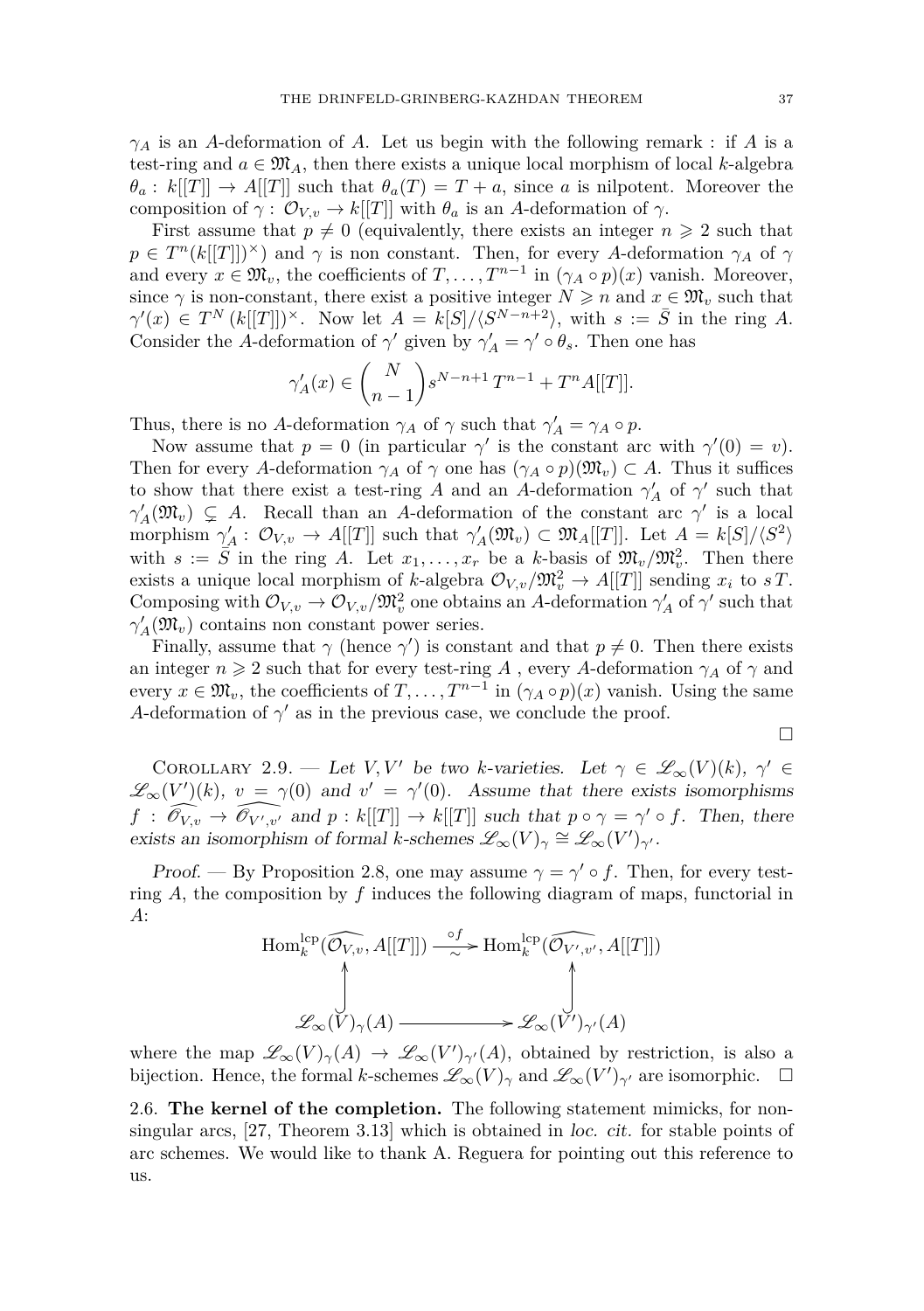<span id="page-10-0"></span>PROPOSITION 2.10. — Let  $k$  be a field of charcateristic zero. Let  $V$  be an integral hypersurface of  $\mathbf{A}_k^N$ . Let  $v \in V_{\text{sing}}(k)$  and  $\gamma \in \mathscr{L}^\circ_\infty(V)(k)$ , with  $\gamma(0) = v$ . Then the canonical morphism of local *k*-algebras  $\mathcal{O}_{\mathscr{L}_{\infty}(V),\gamma} \to \mathcal{O}_{\mathscr{L}_{\infty}(V)_{\text{red}},\gamma}$  induces an isomorphism of complete local *k*-algebras  $\mathcal{O}_{\mathscr{L}_{\infty}(V),\gamma} \to \mathcal{O}_{\mathscr{L}_{\infty}(V)_{\text{red}},\gamma}$ .

Remark 2.11. — The nilpotent elements of the completion  $\mathcal{O}_{\mathscr{L}_{\infty}(V),\gamma}$  should carry interesting informations about the singularity at the origin of the arc  $\gamma(0)$ (see section [8](#page-32-0) and [\[3\]](#page-35-12)). It is interesting to note that Proposition [2.10](#page-10-0) shows that such informations may not be visible at the level of the local ring  $\mathcal{O}_{\mathscr{L}_{\infty}(V),\gamma}$ .

The proof of Proposition [2.10](#page-10-0) is based on the following result:

<span id="page-10-1"></span>LEMMA 2.12 ([\[27,](#page-35-11) Lemma 2.7]). — Let  $k$  be a field of characteristic zero. Let  $F \in k[X_1, \ldots, X_N]$  be an irreducible polynomial. Then, for every partial derivative  $\partial(F)$  of *F*, we have

$$
\{F\}:=\sqrt{[F]}=([F]\colon \partial(F)^\infty).
$$

This statement can be interpreted as a simple formulation, in the hypersurface case, of the Rosenfeld Lemma  $([22, IV/\$9/Lemma 2])$  $([22, IV/\$9/Lemma 2])$  $([22, IV/\$9/Lemma 2])$ . Let us recall that, under notation of Lemma [2.12,](#page-10-1) and if we set

$$
V = \operatorname{Spec}(k[X_1, \ldots, X_N]/(F)),
$$

then we have  $\mathscr{L}_{\infty}(V) = \text{Spec}(k[(X_{i,j})_{i,j\in\mathbb{N}}]/[F])$  and that  $[F]$  is the differential ideal of  $(k[(X_{i,j})_{i,j\in\mathbb{N}}], \Delta)$  generated by F, where  $\Delta$  is the k-derivation of the ring  $k[(X_{i,j})_{i,j\in\mathbb{N}}]$  defined by the relations  $\Delta(X_{i,j}) = X_{i,j+1}$  for every integer  $i \in$  $\{1, \ldots, N\}$  and every integer  $j \in \mathbb{N}$ .

Proof of prop  $2.10.$  —

The surjective canonical morphism of local *k*-algebras

$$
\mathcal{O}_{\mathscr{L}_\infty(V), \gamma} \to \mathcal{O}_{(\mathscr{L}_\infty(V))_{\mathrm{red}}, \gamma}
$$

has a kernel equal to  $\{F\}/[F]$ . Then, it induces a surjective morphism of complete local *k*-algebras:

$$
\widehat{\mathcal{O}_{\mathscr{L}_\infty(V), \gamma}} \to \widehat{\mathcal{O}_{(\mathscr{L}_\infty(V))_{\mathrm{red}}, \gamma}}
$$

whose kernel is the  $\mathfrak{M}_{\gamma}$ -completion of the differential ideal  $\{F\}/[F]$ , i.e.,

$$
\text{Ker}(\widehat{\mathcal{O}_{\mathscr{L}_{\infty}(V), \gamma}} \to \widehat{\mathcal{O}_{(\mathscr{L}_{\infty}(V))_{\text{red}}, \gamma}}) = \varprojlim_{n} ((\mathfrak{M}_{\gamma}^{n} + \{F\})/(\mathfrak{M}_{\gamma}^{n} + [F])).
$$

(See [\[25,](#page-35-14) Theorem 8.1].) We have to prove that this kernel equals 0.

We show the following formula:

<span id="page-10-3"></span>
$$
\{F\} \subset \cap_{n \in \mathbf{N}^*} (\mathfrak{M}^n_\gamma + [F]) \tag{2.10}
$$

in the local ring  $\mathcal{O}_{\mathscr{L}_{\infty}(V),\gamma}$ . Let  $P \in \{F\}$ . By Lemma [2.12,](#page-10-1) there exists an integer  $a \in \mathbb{N}^*$  such that

<span id="page-10-2"></span>
$$
\partial(F)^a \cdot P \in [F].\tag{2.11}
$$

Let us note that  $[F] \subset \mathfrak{M}_{\gamma}$  and  $\{F\} \subset \mathfrak{M}_{\gamma}$ . We claim that there exist a partial derivative  $\partial(F)$  and a smallest integer *i*<sub>0</sub> such that  $\Delta^{(i_0)}(\partial(F)) \notin \mathfrak{M}_{\gamma}$ . Indeed, let us assume that  $\Delta^{(i)}(\partial(F)) \in [F]$  for every integer  $i \in \mathbb{N}$  and every  $\partial(F)$ . In that case,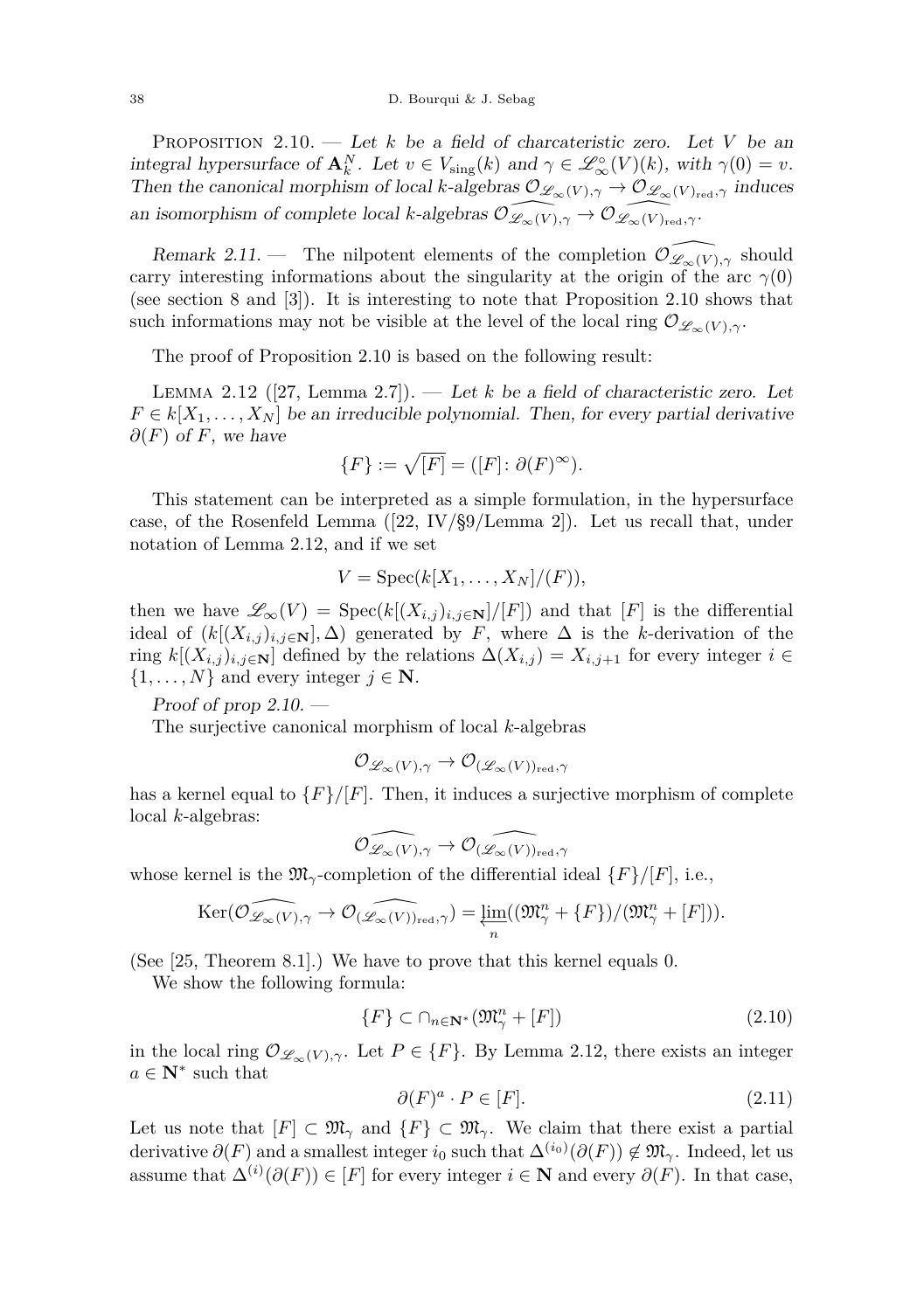the image of  $\partial(F)$  by the morphism of *k*-algebras  $\mathcal{O}(\mathcal{L}_{\infty}(V)) \to k$ , corresponding to the datum of  $\mathfrak{M}_{\gamma}$ , would equal 0; hence, by adjunction,

$$
\partial(F)(\gamma(T)) = 0
$$

in the ring  $k[[T]]$ . That contradicts our assumption on the arc  $\gamma$ , since F is assumed to be irreducible.

Then, the integer  $ai_0$  is the smallest integer such that:

$$
\Delta^{(ai_0)}(\partial(F)^a) \notin \mathfrak{M}_\gamma. \tag{2.12}
$$

By deriving  $ai_0$  times equation  $(2.11)$ , we conclude that

<span id="page-11-1"></span>
$$
\Delta^{(ai_0)}(\partial(F)^a) \cdot P + \sum_{i=1}^{ai_0} \binom{ai_0}{i} \Delta^{(ai_0-i)}((\partial(F))^a) \Delta^{(i)}(P) \in [F] \tag{2.13}
$$

So,

$$
P \in \mathfrak{M}_{\gamma}^2 + [F]
$$

in the local ring  $\mathcal{O}_{\mathscr{L}_{\infty}(V),\gamma}$ . Note that we have shown the inclusion  $\{F\} \subset \mathfrak{M}_{\gamma}^2 + [F]$ . In particular, for every integer  $n \in \mathbb{N}^*$ , one has

$$
\Delta^{(n)}(P) \in \mathfrak{M}^2_\gamma + [F];
$$

hence, by equation [\(2.13\)](#page-11-1),

$$
P\in \mathfrak{M}^3_\gamma + [F].
$$

By iterating this process, we prove formula  $(2.10)$  and conclude the proof.  $\Box$ 

Remark 2.13. — Let  $k$  be a field of characteristic 0. In [\[12\]](#page-35-15) or [\[23,](#page-35-16) [32,](#page-36-1) [30\]](#page-36-2), it is shown in particular that the integral plane *k*-curve *X* is smooth if and only  $\mathscr{L}_{\infty}(X)$  is reduced. Let  $\gamma \in \mathscr{L}_{\infty}(X)(k)$  be a primitive *k*-parametrization. Thus, the morphism of *k*-algebras:

<span id="page-11-2"></span>
$$
\mathcal{O}(\mathcal{L}_{\infty}(X)) \to \widehat{\mathcal{O}_{\mathcal{L}_{\infty}(X), \gamma}}
$$
\n(2.14)

is injective if and only if the *k*-curve *X* is smooth. Indeed, Proposition [2.10](#page-10-0) and [\[23,](#page-35-16) [30\]](#page-36-2) obviously imply that, if *X* is not smooth, morphism [\(2.14\)](#page-11-2) is not injective. Conversely, if *X* is smooth over *k*, there is an open subscheme  $U = \text{Spec}(A)$  of *X*, which contains  $\gamma(0)$ , endowed with an étale morphism  $U \to \mathbf{A}_k^1$ . So, we deduce that  $\mathscr{L}_{\infty}(U) = \text{Spec}(A[(T_i)_{i\geq 1}])$ . Now, morphism [\(2.14\)](#page-11-2) factorizes through the morphism

$$
A[(T_i)_{i\geq 1}] \to k[[T_0]][[(T_i)_{i\geq 1}]],
$$

which is given by  $A \to k[[T_0]]$  (the completion morphism) and  $T_i \mapsto T_i$  for every integer  $i \in \mathbb{N}^*$ . Since the morphism  $\mathcal{O}(\mathcal{L}_\infty(X)) \to \mathcal{O}(\mathcal{L}_\infty(U))$  is injective, we conclude that morphism [\(2.14\)](#page-11-2) also is injective.

# 3. Preliminaries to the proof of Theorem [4.1](#page-13-0)

<span id="page-11-0"></span>To state our generalization of the Drinfeld-Grinberg-Kazhdan Theorem, we need to fix the notation which will be used in its proof. In this section, we also recall some classical results and state different technical statements. Let *k* be a field. Recall that  $R = k$  or  $R = k[[T]]$ .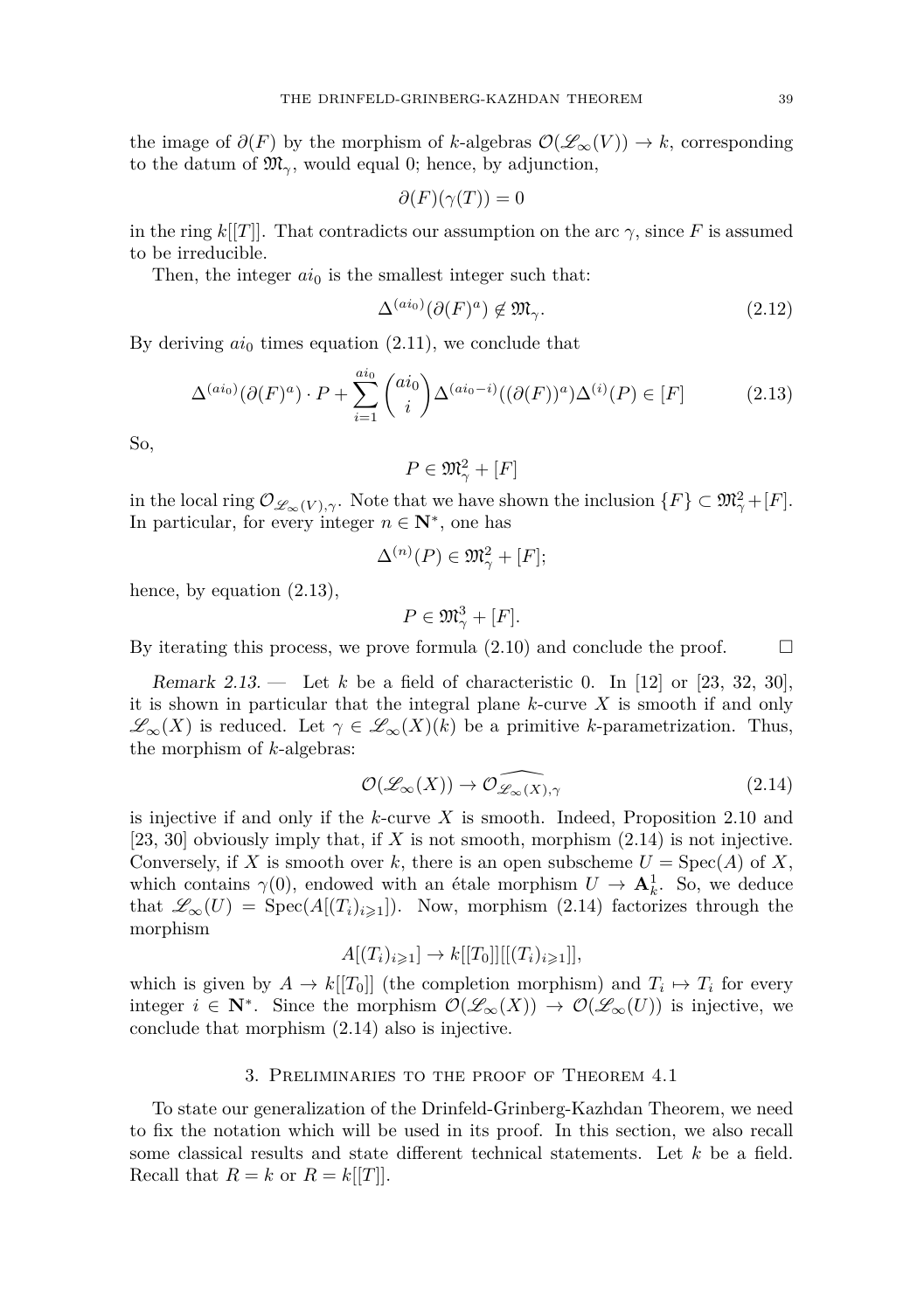<span id="page-12-2"></span>3.1. One of the crucial ingredients in the following presentation is the Taylor expansion for polynomials or restricted power series. So we recall this formula under a form appropriate for our purposes: let *N* and *M* be positive integers,  $X = (X_1, \ldots, X_N)$  and  $Y = (Y_1, \ldots, Y_M)$  be unknows and *F* be an element of  $R[X, Y]$  (or more generally, in case  $R = k[[T]]$ , of  $R\{X, Y\}$ ). Then, if  $U =$  $(U_1, \ldots, U_{N+M})$ , there exist polynomials  $G_{j,k} \in R[X, Y, U]$  (or restricted power series  $G_{j,k} \in R\{X, Y, U\}$  such that the element  $F(X_1 + U_1, \ldots, X_N + U_N, Y_1 +$  $U_{N+1}, \ldots, Y_M + U_{N+M}$  equals:

$$
F(X,Y) + \sum_{i=1}^{N} U_i \partial_{X_i}(F)(X,Y) + \sum_{i=1}^{M} U_{i+N} \partial_{Y_i}(F)(X,Y) + \sum_{j,k \in \{1,...,N+M\}} U_j U_k G_{j,k}(X,Y,U).
$$
 (3.1)

We refer to [\[1,](#page-35-17) Chapitre III/§4/5] for details in the formal context.

<span id="page-12-0"></span>3.2. For every complete local ring A and non-negative integer d, an element  $q(T) \in$  $A[T]$  with degree *d* is said to be a Weierstrass (or distinguished) polynomial if  $q(T)$ is monic and  $q(T) - T^d \in \mathfrak{M}_A[T]$ . We denote by  $\mathscr{W}(A, d)$  the set of Weierstrass polynomials of degree *d* with coefficients in *A*. By uniqueness in the Weierstrass Division Theorem ([\[24,](#page-35-18) Theorem 9.1]), a Weierstrass polynomial is not a zero divisor in *A*[[*T*]]. More generally, any  $r_A(T) \in A[[T]]$  whose reduction modulo  $\mathfrak{M}_A[[T]]$  is a non zero element of  $k[[T]]$  is not a zero divisor in  $A[[T]]$ ; indeed, by the Weierstrass Preparation Theorem (see [\[24,](#page-35-18) Theorem 9.2]), one may write  $r_A(T) = q_A(T)u_A(T)$ where  $q_A(T)$  is a Weierstrass polynomial and  $u_A(T)$  is invertible, and is in particular not a zero divisor. Besides, if  $r_A(T) = q_A(T)u_A(T)$  is the Weierstrass decomposition of  $r_A(T)$  and if  $f: A \to A'$  is a morphism of local rings, the uniqueness also implies that  $f_T(q_A(T))$  is the Weierstrass polynomial in the Weierstrass decomposition of  $f_T(r_A(T))$ . Here, we denote by  $f_T: A[[T]] \to A'[[T]]$  the morphism of local *k*-algebras induced by the action of *f* on coefficients.

#### 3.3. Let us note an important fact.

<span id="page-12-1"></span>LEMMA 3.1. − Let  $d \ge 1$  and  $N \ge 0$  be integers, and let  $X = (X_0, \ldots, X_{d-1})$ ,  $Y = (Y_1, \ldots, Y_N)$  be tuples of indeterminates. Let  $p = \sum_{i \in \mathbb{N}} p_i(Y) T^i$  be an element of  $k[Y][[T]]$ . For every integer  $i \in \{0, \ldots, d-1\}$ , there exist power series  $\mathscr{D}_{d,N,p,i} \in$ *k*[[*X, Y* ]], such that the following property holds: for every complete local *k*-algebra  $(A, \mathfrak{M}_A)$ , for every pair  $(a, b) \in \mathfrak{M}_A^{d+N}$ , the polynomial  $T^d + \sum_{i=0}^{d-1} a_i T^i$ P divides  $i \in \mathbb{N}$  *p*<sub>*i*</sub>(*b*)*T*<sup>*i*</sup> in *R*[[*T*]] if and only if, for every integer  $i \in \{0, \ldots, d-1\}$ , we have

$$
\mathscr{D}_{d,N,p,i}(a,b)=0.
$$

Proof. — Let  $\mathfrak{N} = \langle X, Y \rangle$  be the maximal ideal of the complete local ring  $k[[X, Y]]$ . Set  $q(T) := T^d + \sum_{i=0}^{d-1} X_i T^i$ . Let  $n \in \mathbb{N}$ . Since for every integer  $m \geqslant 1$ , one has

$$
T^{md} = \left(-\sum_{i=0}^{d-1} X_i T^i\right)^m \mod \langle q(T) \rangle,
$$

we deduce that

$$
\sum_{i \in \mathbf{N}} p_i(Y) T^i = \sum_{i \leqslant nd-1} p_i(Y) T^i \mod \langle \mathfrak{N}^n, q(T) \rangle.
$$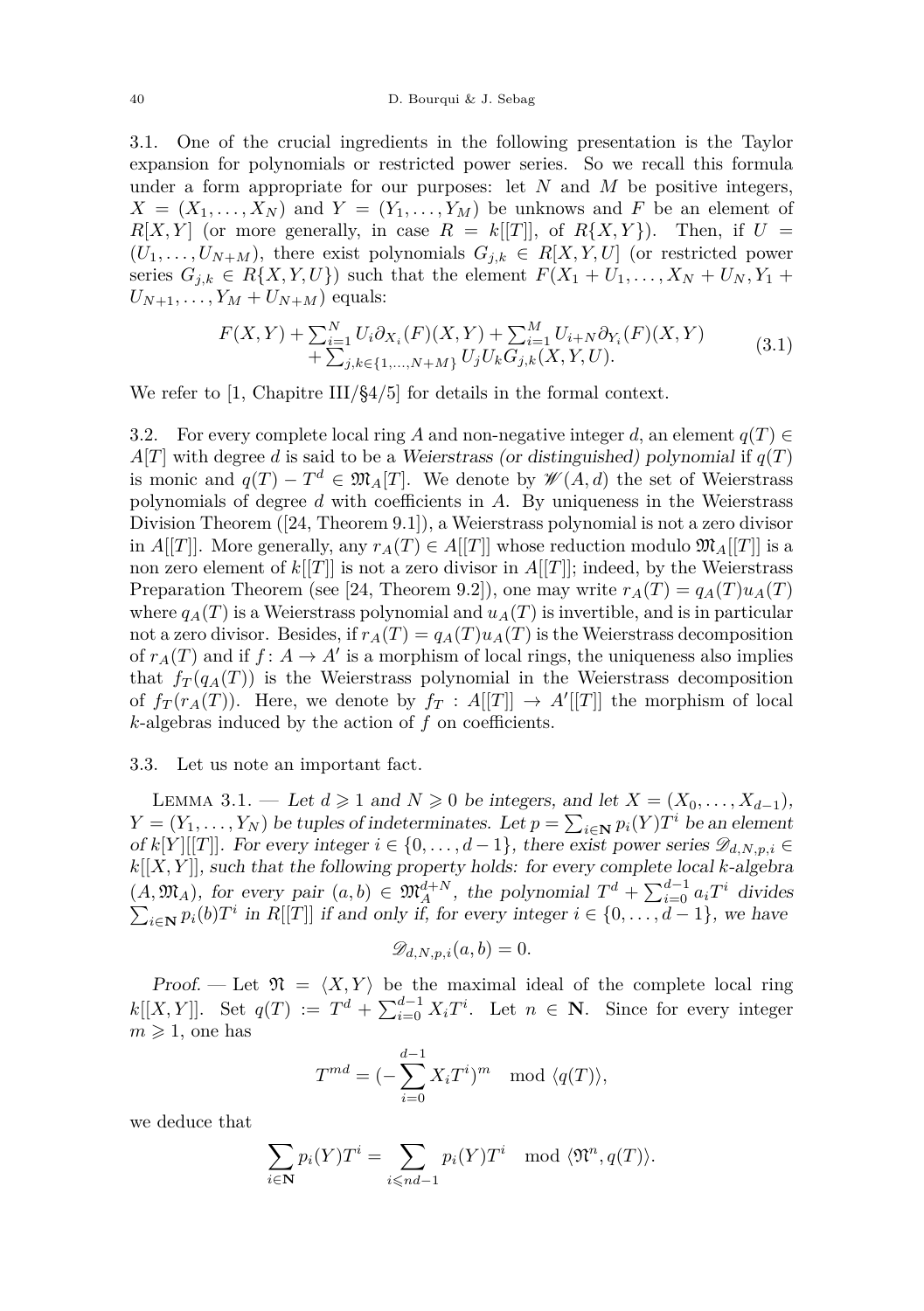This remark implies the existence of power series  $\mathscr{D}_i^{(n)} \in k[[X, Y]]$ , for every integer  $i \in \{0, \ldots, n-1\}$ , such that

$$
\sum_{i \in \mathbf{N}} p_i(Y) T^i = \sum_{i=0}^{d-1} \mathscr{D}_i^{(n)}(X, Y) T^i \mod \langle \mathfrak{N}^n, q(T) \rangle,
$$

where we observe that  $\sum_{i=0}^{d-1} \mathscr{D}_i^{(n)}(X, Y) T^i \text{ mod } \mathfrak{N}^n[[T]]$  is the remainder of the Weierstrass division in  $(k[[X, Y]]/\mathfrak{N}^n)[[T]]$  of  $p(T) \mod \mathfrak{N}^n[[T]]$  by  $q(T) \mod \mathfrak{N}^n[[T]]$ . By the uniqueness of the Weierstrass division, we deduce that, for every integer  $i \in \{0, \ldots, d-1\},\$ 

$$
\mathscr{D}_i^{(n+1)}(X,Y) = \mathscr{D}_i^{(n)}(X,Y) \mod \mathfrak{N}^n.
$$

The datum of the family  $(\mathscr{D}_i^{(n)})_n$  gives rise to an element  $\mathscr{D}_{d,N,p,i} \in k[[X,Y]]$  with the required properties.

Let  $e \geq 1$  be an integer and  $Z = (Z_1, \ldots, Z_e)$  be a tuple of indeterminates. If  $p(T) \in k[Y][[T]]$  and  $q(T)$  is an element of  $T^d + (k[Z])[T]_{\leq d-1}$  whose reduction modulo  $\langle Z \rangle$  is  $T^d$ , we denote by  $\mathscr{D}_{d,N,i}(q(T),p(T))$  the element of  $k[[Y,Z]]$  obtained by substituting the coefficients of *q* to the  $X_i$ 's in  $\mathscr{D}_{d,N,p,i}$ .

<span id="page-13-3"></span>3.4. When  $p \in k[Y, T]$  is a polynomial, Lemma [3.1](#page-12-1) can be specialized and precised. Following the previous ideas, it is easy to see that there exist polynomials  $D_{d,N,p,i} \in$  $k[X, Y]$  for  $i \in \{0, \ldots, d-1\}$  satisfying the following property: for every ring *A*, for every  $(a, b) \in A^{d+N}$ , we have  $D_{d,N,p,i}(a, b) = 0$  for every integer  $i \in \{0, \ldots, d-1\}$  if and only if the polynomial  $T^d + \sum_{i=0}^{d-1} a_i T^i$  divides  $p(b,T)$  in the ring  $A[T]$ . In the same way, we adopt the notation  $D_{d,N,i}(q(T),p(T)) \in k[Y,Z]$  for the specialization of  $D_{d,N,p,i}$  at the coefficients of  $q(T)$ .

# <span id="page-13-1"></span>4. The Drinfeld-Grinberg-Kazhdan Theorem for formal schemes

This section is the core of the article. It is devoted to the statement and the proof of our main result. The last subsections present different important remarks deduced from Theorem [4.1](#page-13-0) and (global) generalizations.

4.1. **Statements and remarks.** Let  $k$  be a field. Recall that we denote by  $R = k$ or  $R = k[[T]]$ . If *K* is a field extension of the field *k*, then we set  $R_K := K$  if  $R = k$ , and  $R_K := K[[T]]$  if  $R = k[[T]]$ . Let V be a R-space, i.e., either an R-scheme of finite type, or, in case  $R = k[[T]],$  a formal tft *R*-scheme. Let us denote by  $\mathscr{L}^\circ_\infty(V)$ the open subscheme of  $\mathscr{L}_{\infty}(V)$  defined by  $\mathscr{L}_{\infty}^{\circ}(V) = \mathscr{L}_{\infty}(V) \setminus \mathscr{L}_{\infty}(V_{sing})$ . If K is a field extension of the field *k*, we set  $V_K = V \times_R \text{Spec}(R_K)$  if *V* is an *R*-scheme of finite type and  $V_K = V \times_R \text{Spf}(R_K)$  if  $R = k[[T]]$  and *V* is a formal tft *R*-scheme.

<span id="page-13-0"></span>THEOREM 4.1. — Let *V* be a *R*-space. Let  $\gamma \in \mathcal{L}_{\infty}^{\circ}(V)(k)$ . There exists an affine noetherian formal  $k$ -scheme  $\mathscr S$  and an isomorphism of formal  $k$ -schemes:

<span id="page-13-2"></span>
$$
\theta_k(V): \mathscr{L}_\infty(V)_\gamma \to \mathscr{S} \times_k \mathrm{Spf}(k[[(T_i)_{i \in \mathbf{N}}]]). \tag{4.1}
$$

Moreover, in case *V* is an *R*-scheme of finite type, there exist an affine *k*-scheme of finite type *S* and  $s \in S(k)$  such that  $\mathscr S$  is isomorphic to  $S_s$ .

The isomorphism  $\theta_k(V)$  also have the following properties: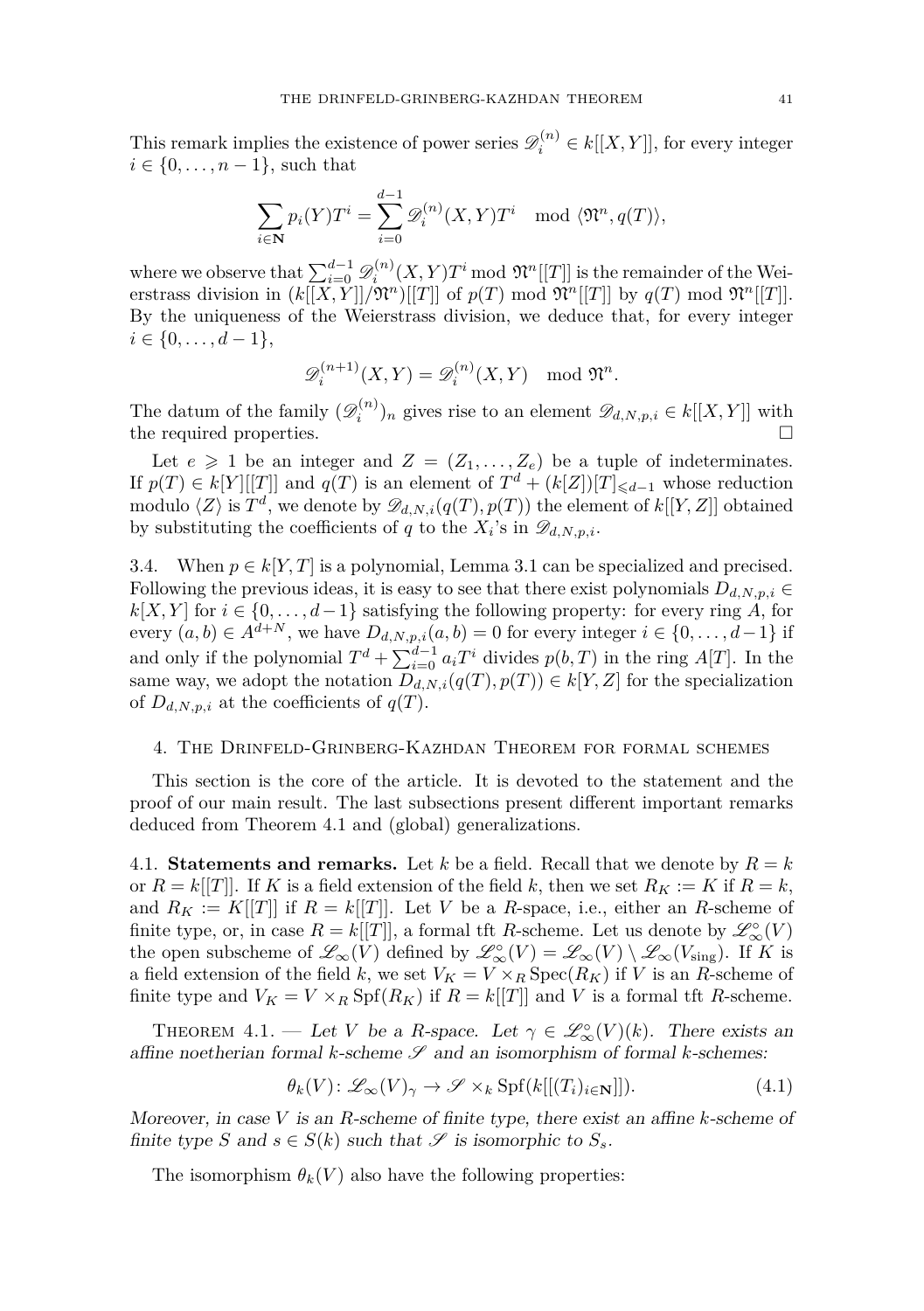<span id="page-14-0"></span>THEOREM  $4.2.$  — With the notation as in Theorem [4.1,](#page-13-0) we have the following properties:

- (1) The isomorphism  $\theta_k(V)$  constructed in this way satisfies the following assertions:
	- (a) For every separable field extension *K* of *k*, we have the following commutative diagram of maps:

$$
\mathcal{L}_{\infty}(V_K)_{\gamma} \xrightarrow{\theta_K(V_K)} \mathcal{S} \times_k \text{Spf}(K[[(T_i)_{i \in \mathbf{N}}]])
$$
  
\n
$$
\downarrow \qquad \qquad \downarrow
$$
  
\n
$$
\mathcal{L}_{\infty}(V)_{\gamma} \xrightarrow{\theta_k(V)} S_s \times_k \text{Spf}(k[[(T_i)_{i \in \mathbf{N}}]]).
$$

(b) For every integer  $n \in \mathbb{N}$ , there exists a morphism of formal *k*-schemes  $\mathscr{S} \times_k \text{Spf}(k[[T_0,\ldots,T_n]]) \to \mathscr{L}_n(V)_{\pi_{\infty}^{\infty}(\gamma)}$  making the following diagram of morphisms of formal *k*-schemes commute:

$$
\mathscr{L}_{\infty}(V)_{\gamma} \xrightarrow{\hat{\pi}_{n}^{\infty}} \mathscr{L}_{n}(V)_{\pi_{n}^{\infty}(\gamma)}
$$
\n
$$
\theta_{k}(V) \downarrow \qquad \qquad \downarrow
$$
\n
$$
\mathscr{S} \times_{k} \text{Spf}(k[[(T_{i})_{i \in \mathbf{N}}]]) \xrightarrow{\hat{\pi}_{n}^{\infty}} \mathscr{S} \times_{k} \text{Spf}(k[[T_{0}, \dots, T_{n}]]),
$$

where  $\pi_n^{\infty}$ :  $\mathscr{L}_{\infty}(V) \to \mathscr{L}_n(V)$  is the truncation morphism of level *n*.

- (2) Once having chosen an affine neighborhood of  $\gamma(0)$  in *V* and an embedding of this affine neighborhood in an explicit complete intersection in an affine space, there exists a uniquely determined and completely explicit procedure allowing to construct a suitable formal scheme  $\mathscr S$  and a suitable isomorphism  $\theta_k(V)$ .
- (3) When *V* is a *k*-scheme of finite type, the above procedure can be implemented as an effective algorithm taking as its input a suitable truncation of the arc  $\gamma$  and producing as its output a pointed affine *k*-scheme  $(S, s)$ such that  $\mathscr{S} = S_s$  realizes isomorphism [\(4.1\)](#page-13-2).

Remark 4.3. — If there is no confusion, we omit to write *V* in the notation  $\theta_k(V)$ .

Remark 4.4. — The statement of Theorem [4.1](#page-13-0) in particular extends Theorem [1.1](#page-1-0) to the case of a family of varieties parametrized by Spec(*k*[[*T*]]) and to the case of formal schemes topologically of finite type over Spf(*k*[[*T*]]). Our proof follows the strategy of Drinfeld's original proof in the preprint [\[11\]](#page-35-0), but adapts the crucial arguments in our general setting. We give in particular a detailed account of these arguments. Assertion (b) of the statement of Theorem [4.2](#page-14-0) had been stated in the first available version of the preprint [\[7\]](#page-35-3) (in the framework of algebraic varieties over a field and without any proof).

Remark 4.5. — In [\[4\]](#page-35-5), we provide a SAGE code which, following the algorithm alluded to in the statement of Theorem [4.1,](#page-13-0) computes a presentation of a pointed *k*scheme  $(S, s)$  realizing isomorphism  $(1.1)$  in case V is an affine plane curve. We note that the algorithm is not computationally very efficient. It seems to us an interesting algorithmic question to find a modified or an alternative version of Drinfeld's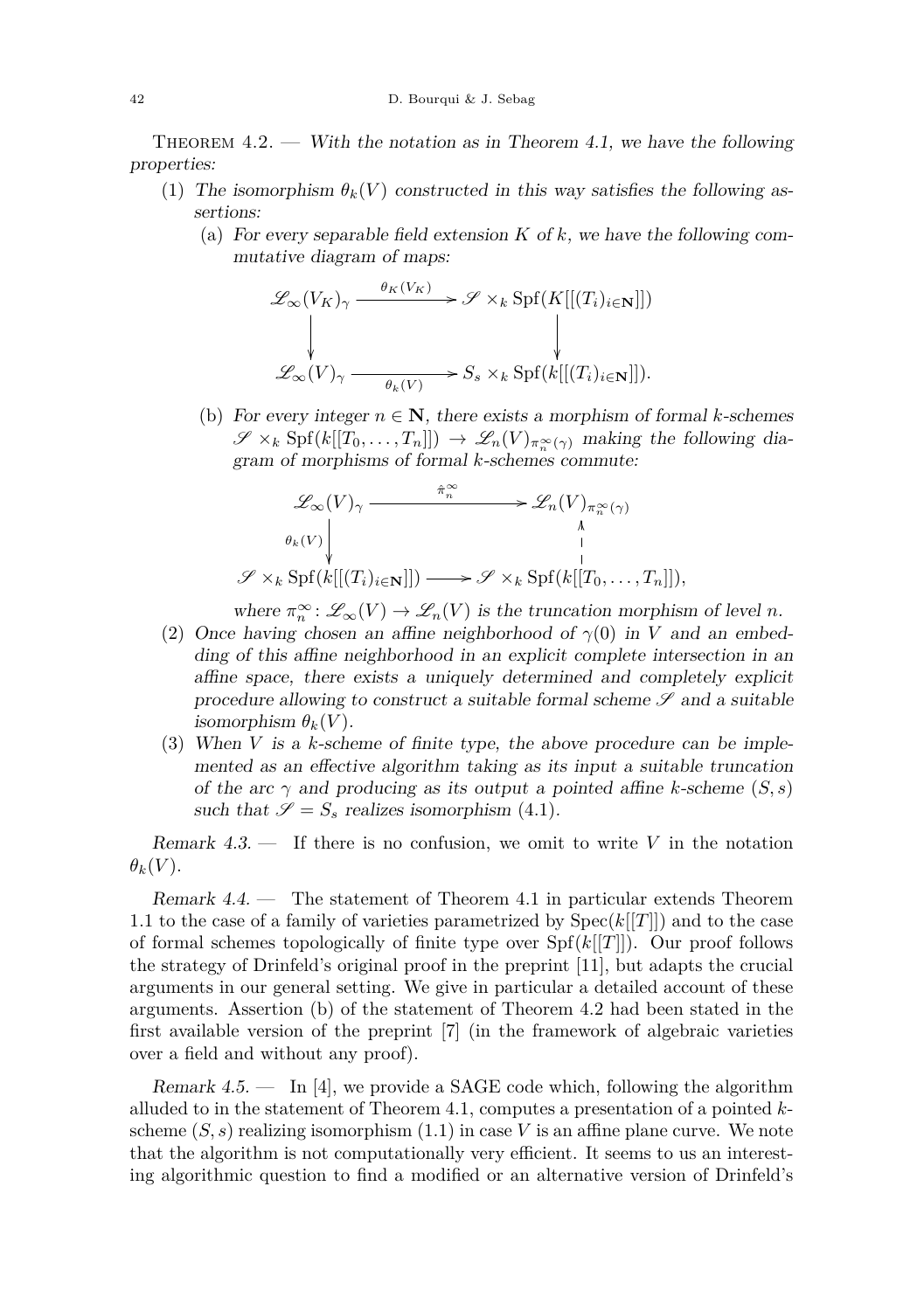arguments providing a more computationally effective way to obtain a presentation of a pointed *k*-scheme (*S, s*) realizing isomorphism [\(1.1\)](#page-1-3).

Remark 4.6. — Theorem [4.1](#page-13-0) and results such as Greenberg's Theorem [\[16\]](#page-35-19) and Denef-Loeser's Fibration Theorem ([\[10,](#page-35-20) Lemma 4.1]) deeply differ in nature. In particular, Theorem [4.1](#page-13-0) establishes the existence of an isomorphism in the category of formal schemes, which is a priori not a completion of an algebraic morphism (this point is crucial, see remark [2.3\)](#page-5-3).

Remark 4.7. — As it will clearly transpire from the explicit description of  $\theta_k(V)$ given below, being given an arc  $\gamma \in \mathcal{L}_{\infty}^{\circ}(V)$ , there exists an integer *n* such that for every  $\eta \in \mathscr{L}_{\infty}^{\circ}(V)$  such that  $\pi_{n}^{\infty}(\gamma) = \pi_{n}^{\infty}(\eta)$  one has  $\mathscr{L}_{\infty}(V)_{\gamma} \cong \mathscr{L}_{\infty}(V)_{\eta}$ . More precisely the dependance in  $\gamma$  of the constructed formal scheme  $\mathscr S$  is only through *π*<sup>∞</sup> *n* (*γ*).

<span id="page-15-0"></span>Remark 4.8. — Let *V* be a *R*-scheme of finite type. Let  $\gamma \in \mathcal{L}_{\infty}^{\circ}(V)(k)$ . A DGK-isomorphism for the arc  $\gamma$  is a triple  $(S, s, \theta)$  where *S* is an affine *k*-scheme of finite type,  $s \in S(k)$ , and  $\theta$  is an isormophism of formal *k*-schemes

$$
\theta \colon \mathscr{L}_{\infty}(V)_{\gamma} \stackrel{\sim}{\to} S_s \times_k \mathrm{Spf}(k[[(T_i)_{i \in \mathbf{N}}]]).
$$

We say that such a *DGK*-isomorphism factorizes through a finite level if there exists an integer *n* such that the morphism  $\mathscr{L}_{\infty}(V)_{\gamma} \to S_s$  obtained by composing  $\theta$ with the projection onto  $S_s$  factors through the morphism  $\mathscr{L}_{\infty}(V)_{\gamma} \to \mathscr{L}_n(V)_{\pi_{\infty}^{\infty}(\gamma)}$ induced by the truncation morphism  $\pi_n^{\infty}$ . It is not hard to prove that the DGKisomorphism  $\theta_k(V)$  constructed in the proof of Theorem [4.1](#page-13-0) does not factorize through a finite level. Let us briefly indicate how this is done; see the notation of subsection [4.2.](#page-16-0) Assume that  $\theta_k(V)$  factorizes at level  $n-1$ . Let  $N \in \mathbb{N}$ , A be the test ring  $k[S]/\langle S^N \rangle$  and  $s := \overline{S}$  be the image of *S* in *A*. Now consider the two *A*-deformations  $\gamma(T+s)$  and  $\gamma(T+s(1+T^n))$ . From the explicit description of the morphism  $\theta_k$  (see in particular equations [\(4.2\)](#page-19-1) and [\(4.3\)](#page-20-0)) and the fact that  $\theta_k(V)$  factors at level  $n-1$ , we easily deduce that  $\det(\mathscr{J}_V)(\gamma(T+s))$  and  $\det(\mathscr{J}_V)(\gamma(T+s(1+T^n)))$  have the same Weierstrass polynomial in their Weierstrass decomposition, say  $q_A(T)$ . Now using equation [\(4.4\)](#page-20-1) to estimate  $q_A(T)$  in both cases, we find that  $(T+s)^d$  must divide  $(T+s(1+T^n))^d$  in  $A[[T]]$ . Specializing in *T* = −*s* gives a contradiction for  $N \geq (n+1)d+1$ .

As a matter of fact, the existence of DGK-isomorphisms which do not factorize through a finite level is not very surprising, since one easily sees that it holds even for arcs  $\gamma$  with a smooth origin. In [\[3\]](#page-35-12), the authors prove the following stronger fact: in general, it may happen for a given arc  $\gamma$  that no DGK-isomorphism factorizes through a finite level.

Remark  $4.9$  — A natural question is to ask whether the finite dimensional models have an interpretation in terms of the geometry of the involved *R*-space. We strongly believe that this interpretation is linked to singularity theory. To justify this affirmation let us mention the following statement due to the authors (see [\[5\]](#page-35-21)): Let *k* be a field, *V* be a *k*-variety and  $\gamma \in \mathcal{L}_{\infty}^{\circ}(V)(k)$ . Assume that the *k*-variety *V* is unibranch at  $\gamma(0)$ . Then, there exists an isomorphism of formal *k*-schemes  $\mathscr{L}_{\infty}(V)_{\gamma} \cong Spf(k[[(T_i)_{i\in\mathbf{N}}]])$  if and only if the point  $\gamma(0)$  is a smooth point of *V* .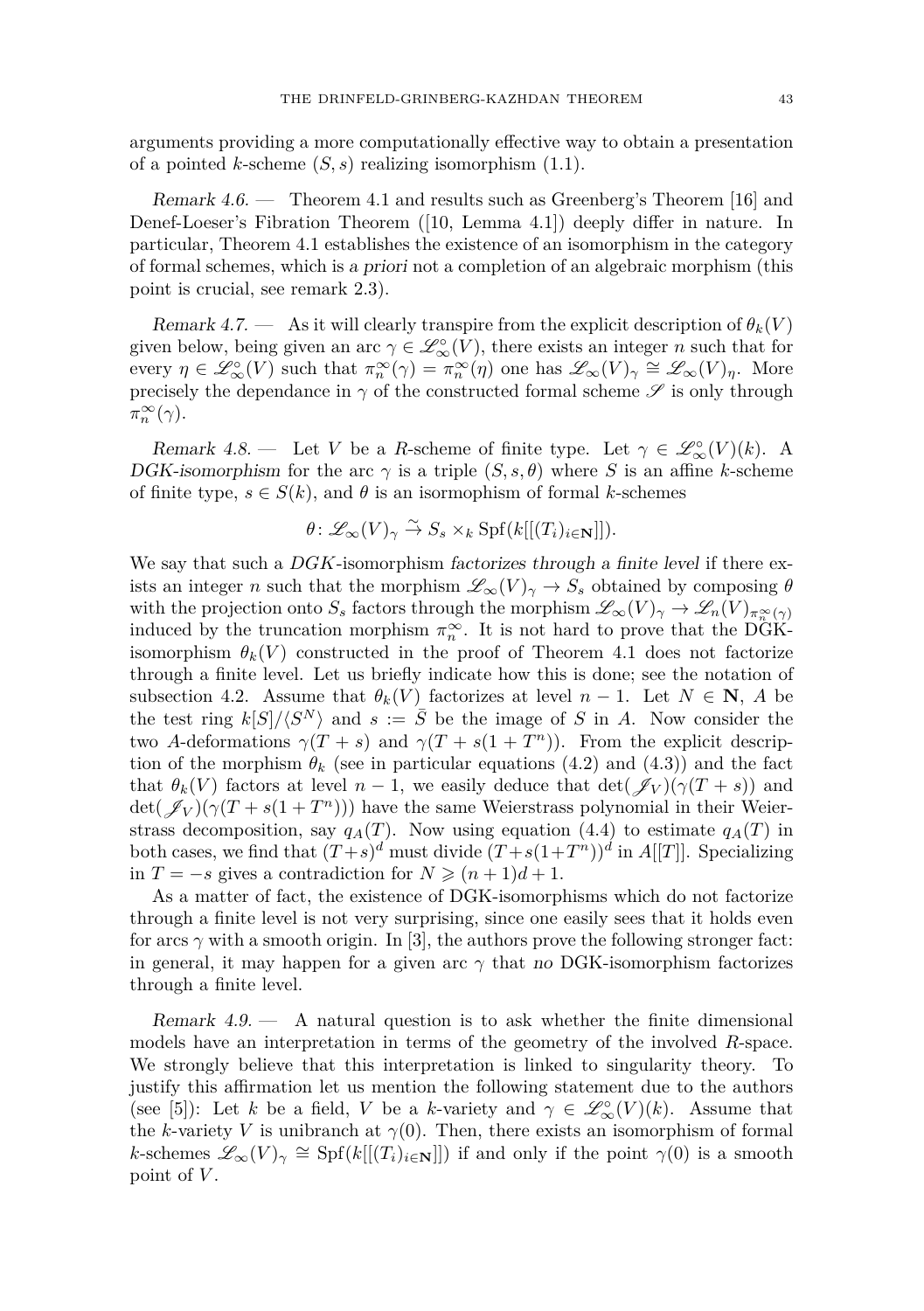<span id="page-16-0"></span>4.2. **Reduction to the case of a complete intersection.** By considering an affine neighborhood of  $\gamma(0)$  in *V*, one reduces immediatly the proof of Theorems [4.1](#page-13-0) and [4.2](#page-14-0) to the case where *V* is affine.

 $\circ$  Assume that *V* is an affine scheme of finite type over  $Spec(R)$ , defined by the datum of an ideal  $I_V$  of the polynomial ring  $R[X_1, \ldots, X_N]$ . Then we denote by *J<sub>V</sub>* the ideal generated by the elements  $h\delta \in R[X_1, \ldots, X_N]$ , where  $\delta$  is a minor of the Jacobian matrix of a *r*-tuple  $(F_1, \ldots, F_r)$  of elements of  $I_V$ , for some integer  $r \in \mathbb{N}$ , and  $h \in ((F_1, \ldots, F_r) : I_V)$ . Using the Jacobian criterion, one may show (see  $[14, §0.2], [33, §4]$  $[14, §0.2], [33, §4]$  $[14, §0.2], [33, §4]$  $[14, §0.2], [33, §4]$ ) that the singular locus  $V_{\text{sing}}$  of *V*, i.e., the reduced closed subscheme associated with the non-smooth locus, can be described as the support of the closed subscheme of *V* associated with the datum of the ideal  $I_V + J_V$ .

 $\circ$  Similarly, when  $R = k[[T]]$  and *V* is a formal affine tft *R*-scheme, defined by the datum of an ideal  $I_V$  of the ring of restricted power series  $R\{X_1, \ldots, X_N\}$ , one defines  $J_V$  as in the previous case and one shows that the reduced formal  $R$ -scheme *V*sing is associated with the support of the closed formal *R*-subscheme of *V* defined by  $I_V + J_V$  (see [\[29,](#page-35-7) Lemme 2.3.10]).

Using the above description of the non-smooth locus, we will now reduce the proof of Theorem [4.1](#page-13-0) to the case of a complete intersection. This kind of reduction is a classical "trick" in the construction of motivic measures (see [\[10\]](#page-35-20) or, e.g., [\[29\]](#page-35-7)). We thank O. Gabber for pointing out to us that adapting such an idea to the context of Theorem [4.1](#page-13-0) and arc deformations needs some extra argument.

<span id="page-16-2"></span>LEMMA 4.10. — Let *V* be an affine *R*-space and  $\gamma \in \mathcal{L}_{\infty}^{\circ}(V)(k)$ . Then, there exists an *R*-space *V*<sup> $\prime$ </sup> defined in the affine *R*-space  $\mathbf{A}_{R}^{N+M}$  by *M* elements  $F_1(X, Y) \in$  $\mathcal{O}(\mathbf{A}_R^{N+M})$ ,...,  $F_M(X,Y) \in \mathcal{O}(\mathbf{A}_R^{N+M})$ , where we denote by  $X = (X_1, \ldots, X_N)$ ,  $Y = (Y_1, \ldots, Y_M)$  the coordinates on  $\mathbf{A}_R^{N+M}$ , and a closed immersion  $V \hookrightarrow V'$ , such that the determinant of the matrix  $(\partial_{Y_i}(F_i(X, Y)))_{i,j}$  does not vanish at  $\gamma$ . Besides, the induced morphism of formal *k*-schemes  $\mathscr{L}_{\infty}(V)_{\gamma} \cong \mathscr{L}_{\infty}(V')_{\gamma}$  is an isomorphism.

Proof. — Since  $\gamma \in \mathscr{L}_{\infty}^{\circ}(V)(k)$ , up to shrinking *V*, we may assume that *V* is embedded in  $\mathbf{A}_{R}^{N+M}$  defined by the ideal  $I_V$ , and that there exist a minor of the Jacobian matrix of the *M*-tuple  $F = (F_1, \ldots, F_M) \in I_V^M$  and  $h \in ((F_1, \ldots, F_M)$ :  $I_V$ ) which do not vanish at  $\gamma$  thanks to the above description of the non-smooth locus. Let V' be the *R*-space defined by the datum of *F*. The last property of the statement is then a consequence of Lemma [4.11](#page-16-1) below.  $\square$ 

<span id="page-16-1"></span>LEMMA 4.11. — Let  $V'$  be an affine *R*-space, *V* be a closed *R*-subspace of  $V'$ and  $h \in (0: I_V) \subset \mathcal{O}(V')$ . Let  $\gamma \in \mathscr{L}_{\infty}(V)(k)$  be such that  $h(\gamma) \neq 0$ . Then, still denoting by  $\gamma$  the image of  $\gamma$  in V', the natural morphism of formal schemes  $\mathscr{L}_{\infty}(V)_{\gamma} \to \mathscr{L}_{\infty}(V')_{\gamma}$  is an isomorphism of formal *k*-schemes.

Proof. — It suffices to show that the induced map  $\mathscr{L}_{\infty}(V)_{\gamma}(A) \to \mathscr{L}_{\infty}(V')_{\gamma}(A)$ is bijective for every test-ring *A*. Injectivity is clear; so let us show surjectivity. We pick out  $\gamma_A \in \mathscr{L}_{\infty}(V')_{\gamma}(A)$  and  $G \in I_V$ . We have to show that  $G(\gamma_A) = 0$ . By hypothesis, one has  $h(\gamma_A)G(\gamma_A) = 0$ . Since  $h(\gamma) \neq 0$ , the reduction of  $h(\gamma_A)$ modulo  $\mathfrak{M}_A$  is not zero. By [§3,](#page-11-0) one infers that  $G(\gamma_A) = 0$ .

With the notation  $X = (X_1, \ldots, X_N)$  and  $Y = (Y_1, \ldots, Y_M)$ , Lemma [4.10](#page-16-2) allows us to assume from now on that: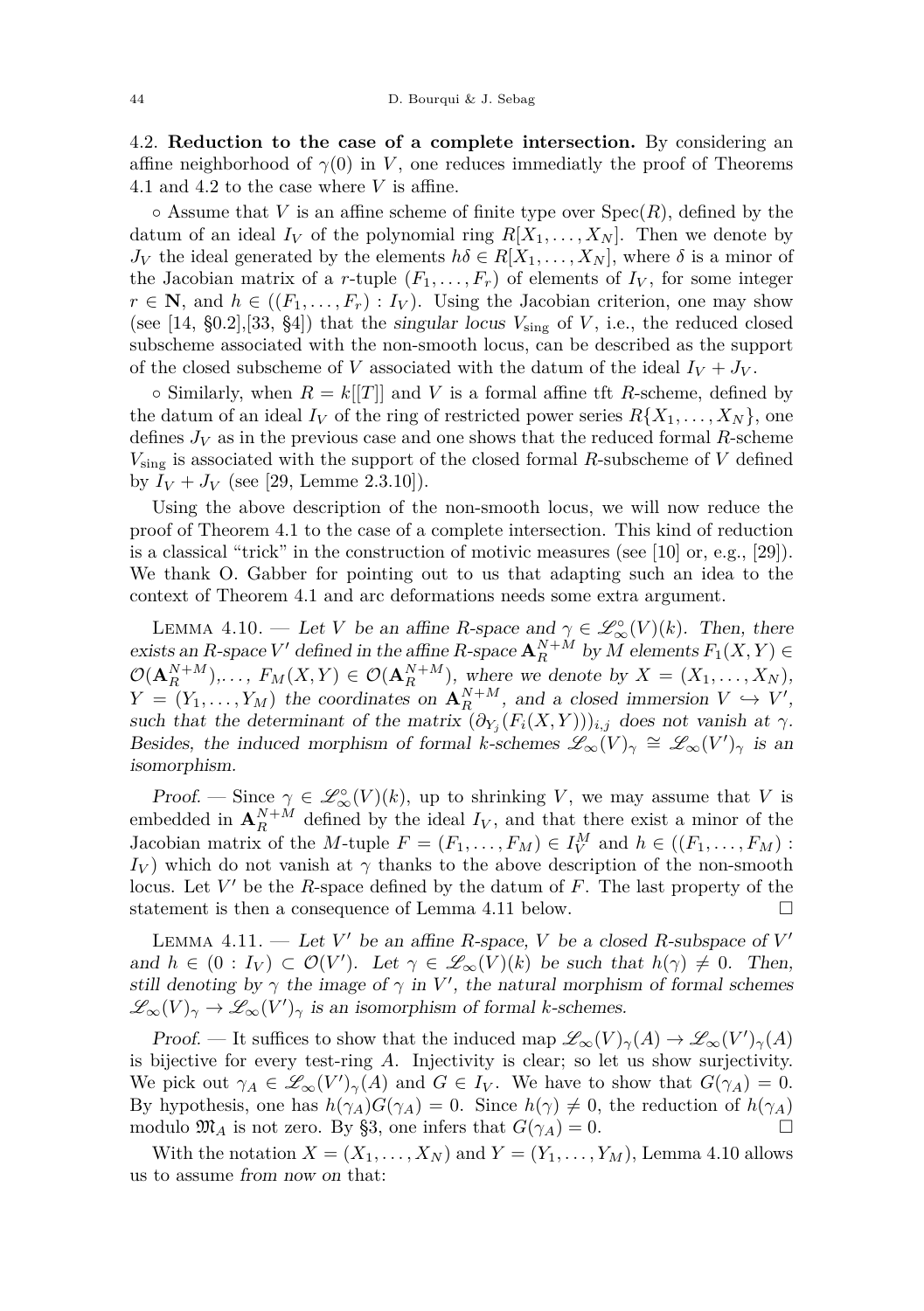- (1) The involved *R*-space *V* is either of the form  $Spec(R[X, Y]/\langle (F_i)_{1\leq i \leq M} \rangle)$ or  $\text{Spf}(R\{X,Y\}/\langle (F_i)_{1\leq i\leq M}\rangle).$
- (2) If  $\mathscr{J}_V$  denotes the Jacobian matrix  $[\partial_{Y_j} F_i]_{1 \leq i,j \leq M}$ , the *k*-rational arc  $\gamma$ satisfies the relation det( $\mathscr{J}_V$ )( $\gamma(T)$ )  $\neq 0$ .

We set  $d := \text{ord}_T \left[ \det(\mathcal{J}_V)(\gamma) \right]$ . We shall also designate by <u>F</u> the column vector  $f^t(F_1 \dots F_M)$  and by ad $(\mathscr{J}_V)$  the adjugate of the square matrix  $\mathscr{J}_V$ , which is defined to be the transpose of the cofactor matrix of  $\mathscr{J}_V$ .

# <span id="page-17-1"></span>4.3. **A** candidate for the formal *k*-scheme  $\mathscr S$  in isomorphism [\(4.1\)](#page-13-2). Set

$$
\gamma(T) =: (\sum_{j\geqslant 0} \gamma_{i,j} T^j)_{1\leqslant i\leqslant N+M}, \quad \gamma_{i,j}\in k.
$$

Let  $U = (U_{i,j})_{\substack{1 \le i \le N, \\ 0 \le j \le 2d-1}}$ ,  $V = (V_{\ell,j})_{\substack{1 \le \ell \le M, \\ 0 \le j \le d-1}}$ , and  $W = (W_r)_{0 \le r \le d-1}$  be indeterminates. We define the following elements of  $k[U, V, W, T]$ :

$$
\begin{cases}\n\tilde{x}_i(T) &:= \sum_{j=0}^{2d-1} (U_{i,j} + \gamma_{i,j}) T^j, \quad i \in \{1, ..., N\}, \\
\tilde{x}(T) &:= (\tilde{x}_1(T), ..., \tilde{x}_N(T)), \\
\tilde{y}_i(T) &:= \sum_{j=0}^{d-1} (V_{\ell,j} + \gamma_{\ell+N,j}) T^j, \quad \ell \in \{1, ..., M\}, \\
\tilde{y}(T) &:= (\tilde{y}_1(T), ..., \tilde{y}_M(T)), \\
q(T) &:= T^d + \sum_{j=0}^{d-1} W_j T^j.\n\end{cases}
$$

For every polynomial  $P \in k[U, V, W, T]$ , for every *k*-algebra *C*, and for every element  $c = ((u_{i,j}), (v_{\ell,j}), (w_r)) \in C^{2 d N + d M + d}$ , we denote by  $P_c(T) \in C[T]$  the evaluation of *P* at *c*.

 $\circ$  First case: we assume that *V* is an *R*-scheme of finite type. Let *I* be the ideal of  $k[U, V, W]$  generated by the polynomials, for every integer  $\alpha \in \{0, \ldots, d-1\}$ ,

$$
D_{d,2dN+dM,\alpha}(q(T),\det(\mathscr{J}_V)(\tilde{x}(T),\tilde{y}(T)))
$$

and, for every integer  $\alpha \in \{0, \ldots, 2d - 1\}$ ,

 $D_{2 d, 2 d, N+d, M, \alpha}(q(T)^2, [\text{ad}(\mathscr{J}_V) \cdot \underline{F}](\tilde{x}(T), \tilde{y}(T))).$ 

We set

$$
S := \operatorname{Spec}(k[U, V, W]/\mathcal{I}).
$$

Thus, by the construction of the involved polynomials and subsection [3.4,](#page-13-3) for every *k*-algebra *C*, an element  $c \in C^{2 d N + d M + d}$  lies in  $S(C)$  if and only if the polynomial  $q_c(T)$  divides the polynomial det( $\mathscr{J}_V$ )( $\tilde{x}_c(T), \tilde{y}_c(T)$ )) and the polynomial  $q_c(T)^2$ divides the polynomial  $[\text{ad}(\mathscr{J}_V) \cdot F](\tilde{x}_c(T), \tilde{y}_c(T)).$ 

<span id="page-17-0"></span>Remark 4.12. — Let  $\mathfrak{o} \in \mathbf{A}_k^{2dN+dN+d}(k)$  be the origin. Note that

$$
\gamma(T) \in (\tilde{x}_{\mathfrak{o}}(T) + T^{2d} k[[T]], \tilde{y}_{\mathfrak{o}}(T) + T^d k[[T]]).
$$

Thus, using the Taylor expansion, one has

$$
\det(\mathscr{J}_V)(\gamma(T)) = \det(\mathscr{J}_V)(\tilde{x}_\mathfrak{o}(T), \tilde{y}_\mathfrak{o}(T)) \mod \langle T^d \rangle.
$$

As  $d = \text{ord}_T \left[ \det(\mathscr{J}_V)(\gamma(T)) \right],$  clearly  $T^d = q_o(T)$  divides  $\det(\mathscr{J}_V)(\tilde{x}_o(T), \tilde{y}_o(T))$ .

Moreover since  $F_i(\gamma(T)) = 0$  for every integer  $i \in \{1, \ldots, M\}$ , using again the Taylor expansion, one has

$$
\underline{F}(\tilde{x}_{\mathfrak{o}}(T), \tilde{y}_{\mathfrak{o}}(T)) \in T^d \mathscr{J}_V(\tilde{x}_{\mathfrak{o}}(T), \tilde{y}_{\mathfrak{o}}(T))^t (r_1(T), \dots, r_M(T))k[[T]].
$$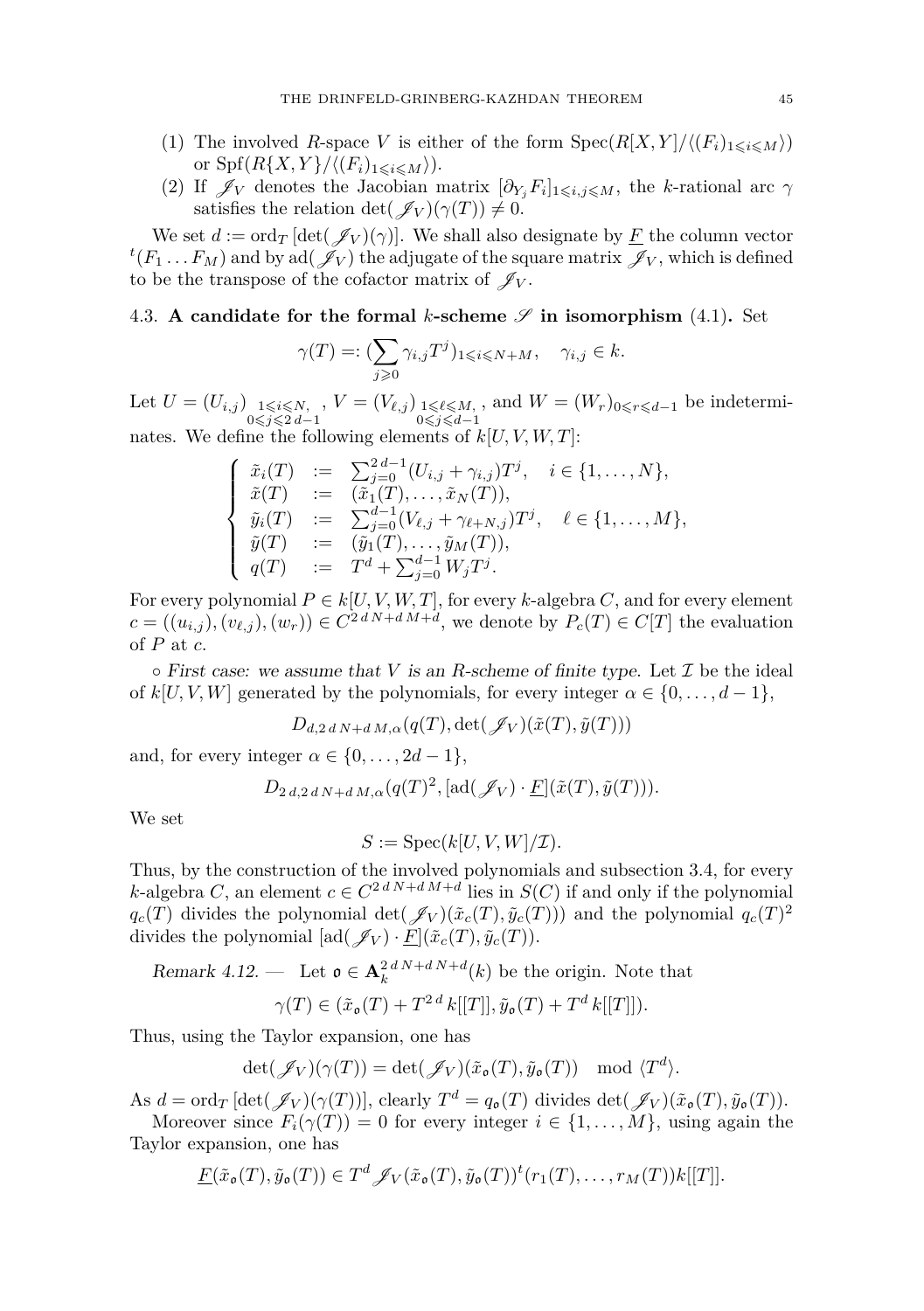where  $r_1(T)$ ,  $dots, r_M(T)$  are elements of  $k[[T]]$ . Multiplying the previous relation by ad $(\mathscr{J}_V)(\tilde{x}_{\mathfrak{o}}(T), \tilde{y}_{\mathfrak{o}}(T))$  and using the previous observation, one sees that that  $T^{2d} = q_o(T)^2$  divides  $[\text{ad}(\mathscr{J}_V) \cdot \underline{F}](\tilde{x}_o(T), \tilde{y}_o(T)).$ 

Thanks to this remark, the point  $\mathfrak o$  defines an element of  $S(k)$  which we will denote by *s*. We set  $\mathscr{S} := S_s$ . Thus, for every complete local *k*-algebra  $(C, \mathfrak{M}_C)$ , there is a natural bijection from  $\mathscr{S}(C)$  onto the set of elements  $c = ((u_{i,j}), (v_{\ell,j}), w_r) \in$  $\mathfrak{M}_{\mathbb{C}}^{2d} N+dM+d$  such that  $q_c(T)$  divides the polynomial det( $\mathscr{J}_V$ )( $\tilde{x}_c(T)$ ,  $\tilde{y}_c(T)$ ) and the polynomial  $q_c(T)^2$  divides the polynomial  $[\text{ad}(\mathscr{J}_V) \cdot \underline{F}](\tilde{x}_c(T), \tilde{y}_c(T))$ .

 $\circ$  Second case: we assume that  $R = k[[T]]$  and *V* is a tft formal *R*-scheme. Let  $\mathcal I$  be the ideal of  $k[[U, V, W]]$  generated by the power series, for every integer  $\alpha \in \{0, \ldots, d-1\},\$ 

$$
\mathscr{D}_{d,2dN+dM,\alpha}(q(T),\det(\mathscr{J}_V)(\tilde{x}(T),\tilde{y}(T)))
$$

and, for every integer  $\alpha \in \{0, \ldots, 2d - 1\},\$ 

$$
\mathscr{D}_{2\,d,2\,d\,N+d\,M,\alpha}(q(T)^2,[\text{ad}(\mathscr{J}_V)\cdot\underline{F}](\tilde{x}(T),\tilde{y}(T))).
$$

Arguing as in remark [4.12,](#page-17-0) one sees that  $\mathcal I$  is contained in the maximal ideal of  $k[[U, V, W]]$ . Thus, one may set

$$
\mathscr{S} := \mathrm{Spf}(k[[U, V, W]]/\mathcal{I}).
$$

Thus, for every complete local *k*-algebra  $(C, \mathfrak{M}_C)$ , there is a natural bijection from  $\mathscr{S}(C)$  onto the set of elements  $c = ((u_{i,j}), (v_{\ell,j}), w_r) \in \mathfrak{M}_C^{2dN+dM+d}$  such that the polynomial  $q_c(T)$  divides the formal series det( $\mathscr{J}_V$ )( $\tilde{x}_c(T)$ ,  $\tilde{y}_c(T)$ ) and the polynomial  $q_c(T)^2$  divides the formal series  $[\text{ad}(\mathscr{J}_V) \cdot \underline{F}](\tilde{x}_c(T), \tilde{y}_c(T))$ .

4.4. **Notation.** Let us begin by introducing the notation which will be used until the end of this section. Let us write  $\gamma(T) = (x(T), y(T))$ , where  $x(T) \in k[[T]]^N$  and  $y(T) \in k[[T]]^M$ . We also write  $x(T) = T^{2d}z(T) + \tilde{x}(T)$  where  $\tilde{x}(T) \in (k[T]_{\leq 2d-1})^N$ and  $z(T) \in k[[T]]^N$ . Then, for every test-ring  $(A, \mathfrak{M}_A)$  and every integer  $n \geq 0$ , we define:

 $\circ$  the set  $\mathcal{A}(A) := \mathscr{L}_{\infty}(V)_{\gamma}(A)$  whose elements

$$
(x_A(T), y_A(T)) \in A[[T]]^N \times A[[T]]^M
$$

satisfy the following equations:

 $(x_A(T), y_A(T)) = \gamma(T) \mod \mathfrak{M}_A[[T]] \text{ and } F_i(x_A(T), y_A(T)) = 0, \quad 1 \leq i \leq M;$ 

 $\circ$  the set  $\mathcal{A}_n(A) := \mathcal{L}_n(V)_{\gamma_n}(A)$  whose elements

$$
(x_A(T), y_A(T)) \in (A[T]/\langle T^{n+1} \rangle)^N \times (A[T]/\langle T^{n+1} \rangle)^M
$$

satisfy the following equations:

 $(x_A(T), y_A(T)) = \gamma(T) \mod \langle T^{n+1}, \mathfrak{M}_A \rangle$ 

and  $F_i(x_A(T), y_A(T)) = 0 \mod \langle T^{n+1} \rangle, \quad 1 \leq i \leq M;$ 

 $\circ$  the set  $\mathcal{B}(A)$  whose elements are of the form

$$
(z_A(T), \tilde{x}_A(T), \tilde{y}_A(T), q_A(T)) \in A[[T]]^N \times A[T]^N_{\leq 2d-1} \times A[T]^M_{\leq d-1} \times \mathcal{W}(A, d)
$$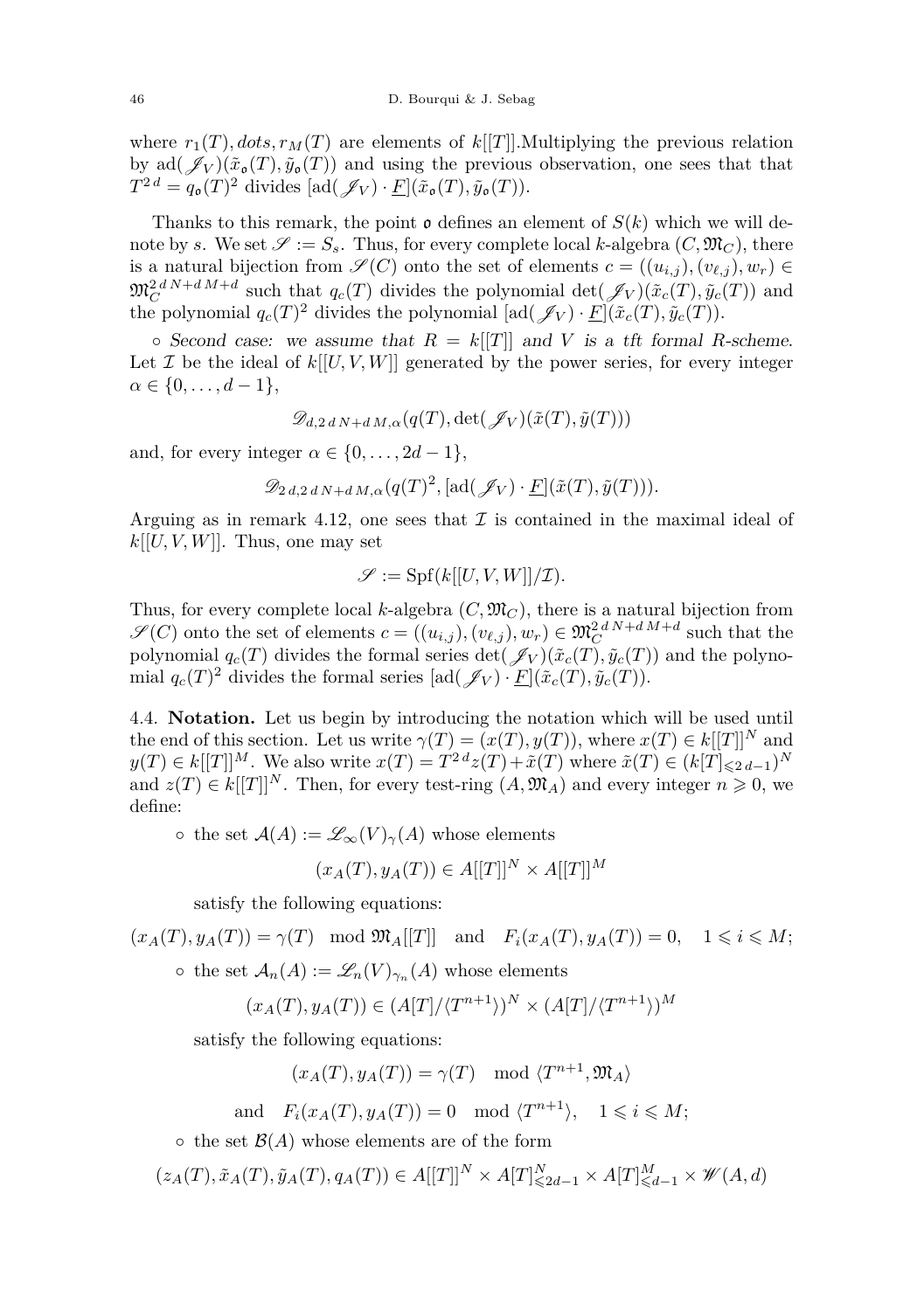and satisfy the relations:

$$
\begin{cases}\n z_A(T) = z(T) \mod \mathfrak{M}_A[[T]]; \\
 \tilde{x}_A(T) = \tilde{x}(T) \mod \langle T^{2d}, \mathfrak{M}_A \rangle; \\
 \tilde{y}_A(T) = y(T) \mod \langle T^d, \mathfrak{M}_A \rangle; \\
 q_A(T) \text{ divides } \det(\mathscr{J}_V)(\tilde{x}_A(T), \tilde{y}_A(T)); \\
 q_A(T)^2 \text{ divides } \mathrm{ad}(\mathscr{J}_V) \cdot \underline{F}(\tilde{x}_A(T), \tilde{y}_A(T))\n\end{cases}
$$

(We recall that ad( $\mathscr{J}_V$ ) designates the adjugate of the square matrix  $\mathscr{J}_V$ , and  $\underline{F} = {}^{t}(F_1 \dots F_M).$ 

 $\circ$  the set  $\mathcal{B}_n(A)$  whose elements are of the form

$$
(z_A(T), \tilde{x}_A(T), \tilde{y}_A(T), q_A(T)) \in (A[T]/\langle T^{n+1} \rangle)^N \times A[T]^N_{\leq 2d-1} \times A[T]^M_{\leq d-1} \times \mathcal{W}(A, d)
$$

and satisfy the relations:

$$
\begin{cases}\n z_A(T) = z(T) \mod \langle T^{n+1}, \mathfrak{M}_A \rangle; \\
 \tilde{x}_A(T) = \tilde{x}(T) \mod \langle T^{2d}, \mathfrak{M}_A \rangle; \\
 \tilde{y}_A(T) = y(T) \mod \langle T^d, \mathfrak{M}_A \rangle; \\
 q_A(T) \text{ divides } \det(\mathscr{J}_V)(\tilde{x}_A(T), \tilde{y}_A(T)); \\
 q_A(T)^2 \text{ divides } \mathrm{ad}(\mathscr{J}_V) \cdot \underline{F}(\tilde{x}_A(T), \tilde{y}_A(T))\n\end{cases}
$$

Remark 4.13. — The definitions of  $\mathcal{A}(A)$ ,  $\mathcal{A}_n(A)$ ,  $\mathcal{B}(A)$  and  $\mathcal{B}_n(A)$  are meaningful for every local *k*-algebra  $(A, \mathfrak{M}_A)$ .

<span id="page-19-0"></span>4.5. **Proof of Theorems [4.1](#page-13-0) and [4.2.](#page-14-0)** We now show that the formal *k*-scheme  $\mathscr S$  described in subsection [4.3](#page-17-1) realizes isomorphism [\(4.1\)](#page-13-2). By subsection [2.1,](#page-4-0) we know that it is sufficient to construct a suitable natural bijection at the level of the *A*-points for every test-ring *A*, functorial in *A*.

The obvious map  $A(A) \to A_n(A)$  corresponds to the morphism of formal schemes  $\hat{\pi}_n^{\infty}$ :  $\mathscr{L}_{\infty}(V)_{\gamma} \to \mathscr{L}_n(V)_{\pi_n^{\infty}(\gamma)}$  deduced from the truncation morphism  $\pi_n^{\infty}$  at level *n*. Furthermore, we deduce from the very definitions, that, if  $\mathscr S$  is the affine formal *k*-scheme constructed in subsection [4.3,](#page-17-1) there is a natural bijective map

$$
\mathcal{B}(A) \to (\mathcal{S} \times_k \mathrm{Spf}(k[[(T_i)_{i \in \mathbf{N}}]]))(A).
$$

The key point of the proof is to construct a natural map  $\theta_A : A(A) \to B(A)$ . We describe it from now on. For every  $(x_A(T), y_A(T)) \in \mathcal{A}(A)$ , by the Weierstrass Preparation Theorem, there is a unique decomposition

<span id="page-19-1"></span>
$$
\det(\mathscr{J}_V)(x_A(T), y_A(T)) = q_A(T)u_A(T), \quad q_A(T) \in \mathscr{W}(A, d), u_A(T) \in A[[T]]^\times.
$$
\n(4.2)

Let us write

 $x_A(T) = z_A(T) q_A(T)^2 + \tilde{x}_A(T)$ , where  $\tilde{x}_A(T) \in A[T]_{\leq 2d-1}^N$  and  $z_A(T) \in A[[T]]^N$ ,

and

$$
y_A(T) = r_A(T) q_A(T) + \tilde{y}_A(T)
$$
, where  $\tilde{y}_A(T) \in A[T]^M_{\leq d-1}$  and  $r_A(T) \in A[[T]]^M$ .

 $\circ$  Claim 1. The tuple  $(z_A(T), \tilde{x}_A(T), \tilde{y}_A(T), q_A(T))$  belongs to  $\mathcal{B}(A)$ . The first three relations follow from the very definitions and the fact that  $q_A(T) \in \mathcal{W}(A, d)$ .

The first divisibility condition comes directly from equation [\(4.2\)](#page-19-1) and the Taylor formula (see [§3.1\)](#page-12-2). As for the second divisibility condition, applying the Taylor

*.*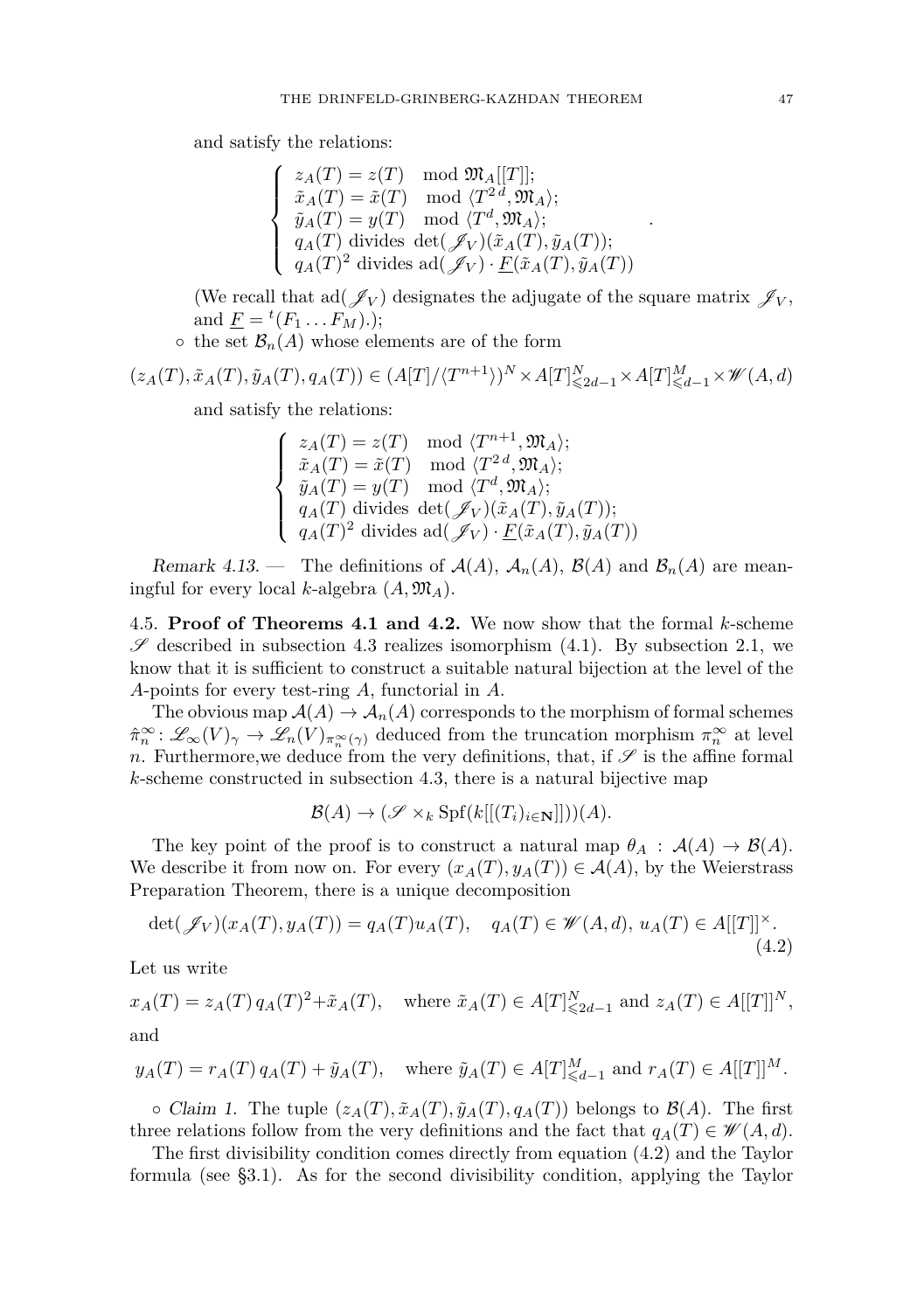formula to each of the *F<sup>i</sup>* 's yields the relation

$$
\begin{pmatrix}\n0 \\
\vdots \\
0\n\end{pmatrix} = \begin{pmatrix}\nF_1(x_A(T), y_A(T)) \\
\vdots \\
F_M(x_A(T), y_A(T))\n\end{pmatrix}
$$
\n
$$
= \begin{pmatrix}\nF_1(\tilde{x}_A(T), \tilde{y}_A(T)) \\
\vdots \\
F_M(\tilde{x}_A(T), \tilde{y}_A(T))\n\end{pmatrix} + q_A(T) \mathscr{J}_V(\tilde{x}_A(T), \tilde{y}_A(T)) \begin{pmatrix}\nr_{1,A}(T) \\
\vdots \\
r_{M,A}(T)\n\end{pmatrix} \mod \langle q_A(T)^2 \rangle.
$$

Multiplying by  $\text{ad}(\mathscr{J}_V)(\tilde{x}_A(T), \tilde{y}_A(T))$ , we obtain modulo  $\langle q_A(T)^2 \rangle$ :

$$
\mathrm{ad}(\mathscr{J}_V) \cdot \begin{pmatrix} F_1 \\ \vdots \\ F_M \end{pmatrix} (\tilde{x}_A(T), \tilde{y}_A(T)) = -q_A(T) \cdot \underbrace{\det(\mathscr{J}_V)(\tilde{x}_A(T), \tilde{y}_A(T))}_{\text{divisible by } q_A(T)} \cdot \begin{pmatrix} r_{1,A}(T) \\ \vdots \\ r_{M,A}(T) \end{pmatrix}.
$$

Let us note that the same kind of argument also shows that the two divisibility conditions in the definition of  $\mathcal{B}(A)$  only depends on the classes in  $A[[T]]$  of  $\tilde{x}_A(T)$ modulo  $q_A(T)^2$  and  $\tilde{y}_A(T)$  modulo  $q_A(T)$ .

 $\circ$  *Definition of*  $\theta_k$ *.* Then, we set

<span id="page-20-0"></span>
$$
\theta_A((x_A(T), y_A(T))) = (z_A(T), \tilde{x}_A(T), \tilde{y}_A(T), q_A(T)). \tag{4.3}
$$

This definition is functorial in  $A$  in an obvious way, since for every test-ring  $A'$  and every local morphism  $f: A \to A'$  between test-rings, the relation

$$
\det(\mathscr{J}_V)(f_T(x_A(T)), f_T(y_A(T))) = f_T(q_A(T))f_T(u_A(T))
$$

is the Weierstrass decomposition of det( $\mathscr{J}_V$ )( $f_T(x_A(T))$ ,  $f_T(y_A(T))$ ), as we have seen in [§3.](#page-11-0) Here, we denote by  $f_T : A[[T]] \to A'[[T]]$  the morphism of local *k*algebras induced by the action of *f* on coefficients. Then, by the Yoneda Lemma, the datum of  $(\theta_A)_A$  for *A* running over the collection of test-rings corresponds to the datum of a morphism of formal *k*-schemes:

$$
\theta_k(V): \mathscr{L}_\infty(V)_\gamma \to \mathscr{S} \times_k \mathrm{Spf}(k[[(T_i)_{i \in \mathbf{N}}]]).
$$

Remark 4.14. — The construction of  $\theta_A$  still makes sense if *A* is only assumed to be a complete local *k*-algebra.

 $\circ$  Claim 2. The morphism  $\theta_k := \theta_k(V)$  is an isomorphism. By observation [2.1,](#page-5-0) we have to prove that, for every test-ring *A*, the map  $\theta_A : \mathcal{A}(A) \to \mathcal{B}(A)$  is bijective. Let  $u(T) \in k[[T]]^{\times}$  such that

<span id="page-20-1"></span>
$$
\det(\mathcal{J}_V)(x(T), y(T)) = T^d u(T). \tag{4.4}
$$

We write

$$
y(T) = w(T) Td + \tilde{y}(T), \quad \tilde{y}(T) \in (k[T]_{\le d-1})^M, \ w(T) \in k[[T]]^M.
$$

Let  $(z_A(T), \tilde{x}_A(T), \tilde{y}_A(T), q_A(T)) \in \mathcal{B}(A)$ . We set  $x_A(T) = \tilde{x}_A(T) + q_A(T)^2 z_A(T)$ and  $\hat{y}_A(T) = \tilde{y}_A(T) + q_A(T)w(T)$ .

 $\circ$  Let us show that there exists a unique  $w_A(T) \in \mathfrak{M}_A[[T]]^M$  such that, for every integer  $i \in \{1, \ldots, M\},\$ 

$$
F_i(x_A(T), \hat{y}_A(T) + w_A(T)q_A(T)) = 0.
$$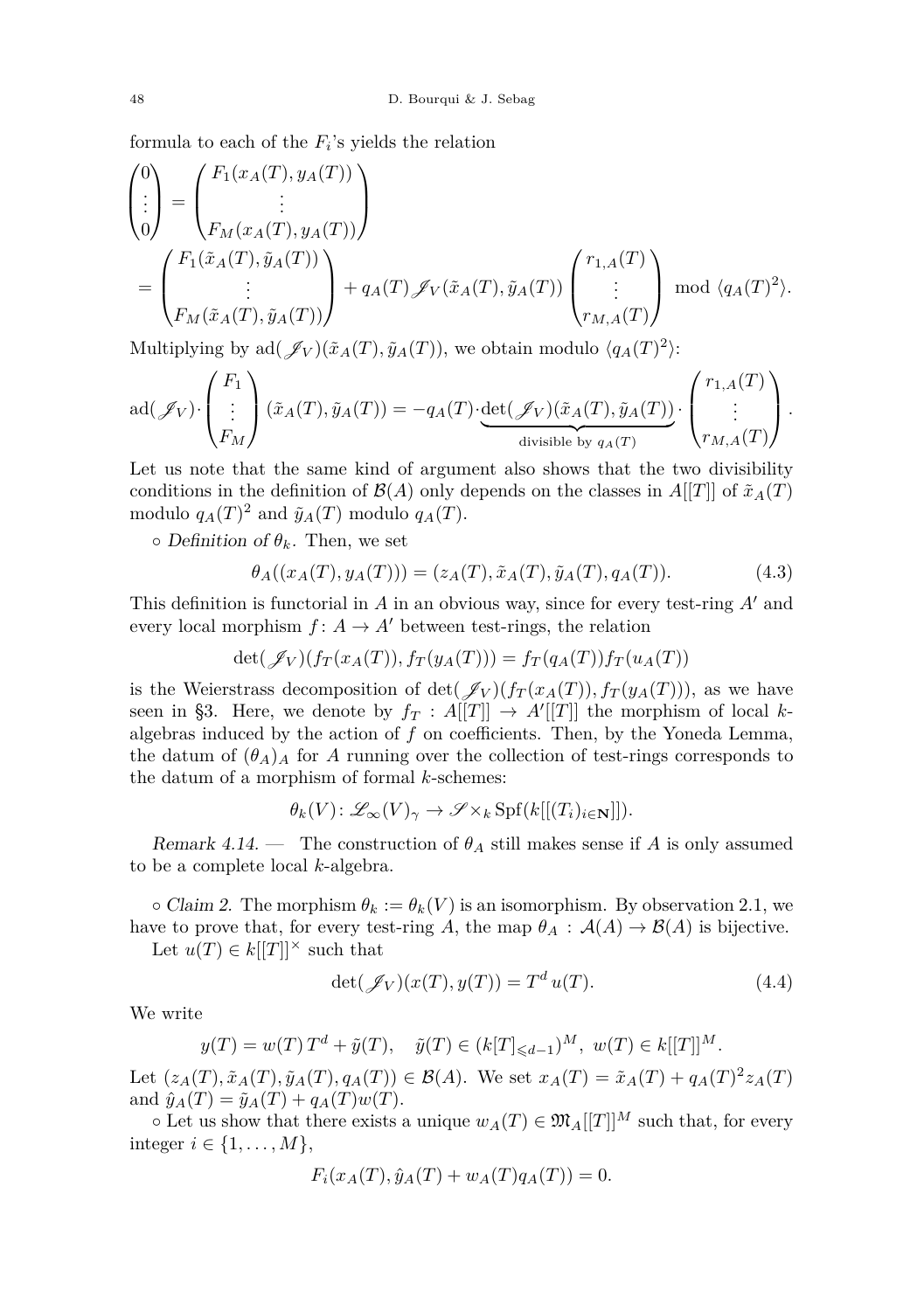First note that the latter requirement is equivalent to the condition

$$
ad(\mathscr{J}_V)(x_A(T), \hat{y}_A(T)) \begin{pmatrix} F_1(x_A(T), \hat{y}_A(T) + w_A(T) q_A(T)) \\ \vdots \\ F_M(x_A(T), \hat{y}_A(T) + w_A(T) q_A(T)) \end{pmatrix} = \begin{pmatrix} 0 \\ \vdots \\ 0 \end{pmatrix}.
$$

Indeed, if the latter is satisfied, multiplying by  $\mathscr{J}_V(x_A(T), \hat{y}_A(T))$ , we obtain

$$
\det(\mathscr{J}_V)(x_A(T), \hat{y}_A(T)) F_i(x_A(T), \hat{y}_A(T) + w_A(T) q_A(T)) = 0
$$

for every integer  $i \in \{1, ..., M\}$ . But,  $\det(\mathscr{J}_V)(x_A(T), \hat{y}_A(T))$  is not a zero divisor in  $A[[T]]$ , since its reduction modulo  $\mathfrak{M}_A[[T]]$  is  $\det(\mathscr{J}_V)(x(T), y(T)) \neq 0$  (see [§3.2\)](#page-12-0).

◦ There exists  $u_A(T)$  ∈  $A[[T]]^{\times}$  such that

<span id="page-21-0"></span>
$$
\det(\mathcal{J}_V)(x_A(T), \hat{y}_A(T)) = q_A(T) u_A(T) \tag{4.5}
$$

and  $v_A(T) \in \mathfrak{M}_A[[T]]^M$  such that

<span id="page-21-1"></span>
$$
ad(\mathscr{J}_V) \cdot \begin{pmatrix} F_1 \\ \vdots \\ F_M \end{pmatrix} (x_A(T), \hat{y}_A(T)) = q_A(T)^2 v_A(T). \tag{4.6}
$$

By the Taylor formula (see [§3.1\)](#page-12-2), there exist polynomials or restricted power series  ${H_{i,j,k}}_{1\leqslant i,j,k\leqslant M}$  such that

$$
\begin{pmatrix}\nF_1 \\
\vdots \\
F_M\n\end{pmatrix} (x_A(T), \hat{y}_A(T) + w_A(T) q_A(T))
$$
\n
$$
= \begin{pmatrix}\nF_1 \\
\vdots \\
F_M\n\end{pmatrix} (x_A(T), \hat{y}_A(T)) + q_A(T) \cdot \mathcal{J}_V(x_A(T), \hat{y}_A(T)) \begin{pmatrix}\nw_{A,1}(T) \\
\vdots \\
w_{A,M}(T)\n\end{pmatrix}
$$
\n
$$
+ q_A(T)^2 \sum_{1 \le j, k \le M} w_{A,j}(T) w_{A,k}(T) \begin{pmatrix}\nH_{1,j,k}(w_A(T)) \\
\vdots \\
H_{M,j,k}(w_A(T))\n\end{pmatrix}.
$$
\n(4.7)

Note that the  $\{H_{i,j,k}\}\$  depend only on the  $F_i$ 's,  $x_A(T)$ ,  $\hat{y}_A(T)$  and  $q_A(T)$ , and not on  $w_A(T)$ . Indeed, using the notation of [§3.1,](#page-12-2) for every  $i, j, k \in \{1, ..., M\}^3$ , one has

$$
H_{i,j,k}(w_A(T)) = G_{i,j,k}(x_A(T), \hat{y}_A(T), q_A(T)w_A(T))
$$

and the  ${G_{i,j,k}}$  depend only on the  $F_i$ 's.

Multiplying the above relation by ad( $\mathscr{J}_V$ ) $(x_A(T), \hat{y}_A(T))$ , we obtain that

$$
ad(\mathcal{J}_V)(x_A(T), \hat{y}_A(T)) \cdot \begin{pmatrix} F_1 \\ \vdots \\ F_M \end{pmatrix} (x_A(T), \hat{y}_A(T) + w_A(T) q_A(T)) \tag{4.8}
$$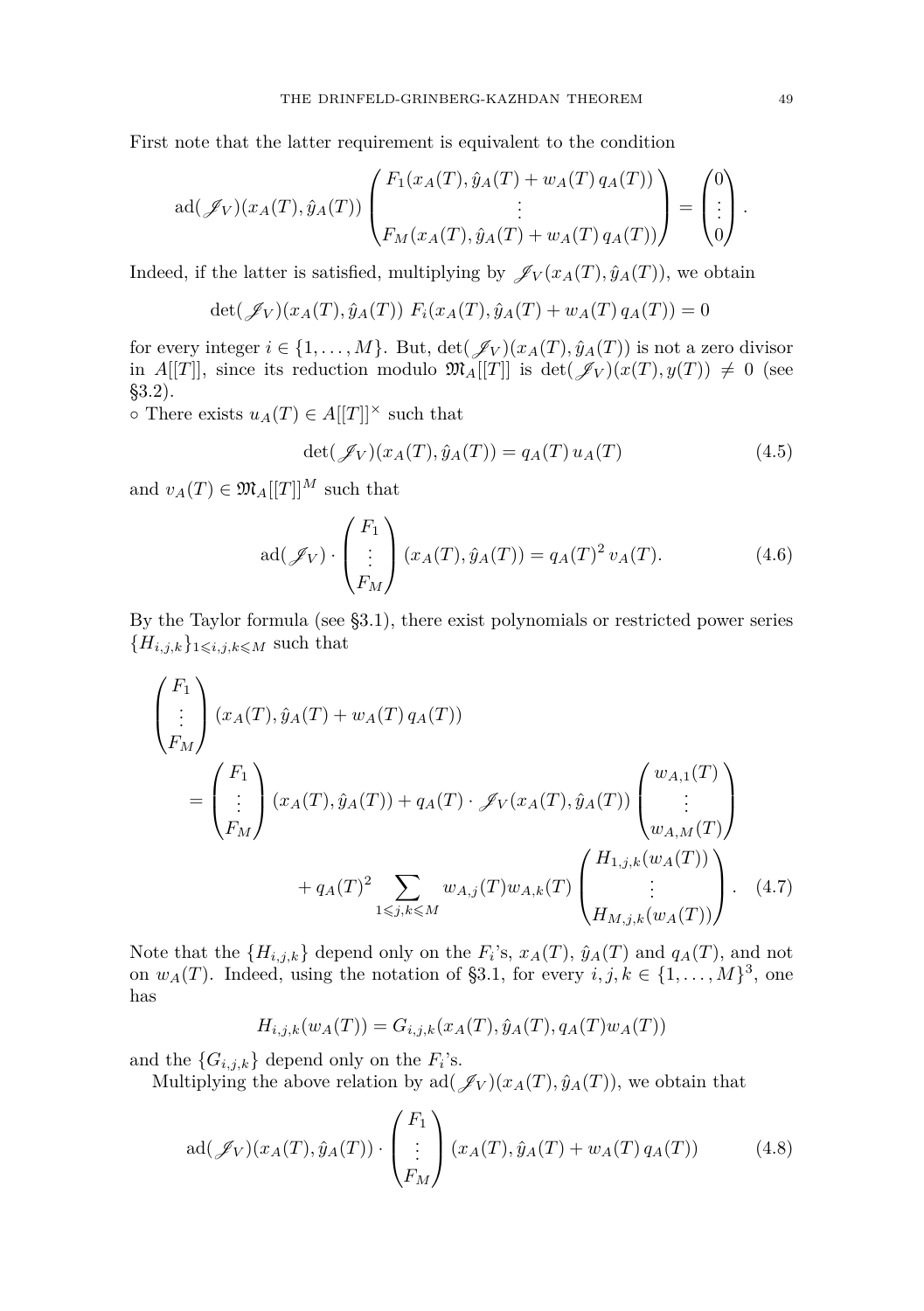equals, up to modifying the *Hi,j,k*,

$$
q_{A}(T)^{2}\left[v_{A}(T) + u_{A}(T)\begin{pmatrix}w_{A,1}(T) \\ \vdots \\ w_{A,M}(T)\end{pmatrix} + \sum_{1 \leq j,k \leq M} w_{A,j}(T)w_{A,k}(T)\begin{pmatrix}H_{1,j,k}(w_{A}(T)) \\ \vdots \\ H_{M,j,k}(w_{A}(T))\end{pmatrix}\right].
$$

Thus, thanks to the first remark and [§3.2,](#page-12-0) we are reduced to prove that there exists a unique tuple  $(w_{A,i}(T)) \in \mathfrak{M}_A[[T]]^M$  such that

$$
v_A(T) + u_A(T) w_{A,i}(T) + \sum_{1 \le j,k \le M} w_{A,j}(T) w_{A,k}(T) H_{i,j,k}(w_A(T)) = 0 \qquad (4.9)
$$

for every integer  $i \in \{1, \ldots, M\}$ . This assertion directly follows from Lemma [4.15.](#page-22-0) Thus we have proved Claim 2 and the first assertion of the theorem.

<span id="page-22-0"></span>LEMMA 4.15. — Let *A* be a test-ring. Let *M* be a positive integer,  $u_A(T)$  ∈  $A[[T]]^{\times}$  and  $(v_{A,i}(T))_{i\in\{1,\ldots,M\}} \in \mathfrak{M}_A[[T]]^M$ . Let  $\{H_{i,j,k}\}_{1\leqslant i,j,k\leqslant M}$  be polynomials or (restricted) power series in *M* variables with coefficients in *A*[[*T*]]. Then, there exists a unique *M*-tuple  $(w_{A,i}(T))_{i\in\{1,\ldots,M\}} \in \mathfrak{M}_A[[T]]^M$  which satisfies, for every integer  $i \in \{1, \ldots, M\}$ , the equations

$$
\nu_{A,i}(T) + u_A(T) w_{A,i}(T) + \sum_{1 \le j,k \le M} w_{A,j}(T) w_{A,k}(T) H_{i,j,k}(w_A(T)) = 0.
$$

<span id="page-22-2"></span>Remark 4.16. — Lemma [4.15](#page-22-0) still holds if *A* is only assumed to be a local henselian *k*-algebra. Indeed, by [\[26,](#page-35-23) [28\]](#page-35-24), one knows that the ring  $A[[T]]$  is henselian, and we may solve the equation by standard characterizations of henselian rings.

Proof of Lemma [4.15.](#page-22-0) — Multiplying by  $u_A(T)^{-1}$ , we may assume  $u_A(T) = 1$ . We show the existence and uniqueness of the element  $(w_{A,i}(T))$  by induction on the smallest integer  $\nu$  such that  $\mathfrak{M}_{A}^{\nu} = 0$ . If  $\nu = 1$ , the assertion is obvious. Let  $\nu \geq 2$ . The assertion then holds for the test-ring  $A/\mathfrak{M}_A^{\nu-1}$  by induction hypothesis. Thus, we may assume that there exists  $(w_{A,i}(T)) \in \mathfrak{M}_A[[T]]^M$ , unique up to the addition of an element of  $\mathfrak{M}_{A}^{\nu-1}[[T]]^M$ , such that, for every integer  $i \in \{1, ..., M\}$ , we have:

$$
v_{A,i}(T) + w_{A,i}(T) + \sum_{1 \le j,k \le M} w_{A,j}(T) w_{A,k}(T) H_{i,j,k}(w_A(T)) =: \tilde{v}_{A,i}(T)
$$

in  $\mathfrak{M}_{A}^{\nu-1}[[T]]$ . We have to show that there exists a unique  $(\tilde{w}_{A,i}) \in \mathfrak{M}_{A}^{\nu-1}[[T]]^M$ such that, for every integer  $i \in \{1, \ldots, M\}$ , the expression:

$$
v_{A,i}(T) + w_{A,i}(T) + \tilde{w}_{A,i}(T)
$$
  
+ 
$$
\sum_{1 \le j,k \le M} (w_{A,j}(T) + \tilde{w}_{A,j}(T)) (w_{A,k}(T) + \tilde{w}_{A,k}(T)) H_{i,j,k}(w_A(T) + \tilde{w}_A(T))
$$
  
(4.10)

vanishes. But, since for every integer  $i \in \{1, ..., M\}$  we have  $w_{A,i}(T) \in \mathfrak{M}_A[[T]]$ and  $\tilde{w}_{A,i}(T) \in \mathfrak{M}_A^{\nu-1}[[T]]$ , relations [\(4.10\)](#page-22-1) may be rewritten in the following form:

<span id="page-22-1"></span>
$$
\tilde{v}_{A,i}(T) + \tilde{w}_{A,i}(T) = 0
$$

for every integer  $i \in \{1, ..., M\}$ , since  $\mathfrak{M}_{A}^{\nu} = 0$ . That concludes the proof.  $\Box$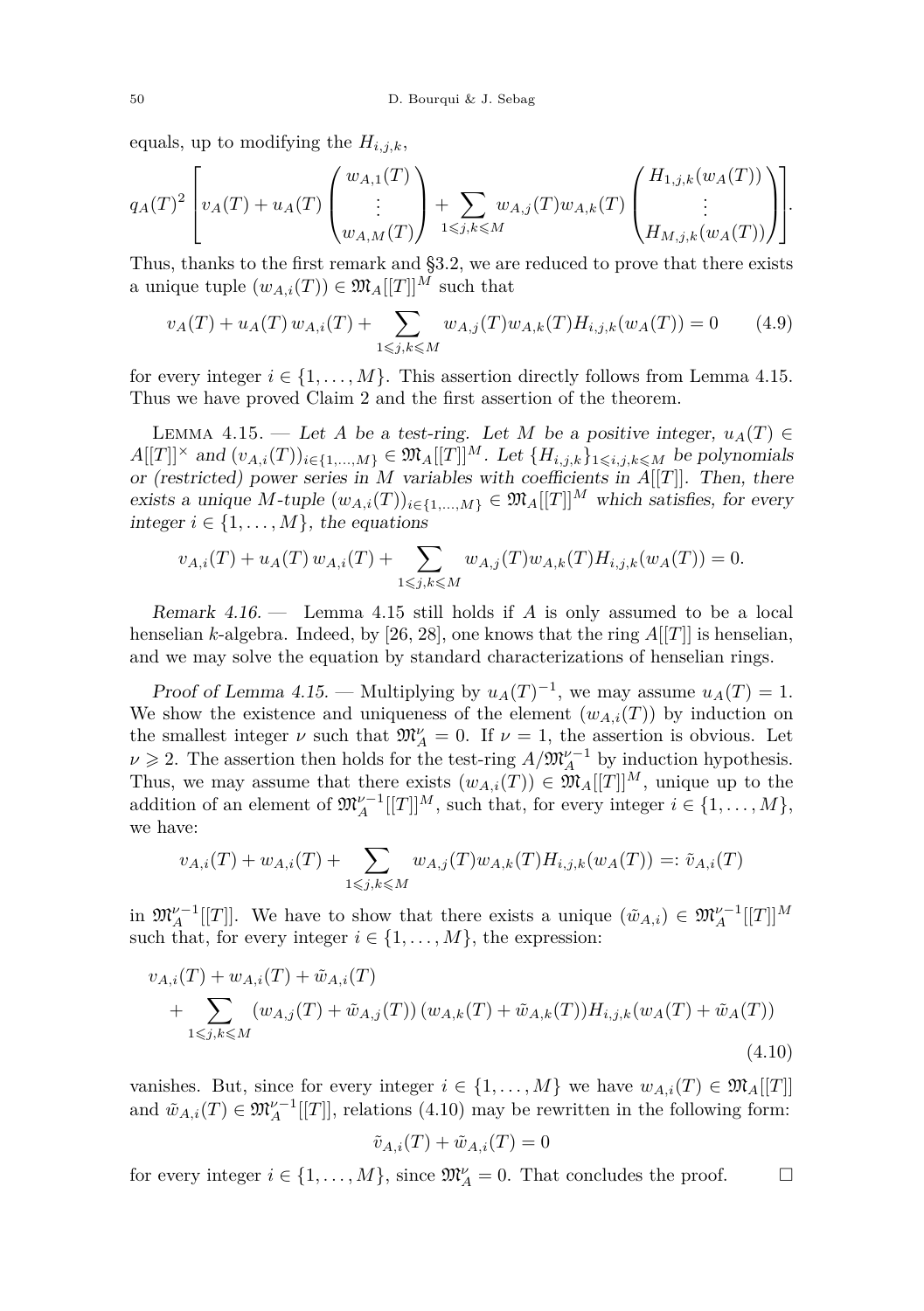Remark 4.17. — By remark [4.16,](#page-22-2) the above arguments show in fact that, for every local admissible  $k$ -algebra  $A$ , the map  $\theta_A$  is a bijection. Moreover, by the same remark, they show the existence of a family of functorial maps  $\phi_A : \mathcal{B}(A) \to \mathcal{A}(A)$ for *A* running over the collection of local henselian *k*-algebras; if *A* is admissible,  $\phi_A$  is a bijection and  $\phi_A^{-1} = \theta_A$ .

 $\circ$  Claim 3. The datum of the morphism  $\theta_k$  is functorial in *k*. Let *K* be a field extension of the field *k*. Recall that we set  $V_K = V \times_R \text{Spec}(R_K)$  if *V* is an *R*scheme of finite type and  $V_K = V \times_R \text{Spec}(R_K)$  if  $R = k[[T]]$  and *V* is a formal tft *R*-scheme. It follows from the very definitions and scalar extension that the *K*-scheme  $\mathscr{L}_{\infty}(V_K)$  is canonically isomorphic to  $\mathscr{L}_{\infty}(V) \times_k \text{Spec}(K)$ . In particular, if the extension *K* of *k* is separable, it corresponds to  $\gamma \in \mathcal{L}_{\infty}^{\circ}(V)$  a unique element of  $\mathscr{L}^{\circ}_{\infty}(V_K)$  which also is denoted by  $\gamma$ . Let A be a test-ring over K. Then, again by scalar extention,

$$
\mathscr{L}_{\infty}(V)_{\gamma}(A) \cong \mathscr{L}_{\infty}(V_K)_{\gamma}(A)
$$

is a natural bijection. Thus,  $\mathscr{L}_{\infty}(V)_{\gamma} \times k \operatorname{Spec}(K) \cong \mathscr{L}_{\infty}(V_K)_{\gamma}$ . From this, we easily conclude that  $\theta_K(V_K) \cong \theta_k(V) \times_k \text{Spec}(K)$  by construction. That concludes the proof of Claim 3.

• Claim 4. For every integer  $n \geq 0$ , the morphism of formal *k*-schemes  $\hat{\pi}_n^{\infty}$ factorizes through  $\mathscr{S} \times_k \mathrm{Spf}(k[[T_0, \ldots, T_n]])$ . By observation [2.1,](#page-5-0) it is equivalent to prove, that for every integer  $n \geq 0$ , the natural map  $\mathcal{A}(A) \to \mathcal{A}_n(A)$  factorizes through  $\mathcal{B}_n(A)$ . Let us begin by showing the following lemma:

<span id="page-23-0"></span>Lemma 4.18. — Let *A* be a test-ring and *M* be a positive integer. Suppose  $u_A(T), \bar{u}_A(T) \in A[[T]]^{\times}$  and  $(v_{A,i}(T)), (\bar{v}_{A,i}(T)) \in \mathfrak{M}_A[[T]]^M$ . Let  $\{H_{i,j,k}\}_{1 \leq i,j,k \leq M}$ and  ${\{\bar{H}_{i,j,k}\}}_{1\leqslant i,j,k\leqslant M}$  be polynomials or (restricted) power series in *M* variables with coefficients in  $A[[T]]$ . Let  $n \geq 0$  be an integer such that, for every integer  $i, j, k \in \{1, \ldots, M\}$ , the following equalities hold:

$$
\left\{\begin{array}{rcl} v_{A,i}(T) &=& \bar{v}_{A,i}(T) & \mod \langle T^{n+1} \rangle, \\ u_A(T) &=& \bar{u}_A(T) & \mod \langle T^{n+1} \rangle, \\ H_{i,j,k} &=& \bar{H}_{i,j,k} & \mod \langle T^{n+1} \rangle. \end{array}\right.
$$

Let  $(w_{A,i}(T))$  (respectively  $(\bar{w}_{A,i}(T))$ ) be the unique element of  $\mathfrak{M}_{A}[[T]]^{M}$  satisfying, for every integer  $i \in \{1, \ldots, M\}$ , the equations:

$$
v_{A,i}(T) + u_A(T) w_{A,i}(T) + \sum_{1 \le j,k \le M} w_{A,j}(T) w_{A,k}(T) H_{i,j,k}(w_A(T)) = 0
$$

respectively

$$
\bar{v}_{A,i}(T) + \bar{u}_A(T)\,\bar{w}_{A,i}(T) + \sum_{1 \leq j,k \leq M} \bar{w}_{A,j}(T)\bar{w}_{A,k}(T)\bar{H}_{i,j,k}(\bar{w}_A(T)) = 0
$$

(which exists by Lemma [4.15\)](#page-22-0). Then, for every integer  $i \in \{1, \ldots, M\}$  we have:

$$
w_{A,i}(T) = \bar{w}_{A,i}(T) \mod \langle T^{n+1} \rangle.
$$

*Proof.* — We prove this by induction on the smallest integer  $\nu$  such that  $\mathfrak{M}^{\nu}_{A} = 0$ . If  $\nu = 1$ , the assertion is obvious. Let  $\nu \geq 2$ . By Lemma [4.15](#page-22-0) and the induction hypothesis, there exists  $(w_{A,i,\nu-1}(T)), (\bar{w}_{A,i,\nu-1}(T)) \in \mathfrak{M}_A[[T]]^M$  such that, for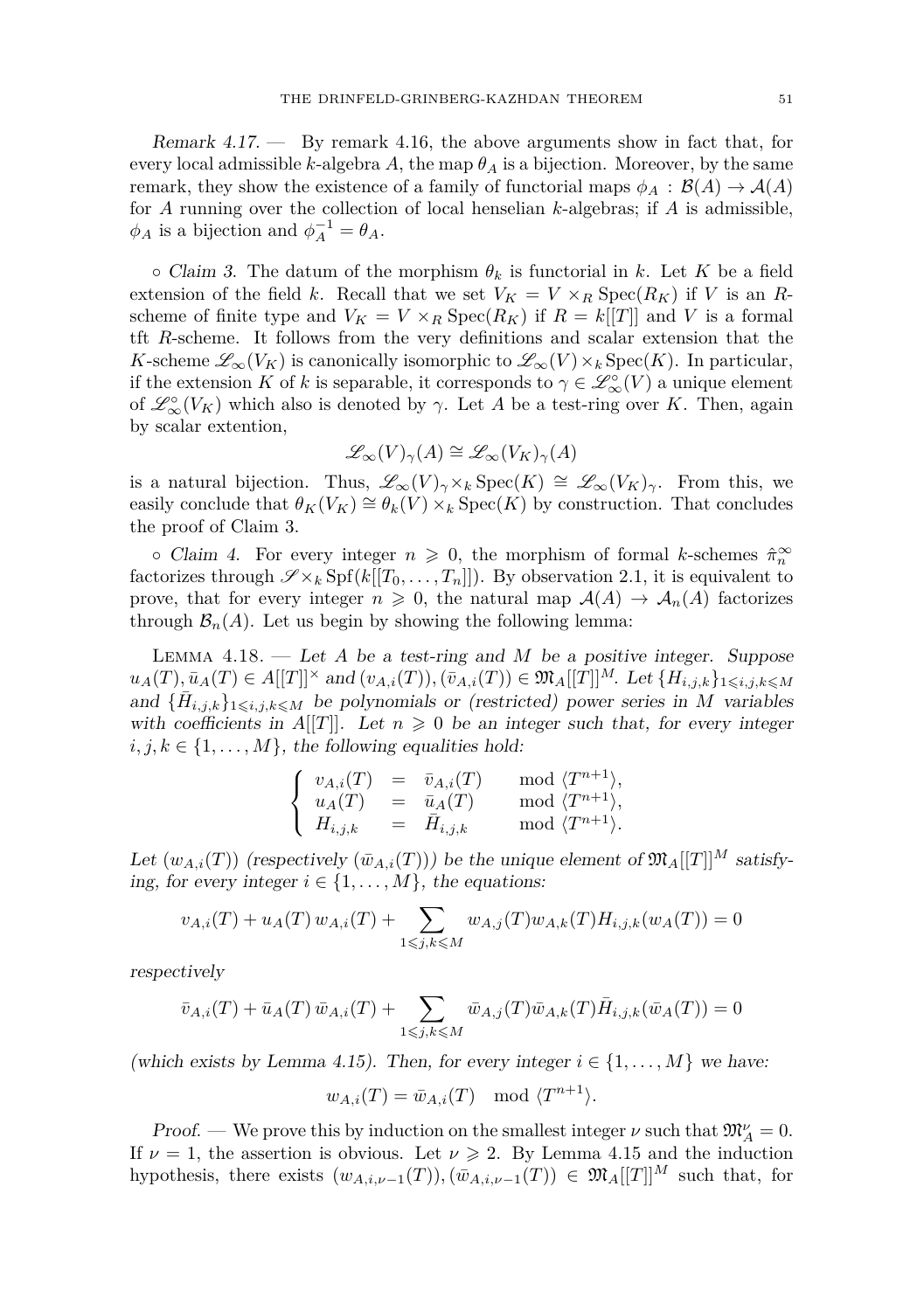every integer  $i \in \{1, ..., M\}$ , the elements  $\tilde{v}_{A,i}(T)$  and  $\overline{\tilde{v}}_{A,i}(T)$ , respectively defined by:

$$
v_{A,i}(T) + u_A(T) w_{A,i,\nu-1}(T) + \sum_{1 \leq j,k \leq M} w_{A,j,\nu-1}(T) w_{A,k,\nu-1}(T) H_{i,j,k}(w_{A,\nu-1}(T))
$$

<span id="page-24-0"></span>
$$
\bar{v}_{A,i}(T) + \bar{u}_A(T)\,\bar{w}_{A,i,\nu-1}(T) + \sum_{1 \leq j,k \leq M} \bar{w}_{A,j,\nu-1}(T)\bar{w}_{A,k,\nu-1}(T)\bar{H}_{i,j,k}(\bar{w}_{A,\nu-1}(T)),\tag{4.11}
$$

belong to  $\in \mathfrak{M}_{A}^{\nu-1}[[T]]$  and, for every integer  $i \in \{1, ..., M\}$ ,

$$
w_{A,i,\nu-1}(T) = \bar{w}_{A,i,\nu-1}(T)
$$
 mod  $\langle \mathfrak{M}_A^{\nu-1}[[T]], T^{n+1} \rangle$ .

By adding to the  $\bar{w}_{A,i,\nu-1}(T)$  suitable elements of  $\mathfrak{M}_A^{\nu-1}[[T]]$ , we may assume that, for every integer  $i \in \{1, \ldots, M\},\$ 

$$
w_{A,i,\nu-1}(T) = \bar{w}_{A,i,\nu-1}(T) \quad \text{mod } \langle T^{n+1} \rangle,
$$

and [\(4.11\)](#page-24-0) still holds. Then, by the assumptions of the lemma, for every integer  $i \in \{1, \ldots, M\}$ , we have

<span id="page-24-1"></span>
$$
\tilde{v}_{A,i}(T) = \bar{\tilde{v}}_{A,i}(T) \qquad \text{mod } \langle T^{n+1} \rangle. \tag{4.12}
$$

Moreover, for every integer  $i \in \{1, \ldots, M\}$ , thanks to the uniqueness of the involved objects, we have

<span id="page-24-2"></span>
$$
w_{A,i}(T) = w_{A,i,\nu-1}(T) - u_A(T)^{-1} \tilde{v}_{A,i}(T), \n\bar{w}_{A,i}(T) = \bar{w}_{A,i,\nu-1}(T) - \bar{u}_A(T)^{-1} \tilde{v}_{A,i}(T).
$$
\n(4.13)

Hence, by the assumptions of the lemma, we deduce, from equations [\(4.12\)](#page-24-1) and [\(4.13\)](#page-24-2), that

$$
w_{A,i}(T) = \bar{w}_{A,i}(T) \qquad \text{mod } \langle T^{n+1} \rangle.
$$

Then, Proposition [4.19](#page-24-3) directly implies Claim 4.

<span id="page-24-3"></span>PROPOSITION 4.19. — Let *A* be a test-ring. Let  $(x_A(T), y_A(T)) \in \mathcal{A}(A)$  and set  $\theta_A(x_A(T), y_A(T)) := (z_A(T), \tilde{x}_A(T), \tilde{y}_A(T), q_A(T))$ . Let  $n \geq 0$  be an integer and  $\bar{z}_A(T) \in A[[T]]^N$  such that  $\bar{z}_A(T) = z_A(T) \mod \langle T^{n+1} \rangle$ . Let

$$
(\bar{x}_A(T), \bar{y}_A(T)) := \theta_A^{-1}(\bar{z}_A(T), \tilde{x}_A(T), \tilde{y}_A(T), q_A(T))).
$$

Then, we have the following relations:

$$
\left\{ \begin{array}{rcl} \bar{x}_A(T) & = & x_A(T) \mod \langle T^{n+1} \rangle \\ \bar{y}_A(T) & = & y_A(T) \mod \langle T^{n+1} \rangle. \end{array} \right.
$$

Proof. — Let us recall some notation used in the proof of Claim 2: let  $y(T) =$  $w(T) T<sup>d</sup> + \tilde{y}(T)$  be the division of  $y(T)$  by  $T<sup>d</sup>$ , and  $\hat{y}_A(T) = \tilde{y}_A(T) + q_A(T)w(T)$ . By the description of the map  $\theta_A$ , we also have  $x_A(T) = \tilde{x}_A(T) + q_A(T)^2 z_A(T)$ and  $\bar{x}_A(T) = \tilde{x}_A(T) + q_A(T)^2 \bar{z}_A(T)$ . Since, by assumption, one has  $\bar{z}_A(T) = z_A(T)$ mod  $\langle T^{n+1} \rangle$ , we obtain in particular that

<span id="page-24-4"></span>
$$
\bar{x}_A(T) = x_A(T) \mod \langle T^{n+1} \rangle. \tag{4.14}
$$

Recall from equations [\(4.5\)](#page-21-0) and [\(4.6\)](#page-21-1) the definitions of  $u_A(T)$  and  $v_A(T)$ , and let us write

$$
\det(\mathscr{J}_V)(\bar{x}_A(T), \hat{y}_A(T)) = q_A(T)\bar{u}_A(T)
$$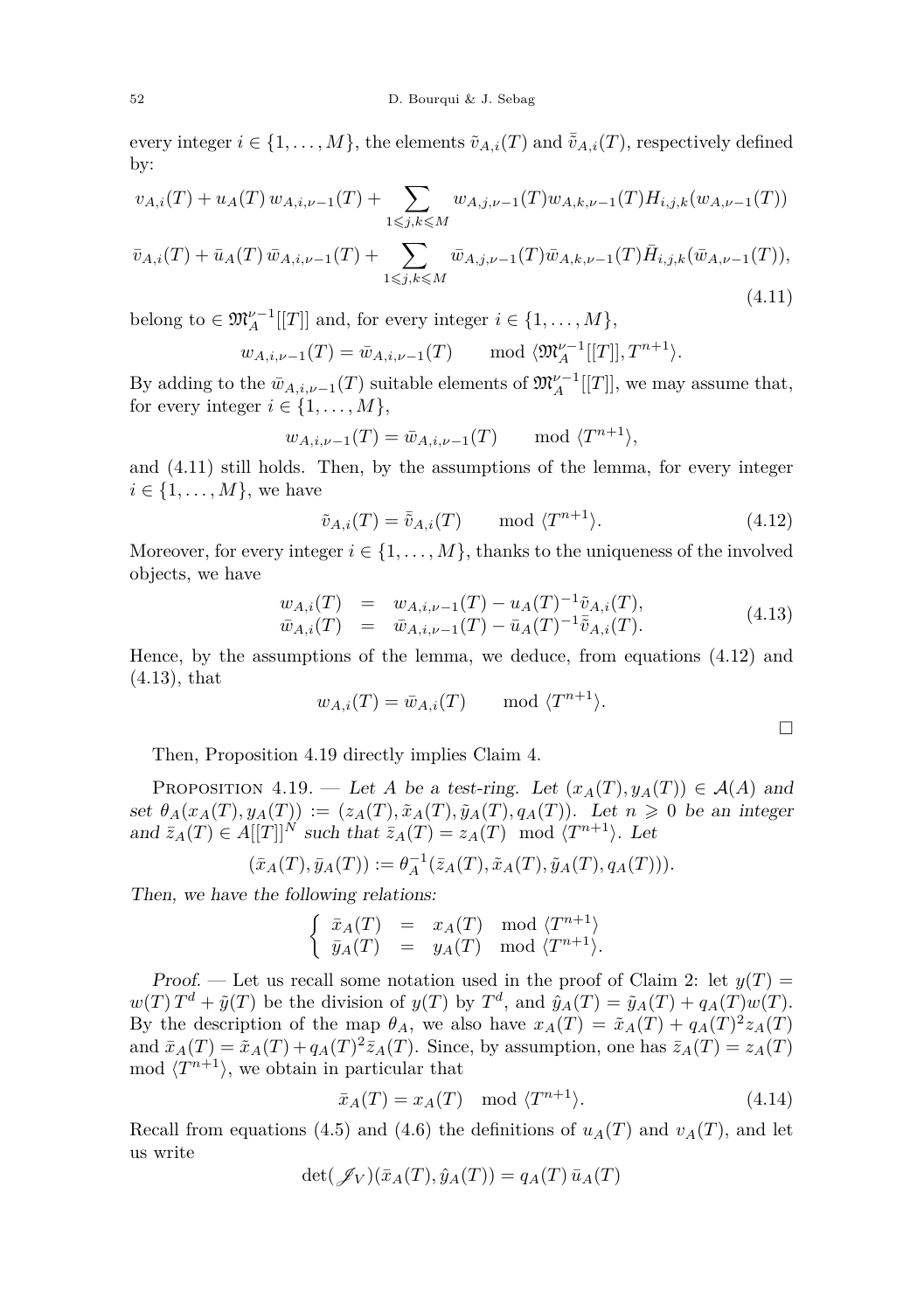and

$$
ad(\mathscr{J}_V) \cdot \begin{pmatrix} F_1 \\ \vdots \\ F_M \end{pmatrix} (\bar{x}_A(T), \hat{y}_A(T)) = q_A(T)^2 \bar{v}_A(T).
$$

By the Taylor formula (see [§3.1\)](#page-12-2) and the assumptions of the proposition, we see that  $\bar{u}_A(T)$  and the components of  $\bar{v}_A(T)$  are polynomials (or restricted power series) with coefficients in  $A[[T]]$  (depending only on the  $F_i$ 's,  $\tilde{x}_A(T)$ ,  $\tilde{y}_A(T)$ ,  $q_A(T)$  and  $w(T)$  in the components of  $\bar{z}_A(T)$ . We deduce that

$$
\begin{cases} \bar{u}_A(T) = u_A(T) \mod \langle T^{n+1} \rangle \\ \bar{v}_A(T) = v_A(T) \mod \langle T^{n+1} \rangle. \end{cases}
$$

Moreover, we have by the proof of Claim 2

$$
\bar{y}_A(T) = \hat{y}_A(T) + \bar{w}_A(T)q_A(T),
$$

where  $\bar{w}_A(T)$  is the unique element of  $\mathfrak{M}_A[[T]]^M$  satisfying, for every integer  $i \in$  $\{1, \ldots, M\},\$ 

$$
\bar{v}_{A,i}(T) + \bar{u}_A(T)\,\bar{w}_{A,i}(T) + \sum_{1 \leq j,k \leq M} \bar{w}_{A,j}(T)\bar{w}_{A,k}(T)\bar{H}_{i,j,k}(\bar{w}_A(T)) = 0,
$$

for suitable polynomials (or restricted power series)  $\bar{H}_{i,j,k}$ . Moreover, it transpires from the proof of Claim 2 that equation [\(4.14\)](#page-24-4) implies the relations

$$
\bar{H}_{i,j,k} = H_{i,j,k} \mod \langle T^{n+1} \rangle
$$

for every integer  $i, j, k \in \{1, ..., M\}$ . From Lemma [4.18,](#page-23-0) we deduce that  $\bar{w}_A(T)$  $w_A(T) \mod \langle T^{n+1} \rangle$ . Since  $y_A(T) = \hat{y}_A(T) + w_A(T)q_A(T)$ , we have  $\bar{y}_A(T) = y_A(T)$ mod  $\langle T^{n+1} \rangle$ .  $n+1$ .

#### 5. Further results

In this section, we complete the analysis of Theorem [4.1,](#page-13-0) in the direction of its relations with the Denef-Loeser Fibration Theorem, and formulate a global version of this statement. The proofs use arguments strongly similar to those used in the previous section and are sketched or omitted.

<span id="page-25-0"></span>5.1. **Analogue of the Denef-Loeser Fibration Theorem.** We explain how a formal analogue of the Denef-Loeser Fibration Theorem can be obtained by following the spirit of Theorem [4.1.](#page-13-0)

<span id="page-25-1"></span>PROPOSITION 5.1. — Let *k* be a field and  $R \in \{k, k[[T]]\}$ . Let *V* be a *R*space. Let  $\gamma \in \mathcal{L}_{\infty}^{\circ}(V)(k)$ . Let *n* be a nonnegative integer and set  $\mathcal{L}_{\infty}(V)^{(\gamma,n)} :=$  $(\pi_n^{\infty})^{-1}(\pi_n^{\infty}(\gamma))$ . Then there exists an affine noetherian adic formal *k*-scheme S and an isomorphism of formal *k*-schemes:

$$
\theta_k^{(n)}(V) : \mathscr{L}_\infty(V)_{\gamma}^{(\gamma, n)} \xrightarrow{\sim} \mathscr{S} \times_k \text{Spf}(k[[(T_i)_{i \in \mathbf{N}}]]). \tag{5.1}
$$

Remark 5.2. — For *n* large enough, one has  $\mathscr{L}_{\infty}(V)^{(\gamma,n)}_{\gamma} \cong \mathrm{Spf}(k[[(T_i)_{i\in \mathbf{N}}]]).$ This may be shown using arguments very similar to those needed in the proof of the Denef-Loeser Fibration Theorem (see [\[10,](#page-35-20) Lemma 4.1] and [\[29,](#page-35-7) Lemme 4.5.4] in the formal case).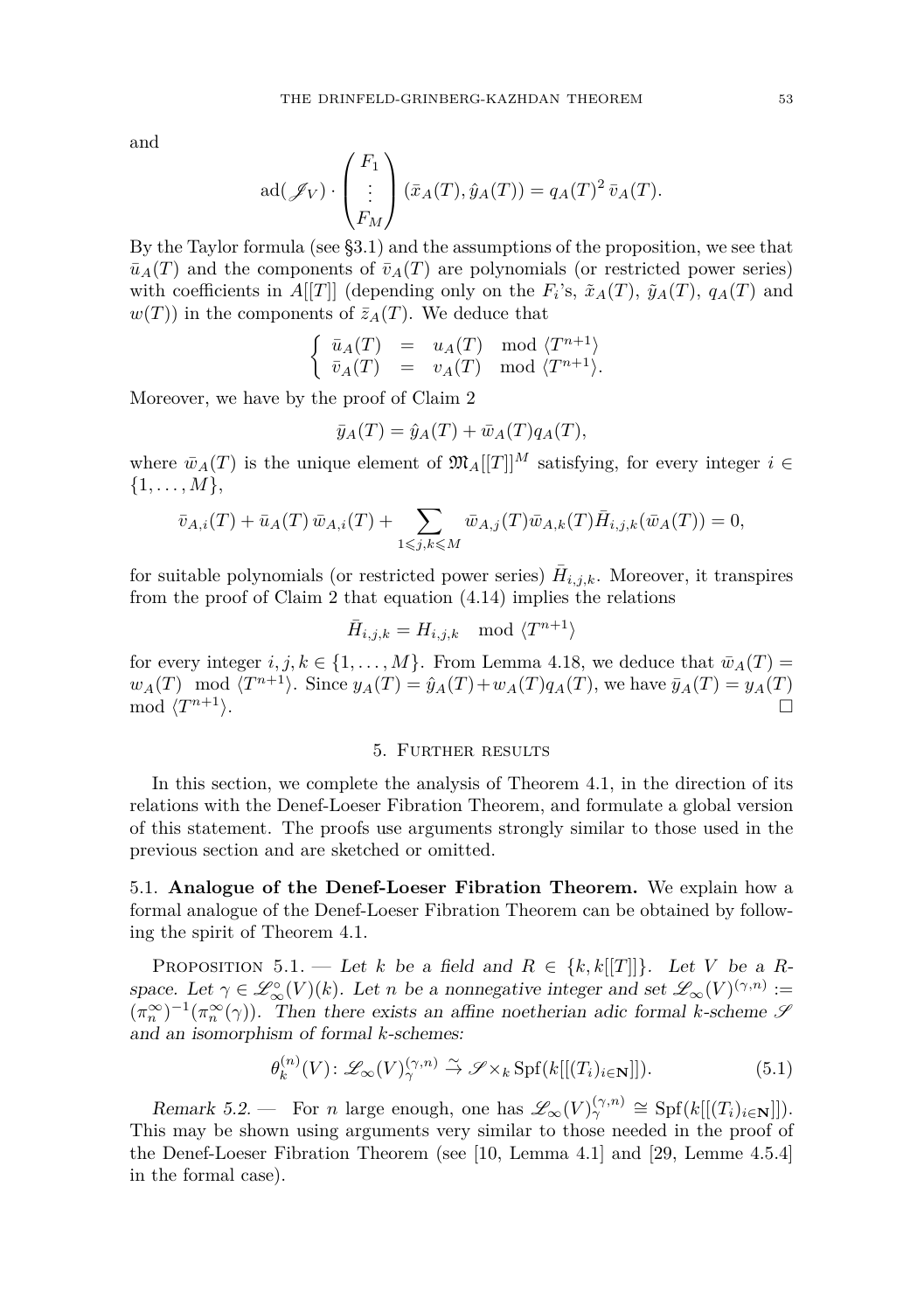Proof (sketch). — Owing to [§4.2,](#page-16-0) we reduce to the case where the *R*-space *V* is defined by *M* equations  $F_1, \ldots, F_M$  in the variables  $X_1, \ldots, X_N, Y_1, \ldots, Y_M$ , and  $\gamma \in \mathcal{L}_{\infty}(V)(k)$  has the property that  $\det(\mathcal{J}_V)$  does not vanish at  $\gamma$ , where  $\mathscr{J}_V := [\partial_{Y_j} F_i]_{1 \leqslant i,j \leqslant M}.$ 

Let  $d := \text{ord}_T \left[ \det(\mathscr{J}_V)(\gamma) \right]$ . Write  $\gamma(T) = (x(T), y(T))$ , where  $x(T) \in k[[T]]^N$ and  $y(T) \in k[[T]]^M$ . Let *n* be an nonnegative integer. Let us write

$$
x(T) = x^{(0)}(T) + T^{n+1}x^{(1)}(T)
$$
 and  $y(T) = y^{(0)}(T) + T^{n+1}y^{(1)}(T)$ ,

where  $x^{(0)}(T), y^{(0)}(T) \in k[T]_{\leq n}$ . We also write  $x^{(1)}(T) = T^{2d}z(T) + \tilde{x}(T)$ , where  $\tilde{x}(T) \in k[T]_{\leq 2d-1}^N$  and  $z(T) \in k[[T]]^N$ . Then, for every test-ring *A*, we define:

 $\circ$  the set  $\mathcal{A}(A) := \mathscr{L}_{\infty}(V)_{\gamma}^{(\gamma,n)}(A)$  whose elements

$$
(x_A(T), y_A(T)) \in A[[T]]^N \times A[[T]]^M
$$

satisfy the following equations:

$$
(x_A(T), y_A(T)) = (x^{(1)}(T), y^{(1)}(T)) \mod \mathfrak{M}_A[[T]]
$$
 and

$$
F_i(x^{(0)}(T) + T^{n+1}x_A(T), y^{(0)}(T) + T^{n+1}y_A(T)) = 0, \quad 1 \le i \le M;
$$

 $\circ$  the set  $\mathcal{B}(A)$  whose elements are of the form

$$
(z_A(T), \tilde{x}_A(T), \tilde{y}_A(T), q_A(T)) \in A[[T]]^N \times A[T]^N_{\leq 2d-1} \times A[T]^M_{\leq d-1} \times \mathscr{W}(A, d)
$$

and satisfy the relations:

$$
\left\{\begin{array}{ll} z_A(T)=z(T) & \mod \mathfrak{M}_A[[T]]; \\ \tilde{x}_A(T)=\tilde{x}(T) & \mod \langle T^{2d},\mathfrak{M}_A\rangle; \\ \tilde{y}_A(T)=y^{(1)}(T) & \mod \langle T^d,\mathfrak{M}_A\rangle; \\ q_A(T) \mid \det(\mathscr{J}_V)(x^{(0)}(T)+T^{n+1}\tilde{x}_A(T),y^{(0)}(T)+T^{n+1}\tilde{y}_A(T)); \\ T^{n+1}\,q_A(T)^2 \mid \mathrm{ad}(\mathscr{J}_V)\cdot\underline{F}(x^{(0)}(T)+T^{n+1}\tilde{x}_A(T),y^{(0)}(T)+T^{n+1}\tilde{y}_A(T)). \end{array}\right.
$$

Now one has to construct a natural bijection from  $\mathcal{A}(A)$  to  $\mathcal{B}(A)$ , functorial in A. One does this with essentially the same kind of arguments as in [§4.5,](#page-19-0) still using as a crucial ingredient the Weierstrass Preparation Theorem. One replaces the use of Lemma [4.15](#page-22-0) by that of the more elementary version given by Lemma [5.3](#page-26-0) below  $\Box$ 

<span id="page-26-0"></span>Lemma 5.3. — Let *A* be a *k*-algebra and let *M* be a positive integer. Suppose  $(w_{A,i}(T))_{i\in\{1,\ldots,M\}}\in A[[T]]^M$ ,  $u_A(T)\in A[[T]]^{\times}$  and  $(v_{A,i}(T))_{i\in\{1,\ldots,M\}}\in A[[T]]^M$ . For every integer  $i \in \{1, ..., M\}$  let  $H_i$  be a polynomial or a (restricted) power series in *M* variables with coefficients in *A*[[*T*]]. Then there exists a unique element  $(w_{A,i}(T))_{i\in\{1,\ldots,M\}}\in A[[T]]^M$  which satisfies, for every integer  $i\in\{1,\ldots,M\}$ , the equations:

$$
v_{A,i}(T) + u_A(T) w_{A,i}(T) + T H_i(w_A(T)) = 0.
$$
\n(5.2)

The proof of Lemma [5.3](#page-26-0) easily follows from coefficient identification.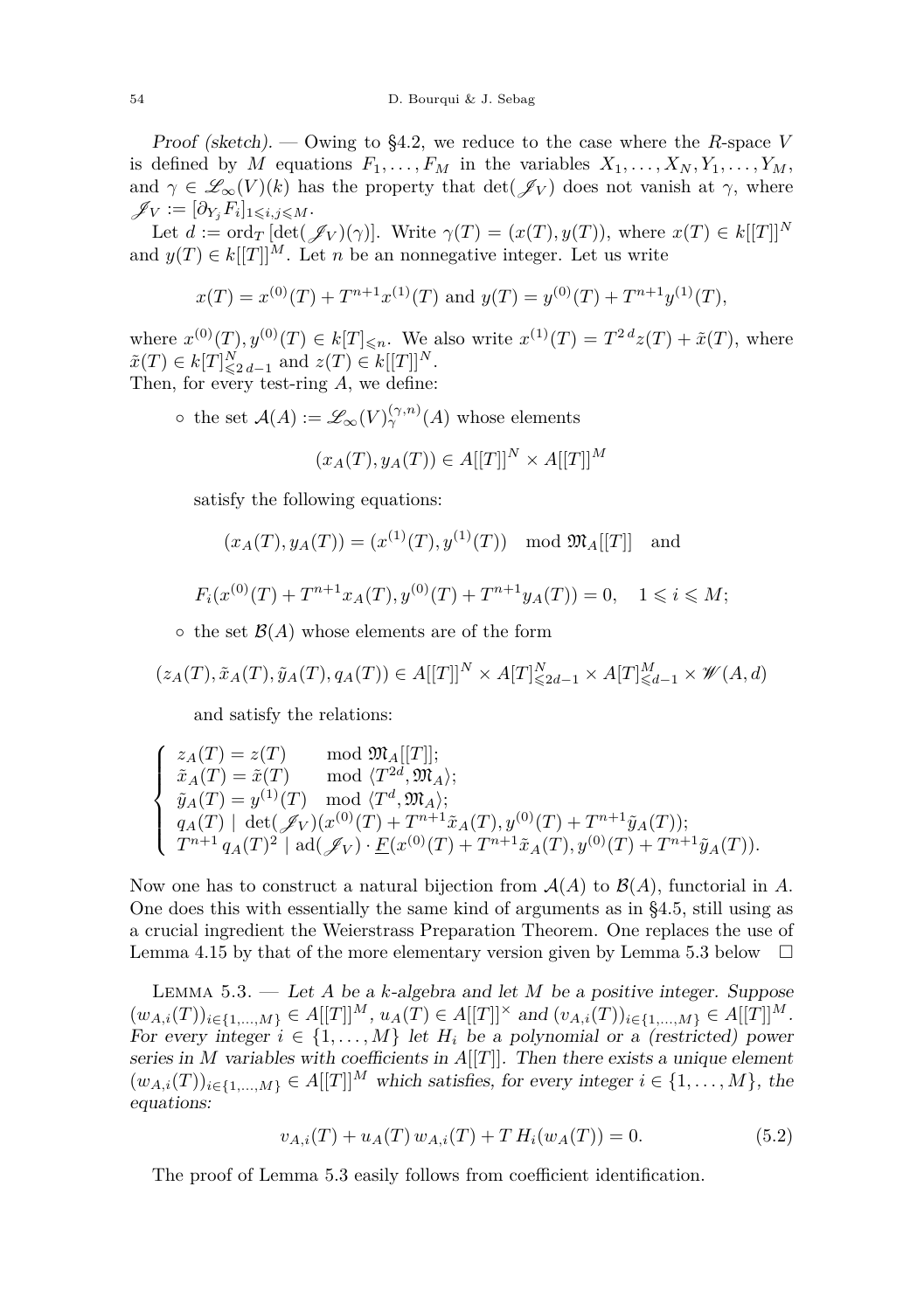<span id="page-27-0"></span>5.2. **A global version of Theorem [4.1.](#page-13-0)** Lemma [5.3](#page-26-0) also allows to establish more global versions of Theorem [4.1.](#page-13-0) Let us now describe a result which may be obtained in this way. This is a somewhat expanded version of a result appearing in [\[6\]](#page-35-4). Let *d* be a nonnegative integer. Let  $\mathscr{L}_{\infty}(\mathbf{A}^1)^{=d}$  be the locally closed subscheme of  $\mathscr{L}_{\infty}(\mathbf{A}^1)$  defined, for every *k*-algebra *A*, by

$$
\mathscr{L}_{\infty}(\mathbf{A}^1)^{=d}(A) = \{ \gamma \in A[[T]], \gamma_0 = \cdots = \gamma_{d-1} = 0, \gamma_d \in A^{\times} \}.
$$

We consider an *R*-scheme of finite type *V* and  $\gamma \in \mathcal{L}_{\infty}^{\circ}(V)(k)$  such that locally aroung *γ* one may write

$$
\mathscr{L}_{\infty}(V) = \mathscr{L}_{\infty}(\operatorname{Spec}(R[X_1,\ldots,X_N,Y_1,\ldots,Y_M]/\langle F_1,\ldots,F_M\rangle))
$$

where  $F_1, \ldots, F_M \in R[\underline{X}, \underline{Y}]$  and  $\det(\mathscr{J}_V)(\gamma(T)) \neq 0$ , where  $\mathscr{J}_V = [\partial_{Y_j} F_i]_{1 \leq i, j \leq M}$ . This property holds for example in case *V* is locally a complete intersection.

Let us consider the morphism  $\delta \colon \mathscr{L}_{\infty}(V) \to \mathscr{L}_{\infty}(\mathbf{A}^1)$  mapping  $\gamma$  to  $\det(\mathscr{J}_V)(\gamma)$ . For every non-negative integer *d*, we set  $\mathscr{L}_{\infty}(V)^{=d}$  to be the locally closed subscheme of  $\mathscr{L}_{\infty}(V)$  defined by  $\delta^{-1}(\mathscr{L}_{\infty}(\mathbf{A}^1)^{=d})$ . Similarly, we define the locally closed subscheme  $\mathscr{L}_n(V)^{=d}$  of  $\mathscr{L}_n(V)$ .

Let *r* and *d* be positive integers. We define the locally closed subscheme  $Y=d,r$ of  $(\mathbf{A}_k^{(r+1)\,d})$  $(k+1)d$   $\geq N$  ×  $(\mathbf{A}_k^{r}d)^M$  as follows: for every *k*-algebra *A*, let  $Y=0, r(A)$  be the set of elements

$$
(\tilde{x}_A(T), \tilde{y}_A(T)) \in A[T]^N_{\leq (r+1) d-1} \times A[T]^M_{\leq r d-1}
$$

such that  $\det(\mathscr{J}_V)(\tilde{x}_A(T), \tilde{y}_A(T)) = T^d u_A(T)$  with  $u_A(T) \in A[[T]]^\times$  (in other words  $u_A(0) \in A^{\times}$  and

$$
\operatorname{ord}_T\left(\operatorname{ad}(\mathscr{J}_V)\cdot\left(\begin{matrix}F_1\\ \vdots\\ F_M\end{matrix}\right)(\tilde{x}_A(T),\tilde{y}_A(T))\right)\geqslant (r+1)\,d.
$$

If  $r' \geq r$ , we note using the Taylor formula (see [§3.1\)](#page-12-2) and the very definitions that maping  $(\tilde{x}(T), \tilde{y}(T))$  to

$$
(\tilde{x}(T) \mod T^{(r+1)d}, \tilde{y}(T) \mod T^{r d}, \frac{1}{T^{(r+1)d}}(\tilde{x}(T) - (\tilde{x}(T) \mod T^{(r+1)d})))
$$

defines a morphism  $\iota_r^{r'} : Y^{=d,r'} \to Y^{=d,r} \times (\mathbf{A}_k^{(r-r')d})$  $\binom{(r-r')d}{k}$ <sup>N</sup>.

Now consider  $r \geq 2$  and *n* such that  $d \leqslant n \leqslant r d - 1$ . Then if  $(\tilde{x}_A(T), \tilde{y}_A(T)) \in$  $Y = d, r(A)$  we have  $\text{ord}_T(F_i(\tilde{x}_A(T), \tilde{y}_A(T))) \geq r d$  for every integer  $i \in \{1, ..., M\}.$ This shows that maping  $(\tilde{x}(T), \tilde{y}(T))$  to  $(\tilde{x}(T) \mod T^{n+1}, \tilde{y}(T) \mod T^{n+1})$  defines a morphism

$$
\alpha_n^{=d,r} : Y^{=d,r} \to \mathscr{L}_n(V)^{=d}.
$$

<span id="page-27-1"></span>PROPOSITION 5.4. — Let  $d > 0$ . For every  $r' \ge r \ge 2$ ,  $\iota_r^{r'}$  is an isomorphism. Moreover, for every  $r \geq 2$ , there is an isomorphism of schemes

$$
\theta^{=d,r}\,:\, Y^{=d,r} \times \mathscr{L}_\infty(\mathbf{A}^N_k) \stackrel{\sim}{\to} \mathscr{L}_\infty(V)^{=d}
$$

with the following properties: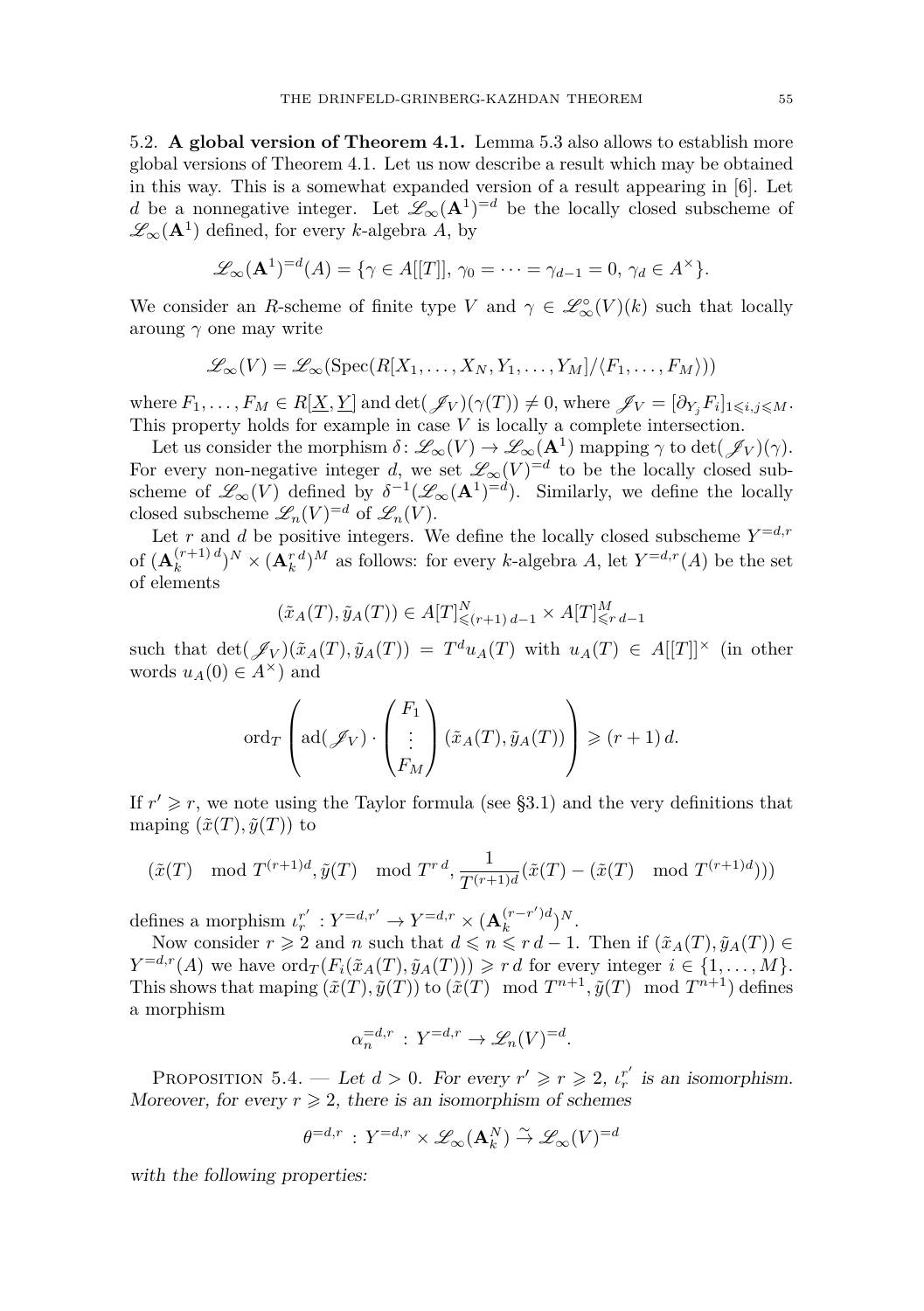(1) for every  $r' \geq r \geq 2$ , we have a commutative diagram



where the lower vertical arrow is induced by the isomorphism

$$
\mathbf{A}_k^{(r'-r)d} \times \mathcal{L}_{\infty}(\mathbf{A}_k^1) \stackrel{\sim}{\to} \mathcal{L}_{\infty}(\mathbf{A}_k^1) \quad \text{given by} \quad (p(T), \gamma(T)) \mapsto p(T) + T^{(r'-r)d} \gamma(T);
$$
\n(2) for every  $r > 2$  and any  $d \leq r \leq r$ ,  $d - 1$ , the diagram

(2) for every  $r \ge 2$  and any  $d \le n \le n' \le r d - 1$ , the diagram

$$
\mathcal{L}_{\infty}(V)^{=d} \xrightarrow{\pi_{n'}^{\infty}} \mathcal{L}_{n'}(V)^{=d} \xrightarrow{\pi_{n'}^{\pi'}} \mathcal{L}_{n}(V)^{=d}
$$
\n
$$
\phi^{=d,r} \downarrow \qquad \alpha_{n'}^{=d,r} \downarrow \qquad \alpha_{n}^{=d,r}
$$
\n
$$
Y^{=d,r} \times \mathcal{L}_{\infty}(\mathbf{A}_{k}^{N}) \xrightarrow{r} Y^{=d,r} \qquad \alpha_{n}^{=d,r}
$$

is commutative ; moreover,  $\alpha_n^{-d,r}$  is a piecewise trival fibration with fiber  $\mathbf{A}_k^{(r+1)(d-n)}$  $\binom{r+1}{k}$  over its image (see [\[13,](#page-35-25) §4] for a precise definition).

### 6. Examples

<span id="page-28-0"></span>Though the procedure described previously to construct a formal scheme  $\mathscr S$ realizing isomorphism [\(4.1\)](#page-13-2) is completely explicit, obtaining a sensible and useful description of  $\mathscr S$  seems to remain a difficult problem, both from the computational and theoretical point of view. We give below some examples where a simple description may be achieved. Example [6.3](#page-29-0) shows in particular that the finite dimensional models, in general, depend on the choice of the involved arc.

6.1. **Example.** Let *k* be a field whose characteristic does not divide 2 or 3. Let  $\mathscr{C}$  be the affine plane *k*-curve defined by the polynomial  $X^3 - Y^2 \in k[X, Y]$  and let  $\gamma(T) = (T^2, T^3)$ . Applying the algorithm described in section [4](#page-13-1) shows that equations for a formal *k*-scheme realizing isomorphism [\(4.1\)](#page-13-2) may be derived from the relations

$$
q_A(T)
$$
 divides  $\tilde{y}_A(T)$ ,  $q_A(T)^2$  divides  $\tilde{x}_A(T)^3 - \tilde{y}_A(T)^2$ 

where *A* is a test-ring,  $q_A(T)$  is a Weierstrass polynomial of degree 3,  $\tilde{x}_A(T)$  (resp.  $\tilde{y}_A(T)$  is a polynomial of degree  $\leq 5$  (resp.  $\leq 2$ ); note that in particular one must have  $\tilde{y}_A(T) = 0$ . Subsequent easy simplifications show that

$$
\mathscr{S} = \mathrm{Spf}(k[[X_0]]/\langle X_0^2 \rangle)
$$

realizes isomorphism [\(4.1\)](#page-13-2). Note that  $\mathscr S$  is clearly the minimal formal model. In [\[3\]](#page-35-12), the authors generalize this result to the case of the plane curve singularity  $A_n$ for every even integer  $n \geq 1$ .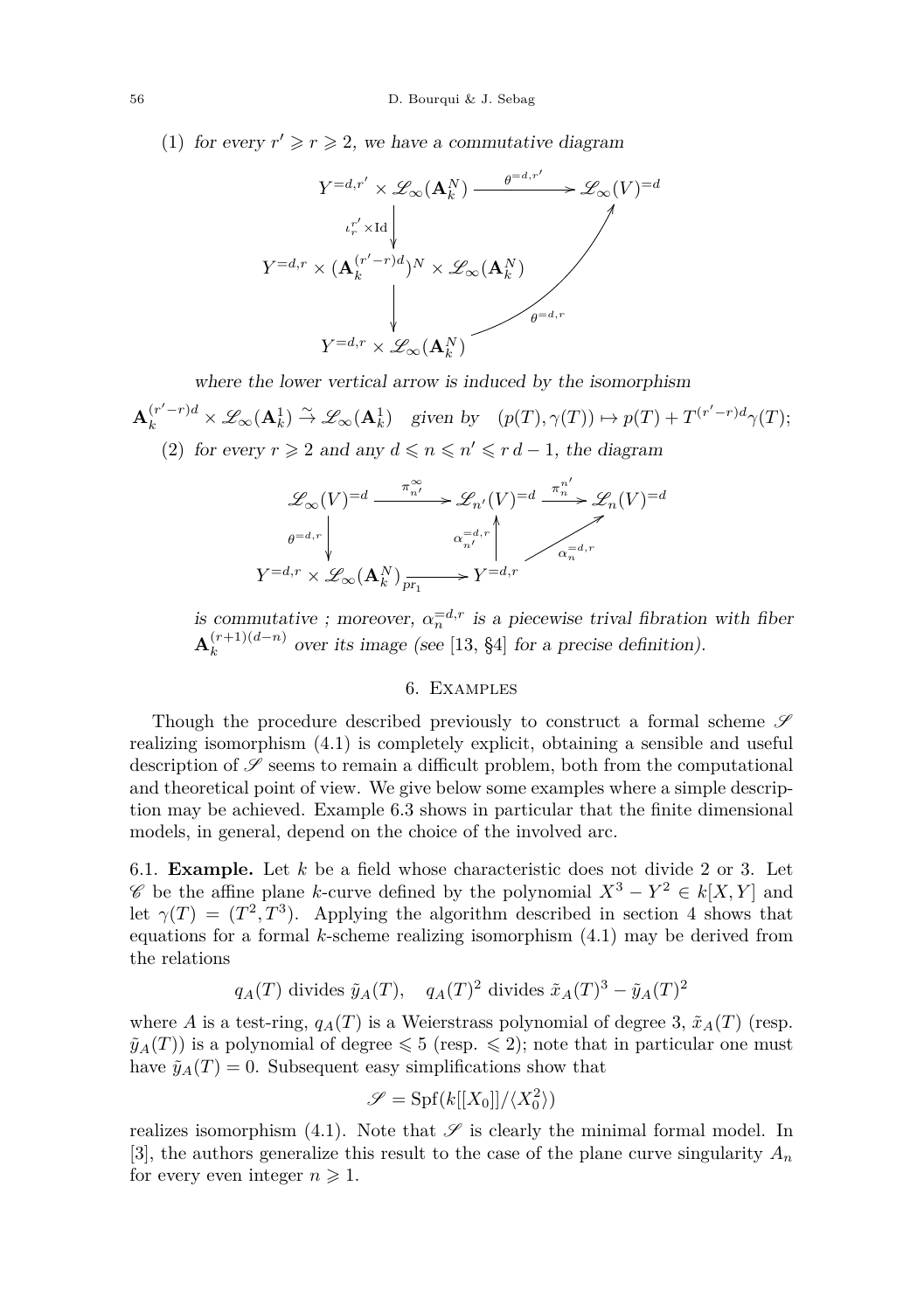<span id="page-29-2"></span>6.2. **Example.** We describe a family of examples generalizing slightly explicit ex-amples presented in [\[17,](#page-35-1) [11\]](#page-35-0). Let  $n, d \geq 1$  be integers, and *F* be a polynomial with *n* indeterminates. We consider the hypersurface  $V : Y X_{n+1} + F(X_1, \ldots, X_n) = 0$ and the arc  $\gamma(T) = (0, \ldots, 0, T^d, 0).$ 

Let *A* be a test-ring and

$$
((x_{i,A}(T))_{1\leqslant i\leqslant n+1},y_A(T))\in\mathscr{L}_{\infty}(V)_{\gamma}(A).
$$

Let  $x_{n+1,A}(T) = q_A(T)u_A(T)$ , with  $q_A(T) \in \mathcal{W}(A,d)$  and  $u_A(T) \in 1 + \mathfrak{M}_A[[T]]$ , be the Weierstrass factorization of  $x_{n+1,A}(T)$ . For every integer  $i \in \{1, \ldots, n\}$ , let  $\tilde{x}_{i,A}(T)$  be the remainder of the euclidean division of  $x_{i,A}(T)$  by  $q_A(T)$ .

Using the Taylor expansion and the uniqueness and functoriality of the Weiestrass factorization, one obtains that the equations of a pointed *k*-scheme  $(S, s)$ realizing isomorphism [\(1.1\)](#page-1-3) for  $(V, \gamma)$  are determined by the relation

<span id="page-29-1"></span>
$$
q_A(T) \text{ divides } F(\tilde{x}_{i,A}(T))_{1 \leqslant i \leqslant n}.\tag{6.1}
$$

When  $d = 1$ , the elements  $\tilde{x}_{i,A}(T) = \tilde{x}_{i,A}$  are constant polynomials and [\(6.1\)](#page-29-1) is equivalent to  $F(\tilde{x}_{i,A})_{1\leq i\leq n} = 0$ . This is the example given in [\[11\]](#page-35-0), of which [\[17,](#page-35-1) Examples 1 and 2] are particular cases. See also [\[8\]](#page-35-2).

When  $d = 2$  and  $\deg(F) = 2$ , writing  $\tilde{x}_{i,A} = \tilde{x}_{i,A}^{(0)} + \tilde{x}_{i,A}^{(1)}T$  and  $q_A(T) = q_A^{(0)} +$  $q_A^{(1)}T + T^2$  and considering the involved degrees, we see that [\(6.1\)](#page-29-1) is equivalent to

$$
q_A(T) F(\tilde{x}_{i,A}^{(1)})_{1 \le i \le n} = F(\tilde{x}_{i,A}^{(0)} + \tilde{x}_{i,A}^{(1)}T)_{1 \le i \le n}
$$

Identifying coefficients, we find that the latter equation is equivalent to the two relations

$$
\begin{cases}\n q_A^{(0)} F(\tilde{x}_{i,A}^{(1)})_{1 \leqslant i \leqslant n} = F(\tilde{x}_{i,A}^{(0)})_{1 \leqslant i \leqslant n} \\
 q_A^{(1)} F(\tilde{x}_{i,A}^{(1)})_{1 \leqslant i \leqslant n} = \sum_{1 \leqslant j \leqslant n} \tilde{x}_{j,A}^{(1)}(\partial_{X_j} F)(\tilde{x}_{i,A}^{(0)})_{1 \leqslant i \leqslant n}.\n\end{cases}
$$

When  $F = \sum_{1 \leq i \leq n} X_i^2$ , we recover [\[17,](#page-35-1) Example 3].

<span id="page-29-0"></span>6.3. **Example.** Let *k* be a field whose characteristic is not 2 and *V* be the affine *k*-surface defined by the polynomial  $Y Z + X^2 \in k[X, Y, Z]$  in  $\mathbf{A}_k^3$ .

Let  $\gamma(T) = (0,0,T)$ . By example [6.2,](#page-29-2) one has an isomorphism  $\mathscr{L}_{\infty}(V)_{\gamma} \cong$  $\mathscr{S} \times_k \text{Spf}(k[[(T_i)_{i \in \mathbf{N}}]])$  where  $\mathscr{S} = \text{Spf}(k[[X_0]]/\langle X_0^2 \rangle)$ ; hence, the nilpotency index  $m<sub>\gamma</sub>(V) = 2$  (see section 8.1 for a definition of this integer).

Now let  $\eta(T) = (0, 0, T^2)$ . Again by example [6.2](#page-29-2) one has an isomorphism  $\mathscr{L}_{\infty}(V)_{\gamma} \cong \mathscr{S} \times_k \mathrm{Spf}(k[[(T_i)_{i \in \mathbf{N}}]])$  where

$$
\mathscr{S} = Spf(k[[X_0, X_1, Q_0, Q_1]] / \langle Q_0 X_1^2 - X_0^2, Q_1 X_1^2 - 2 X_1 X_0 \rangle).
$$

We will show that  $m_n(V) \geq 3$ ; thus the finite dimensional models associated with  $\gamma$  and  $\eta$  are different.

One checks easily (with SAGE or by direct computation) that  $(X_1 Q_1 - 2 X_0)^3$ lies in the ideal of  $k[X_0, X_1, Q_0, Q_1]$  generated by  $Q_0 X_1^2 - X_0^2$  and  $Q_1 X_1^2 - 2 X_1 X_0$ . Thus to prove  $m_{\eta}(V) \geq 3$  it suffices to show that  $(X_1 Q_1 - 2 X_0)^2$  is not in the ideal *I* of  $k[[X_0, X_1, Q_0, Q_1]]$  generated by  $Q_0 X_1^2 - X_0^2$  and  $Q_1 X_1^2 - 2 X_1 X_0$ . One has

$$
(X_1 Q_1 - 2 X_0)^2 = X_1^2 Q_1^2 + 4 X_0^2 - 4 X_0 X_1 Q_1 = X_1^2 Q_1^2 + 4 Q_0 X_1^2 - 2 Q_1^2 X_1^2 \mod I;
$$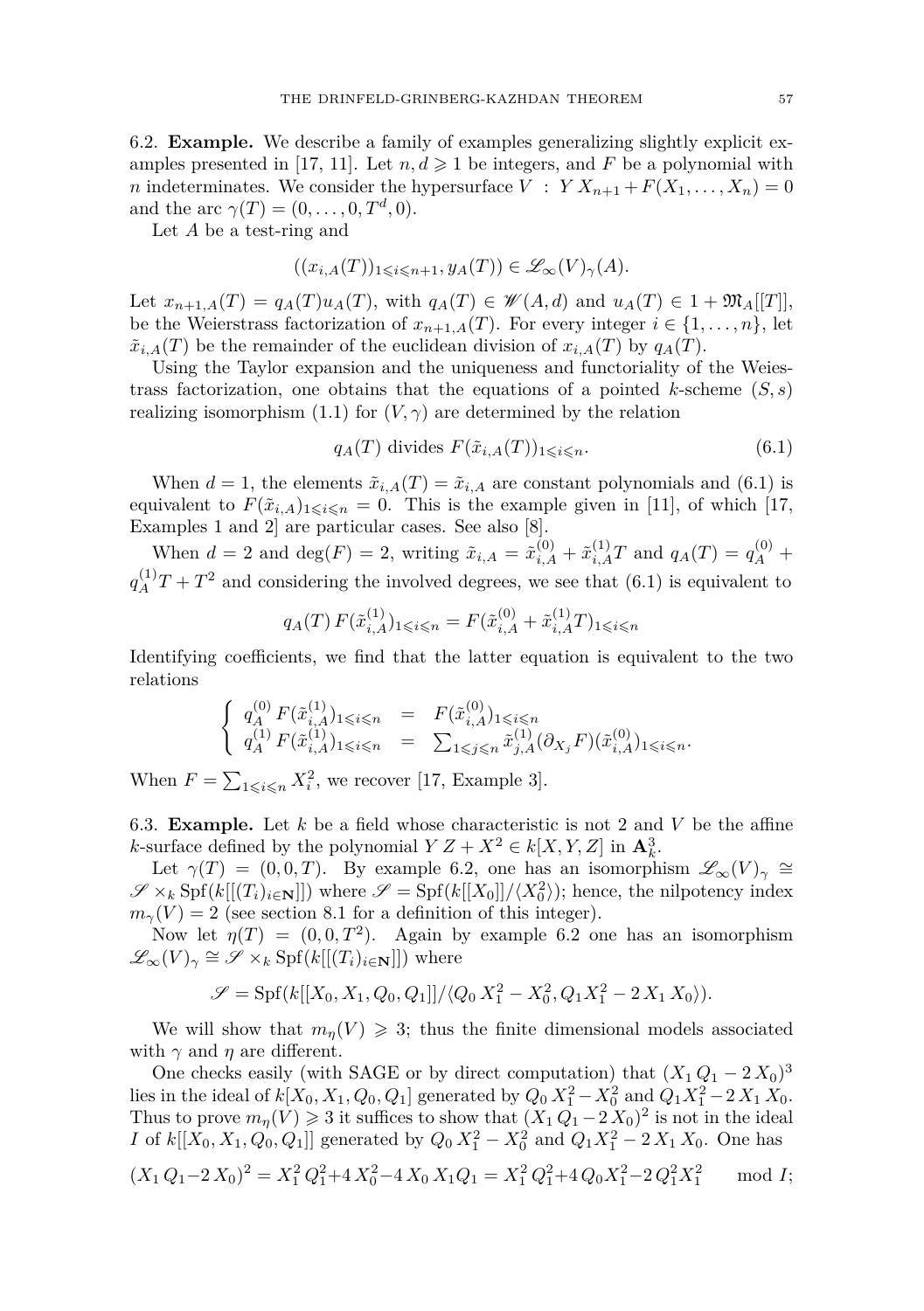hence  $(X_1 Q_1 - 2 X_0)^2 = (4 Q_0 - Q_1) X_1^2$ mod *I*. Now assume that there exist *A*, *B* ∈ *k*[[*X*<sub>0</sub>, *X*<sub>1</sub>, *Q*<sub>0</sub>, *Q*<sub>1</sub>]] such that

$$
(4Q_0 - Q_1) X_1^2 = (Q_0 X_1^2 - X_0^2) A + (Q_1 X_1^2 - 2 X_1 X_0) B.
$$

Then  $X_1$  must divide A and, replacing A by  $X_1$  A, we are led to the relation

$$
(4 Q_0 - Q_1) X_1 = (Q_0 X_1^2 - X_0^2) A + (Q_1 X_1 - 2 X_0) B.
$$

Identifying homogeneous components, we see that one must have  $B(0) = 0$  and

$$
(4 Q_0 - Q_1) X_1 = -X_0^2 A(0) - 2 X_0 B_1.
$$

where  $B_1$  is the linear component of  $B$ . Thus we have a contradiction.

### <span id="page-30-0"></span>7. Gabber's Cancellation Theorem and minimal formal models

The aim of this appendix is to present Theorem [7.1,](#page-30-1) which is a cancellation theorem in the context of formal geometry (in arbitrary dimension). As indicated in introduction, it is, in particular, an important piece in the interpretation of Theorem [4.1](#page-13-0) with respect to singularity theory. This result is, to the best of our knowledge, new, and its statement, as well as its proof, were kindly communicated to us by O. Gabber. We would like to thank him for allowing us to reproduce them in the present article.

Let us fix some notation used in this section. Let us consider the category  $\mathfrak{L}$ ncp, formed by the complete local noetherian *k*-algebras with residue field *k*-isomorphic to *k* and continuous (local) morphisms. One says that a *k*-algebra  $A \in \mathfrak{L}$ ncp is cancellable (in  $\mathfrak{L}$ ncp) if there exists a *k*-algebra  $B \in \mathfrak{L}$ ncp such that *A* is isomorphic to *B*[[*T*]]. Let us note that, obviously, for every *k*-algebra  $A \in \mathfrak{L}$ ncp, there exists  $N \in \mathbb{N}$  and a non-cancellable *k*-algebra  $B \in \mathfrak{L}$ ncp such that *A* is isomorphic to  $B[[T_1, \ldots, T_N]].$ 

#### 7.1. **Gabber's Theorem.** We state this important result.

<span id="page-30-1"></span>THEOREM 7.1 (O. Gabber [\[15\]](#page-35-26)). — Let *k* be a field. Let  $A, B \in \mathfrak{Encp}$ , and let *I, J* be sets (possibly infinite). Assume that the admissible *k*-algebras  $A[[(T_i)_{i \in I}]]$ and  $B[[(U_j)_{j\in J}]$  are isomorphic. Then, up to exchanging *A* and *B*, there exists a finite subset  $I' \subset I$  such that  $A[[(T_i)_{i \in I'}]]$  and  $B$  are isomorphic (in  $\mathfrak{L}$ ncp). In particular, if both *A* and *B* are non-cancellable, then they are isomorphic.

A slighty weaker statement of this theorem appears in [\[7\]](#page-35-3). We would like to thank A. Bouthier for interesting discussions on this topic. Theorem [7.1](#page-30-1) also generalizes an older version valid in case the sets  $I, J$  are finite, see [\[21,](#page-35-27) Theorem 4].

Remark 7.2. — Let  $A \in \mathfrak{Incp}$  and *I* be an infinite set. Before engaging into the proof, a word of explanation is in order regarding the definition of the admissible *k*-algebra  $A' = A[[(T_i)_{i \in I}]]$ . We endow the *k*-algebra  $k[[(T_i)_{i \in I}]]$  defined to be  $\lim_{N} k[(T_i)_{i \in I}] / \langle (T_i)_{i \in I} \rangle^N$ , with the inverse limit topology, for which it is complete. Recall that this topology on the local *k*-algebra  $k[[(T_i)_{i\in I}]]$  does not coincide with its adic topology (see remark [2.3\)](#page-5-3). Then  $A'$  may be defined as the completed tensor product  $A\hat{\otimes}_kk[[(T_i)_{i\in I}]]$ . In particular, if  $\mathfrak{M}_{A'}$  is the maximal ideal of  $A'$ ,  $\mathfrak{M}_{A'}^2$  is not closed for this topology and its closure  $\mathfrak{M}_{A}^2$  coincides with the kernel of the projection  $A[[(T_i)_{i \in I}]] \to A[(T_i)_{i \in I}]/\langle \mathfrak{M}_A, (T_i)_{i \in I} \rangle^2$ .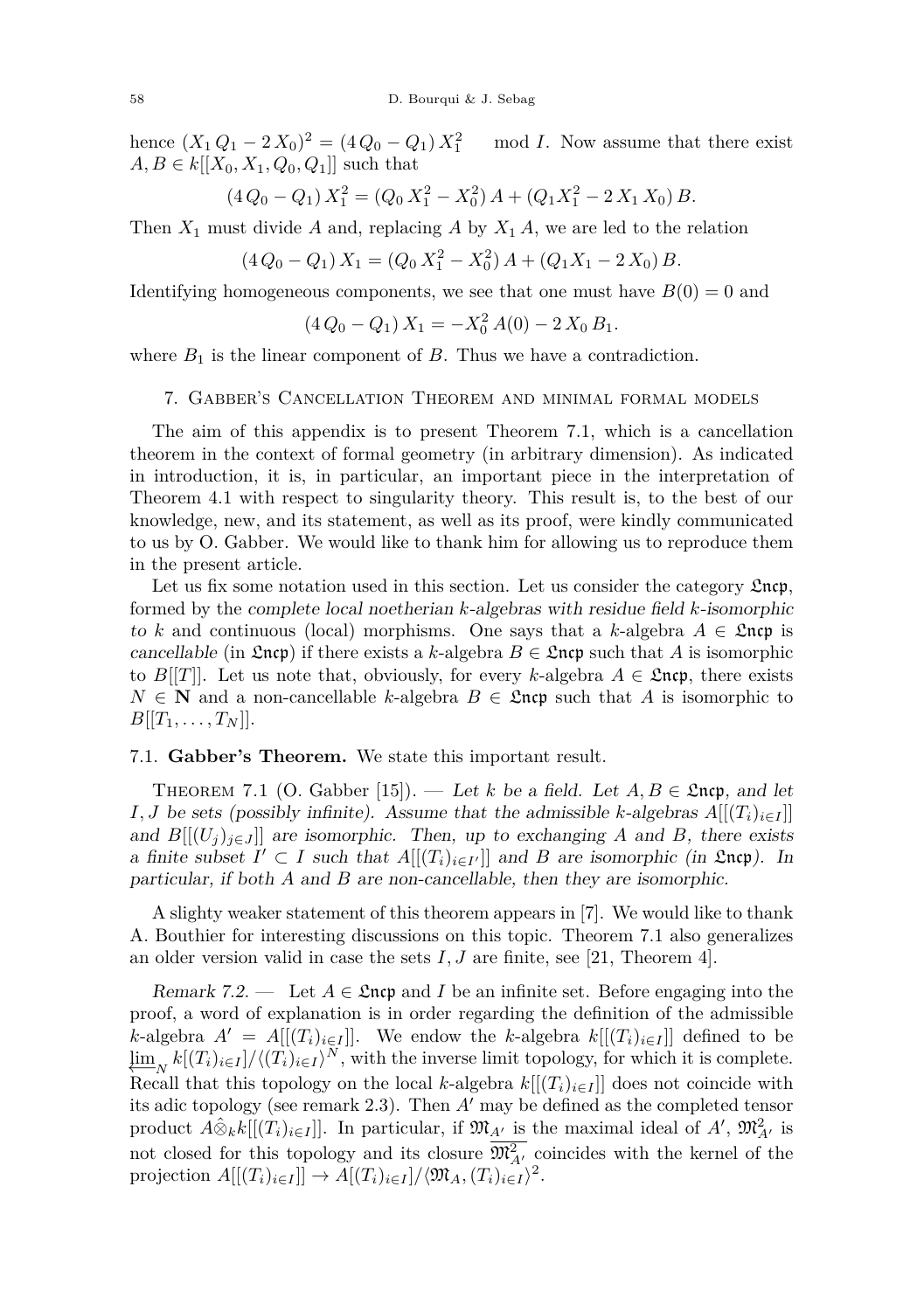7.2. **Proof of Gabber's Theorem.** Let  $A, B \in \mathfrak{Lcm}$ . Let  $\mathfrak{M}_A$  (resp.  $\mathfrak{M}_B$ ) be the maximal ideal of *A* (resp. *B*). Clearly, we may assume that *A, B* are noncancellable. We set  $A' := A[[(T_i)_{i \in I}]], B' := B[[(U_j)_{i \in J}]],$  and let  $\varphi : A' \to B'$  be an isomorphism.

We have a natural injective morphism  $\iota_A : A \to A'$  admitting a retraction  $\rho_A$ given by  $T_i \mapsto 0$ . We define analogously  $\iota_B$  and  $\rho_B$ .

Let  $\mathfrak{M}_{A'}$  (resp.  $\mathfrak{M}_{B'}$ ) be the maximal ideal of  $A'$  (resp.  $B'$ ) and  $\mathfrak{M}_{A'}^2$  (resp.  $(\mathfrak{M}_{B'}^2)$  be the closure of  $\mathfrak{M}_{A'}^2$  (resp.  $\mathfrak{M}_{B'}^2$ ).

Identifying, via  $\iota_A$ ,  $\mathfrak{M}_A/\mathfrak{M}_A^2$  with a subvector space of  $\mathfrak{M}_{A'}/\mathfrak{M}_{A'}^2$ , we have a decomposition

<span id="page-31-1"></span>
$$
\mathfrak{M}_{A'}/\overline{\mathfrak{M}_{A'}^2} \cong \mathfrak{M}_A/\mathfrak{M}_A^2 \bigoplus_{i \in I} \bigoplus_k t_i
$$
 (7.1)

(where we denote by  $t_i$  the class of  $T_i$  modulo  $\mathfrak{M}_{A'}^2$ ) and a similar decomposition for  $B'$ .

Now the crucial point of the proof is the following fact:

<span id="page-31-0"></span>LEMMA 7.3. — Identifying, via  $\varphi$ ,  $\mathfrak{M}_{A'}/\overline{\mathfrak{M}_{A'}^2}$  and  $\mathfrak{M}_{B'}/\overline{\mathfrak{M}_{B'}^2}$ , the images of  $\mathfrak{M}_A/\mathfrak{M}_A^2$  by  $\iota_A$  and  $\mathfrak{M}_B/\mathfrak{M}_B^2$  by  $\iota_B$  coincide.

The proof of Lemma [7.3](#page-31-0) is given below. Using the lemma we obtain that the composition

$$
h\,:\,A\stackrel{\iota_A}{\to} A'\stackrel{\varphi}{\cong}B'\stackrel{\rho_B}{\to}B
$$

induces an isomorphism  $\mathfrak{M}_A/\mathfrak{M}_A^2 \cong \mathfrak{M}_B/\mathfrak{M}_B^2$ . By this and a straightforward induction, we infer that, for every integer  $n \in \mathbb{N}$ , the morphism *h* induces a surjection of finite dimensional *k*-vector spaces :

$$
h_n: \mathfrak{M}_A^n/\mathfrak{M}_A^{n+1} \to \mathfrak{M}_B^n/\mathfrak{M}_B^{n+1}.
$$

Thus, one has  $\dim(\mathfrak{M}_B^n/\mathfrak{M}_B^{n+1}) \leq \dim(\mathfrak{M}_A^n/\mathfrak{M}_A^{n+1})$ . Exchanging the roles of *A* in *B*, we get the opposite inequalities, hence the equality of the dimensions for all *n*. Thus, the morphism  $h_n$  is an isomorphism for every integer  $n \in \mathbb{N}$ ; hence, the morphism *h* is an isomorphism.

Proof of Lemma [7.3.](#page-31-0) — Assume that there exists an element  $f \in \mathfrak{M}_A$  such that the class of the element  $\varphi(f)$  in  $\mathfrak{M}_{B'}/\mathfrak{M}_{B'}^2$  does not belong to  $\mathfrak{M}_B/\mathfrak{M}_{B'}^2$ . Thus, there exists  $j_0 \in J$  such that  $\partial_{U_{j_0}} \varphi(f)$  is invertible, thanks to decomposition [\(7.1\)](#page-31-1).

Now, let us define the morphism  $\psi : B' \to B'[[T]]$  by

$$
\begin{cases} \psi_{|B} & = \operatorname{Id}_B \\ \psi(U_j) & = U_j \text{ for every element } j \neq j_0 \\ \psi(U_{j_0}) & = U_{j_0} + T. \end{cases}
$$

In particular, we observe that the formula  $\partial_T \psi = \psi \partial_{U_{j_0}}$  holds true.

Let us denote by  $ev_A : A[[T]] \rightarrow A$  the evaluation morphism given by  $T \mapsto 0$ . Composing with  $\rho_A \circ \varphi^{-1} : B' \to A$ , we get the following morphism

$$
\mu\,:\,A\stackrel{\iota_A}{\to}A'\stackrel{\varphi}{\cong}B'\stackrel{\psi}{\to}B'[[T]]\to A[[T]]
$$

which has the following properties:

$$
\left\{\begin{array}{rcl} \mathrm{ev}_A\circ\mu&=&\mathrm{Id}_A\\ \partial_T(\mu(f))&\in&(A[[T]])^\times. \end{array}\right.
$$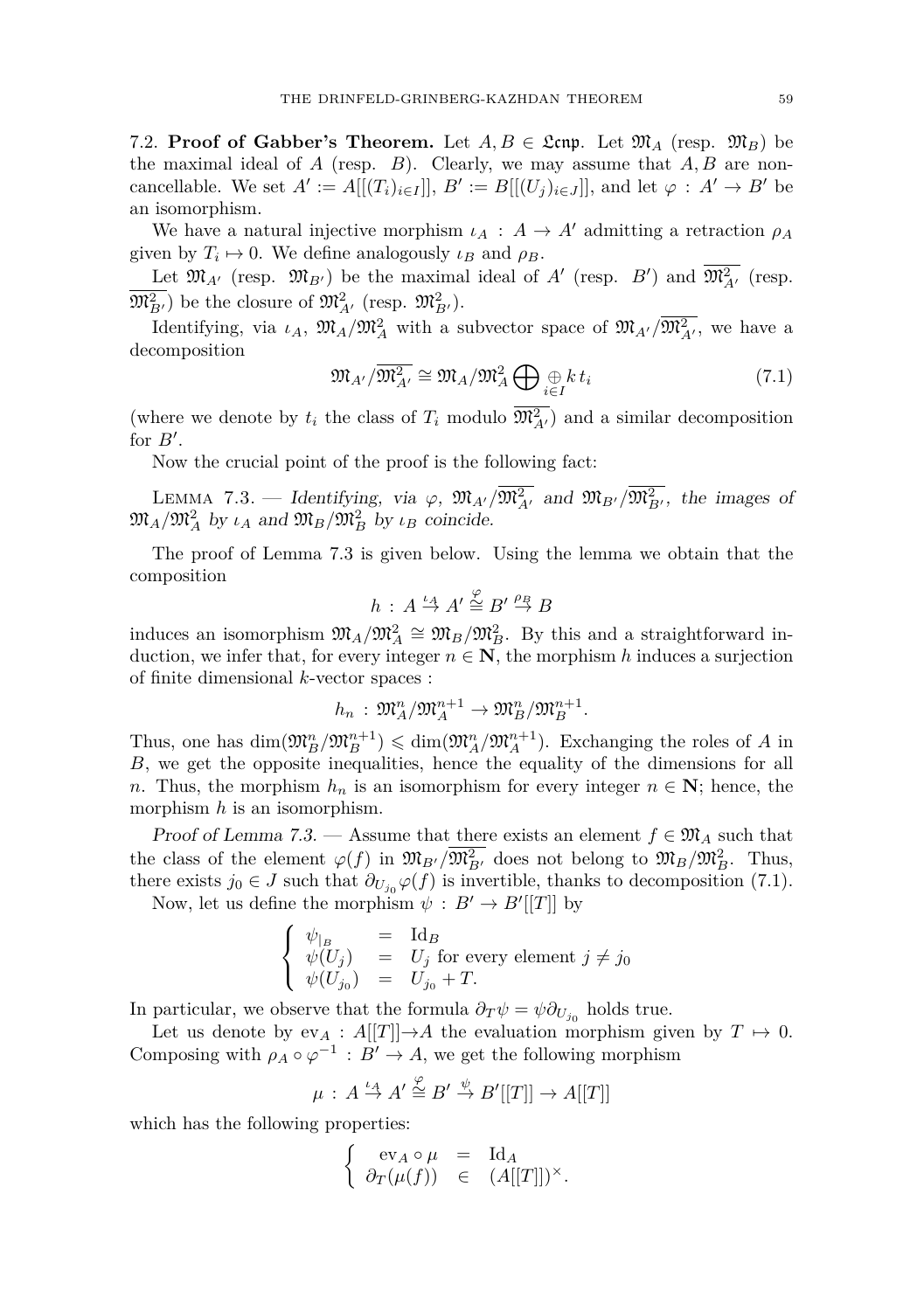Let us denote by  $ev_{A/fA} : (A/fA)[[T]] \rightarrow A/fA$  the evaluation morphism given by  $T \mapsto 0$ . Then, composing the morphism  $\mu$  with  $A[[T]] \rightarrow (A/fA)[[T]]$ , one gets a new morphism:

$$
\mu' : A \to (A/fA)[[T]]
$$

such that the morphism  $ev_{A/fA} \circ \mu'$  coincides with the quotient morphism  $A \to$  $A/fA$ , and  $\mu'(f) = T u(T)$  with  $u(T) \in (A/fA)[[T]]$  satisfying  $u(0) \in (A/fA)^{\times}$ .

Let us show that  $\mu'$  is an isomorphism, which will contradict the fact that  $A$ is non-cancellable; hence, it will prove the lemma. In order to do so, we consider the *f*-adic filtration on *A* and the *T*-adic filtration on  $(A/fA)[[T]]$ . By [\[18,](#page-35-6) 0/§7, Proposition 7.2.4], *A* and  $(A/fA)[T]$  are separated and complete for the topologies induced by these filtrations. Hence, since  $\mu'$  respects these filtrations, we are reduced to show that  $\mu'$  induces an isomorphism on the level of the homogeneous parts of the associated graded rings. But, for every integer  $n \in \mathbb{N}$ , we may identify canonically  $T^n(A/fA)[[T]]/T^{n+1}(A/fA)[[T]]$  with  $A/fA$ . Then, via this identification, the morphism induced by  $\mu'$  on the homogeneous parts of degree *n* reads as:

$$
\begin{array}{ccc} f^n \, A / f^{n+1} \, A & \longrightarrow & A / f A \\ [f^n \, a] & \longmapsto & u(0)^n \, [a] \end{array}
$$

whose inverse is defined by  $[b] \mapsto [f^n u(0)^{-n} b]$ , since  $u(0)$  is invertible.

7.3. **A remark.** Keep the notation of the previous section. If the *k*-algebra *A* happens to be the completion of a local *k*-algebra *A*, the element  $f \in \mathfrak{M}_A$  in the proof of Lemma [7.3](#page-31-0) may be assumed to belong to  $\mathfrak{M}_{\tilde{A}}$ , since every element of  $f + \mathfrak{M}_{A}^{2}$  will have the required properties. Since one has  $\widehat{\tilde{A}/f\tilde{A}} \cong A/fA$ , it shows that if *A* and *B* are assumed to be completions of local *k*-algebras essentially of finite type, the last assertion in the statement of Theorem [7.1](#page-30-1) still holds true under the weaker hypothesis that *A* and *B* are non-cancellable in the full subcategory of Lncp consisting of elements which are completion of local *k*-algebras essentially of finite type.

7.4. **Stable invariance of finite dimensional formal models.** With every local noetherian complete *k*-algebra *A*, whose residue field is *k*-isomorphic to *k*, one can associate such a  $k$ -algebra  $A_{\text{min}}$ , which is non-cancellable, unique (up to iso-morphism) by Theorem [7.1,](#page-30-1) and satisfies  $A \cong A_{\text{min}}[[T_1, \ldots, T_n]]$  for some integer  $n \in \mathbb{N}$ . This remark in particular shows that there exist a way to define finite dimensional formal models canonically. Precisely, a direct application of Theorem [7.1](#page-30-1) provides the following important corollary:

<span id="page-32-1"></span>COROLLARY 7.4. — Let *V* be a *R*-space. If  $\mathscr{S}, \mathscr{S}'$  are two formal affine noetherian adic *k*-scheme which realize isomorphism [\(4.1\)](#page-13-2). Then, the complete local noetherian *k*-algebras  $\mathcal{O}(\mathcal{S})_{\text{min}}$ ,  $\mathcal{O}(\mathcal{S}')_{\text{min}}$  are isomorphic (as admissible local *k*algebras). In particular, there exists two integers  $m, m' \in \mathbb{N}$  and an isomorphism of formal *k*-schemes  $\mathscr{S} \times_k \text{Spf}(k[[T_1,\ldots,T_m]]) \cong \mathscr{S}' \times_k \text{Spf}(k[[T_1,\ldots,T_{m'}]]).$ 

# 8. A numerical invariant in singularity theory

<span id="page-32-0"></span>In this section, we study consequences of Theorem [4.1](#page-13-0) in the direction of singularity theory. This construction can be seen as the starting point of an exegesis of the Drinfeld-Grinberg-Kazhdan Theorem with respect to singularity theory.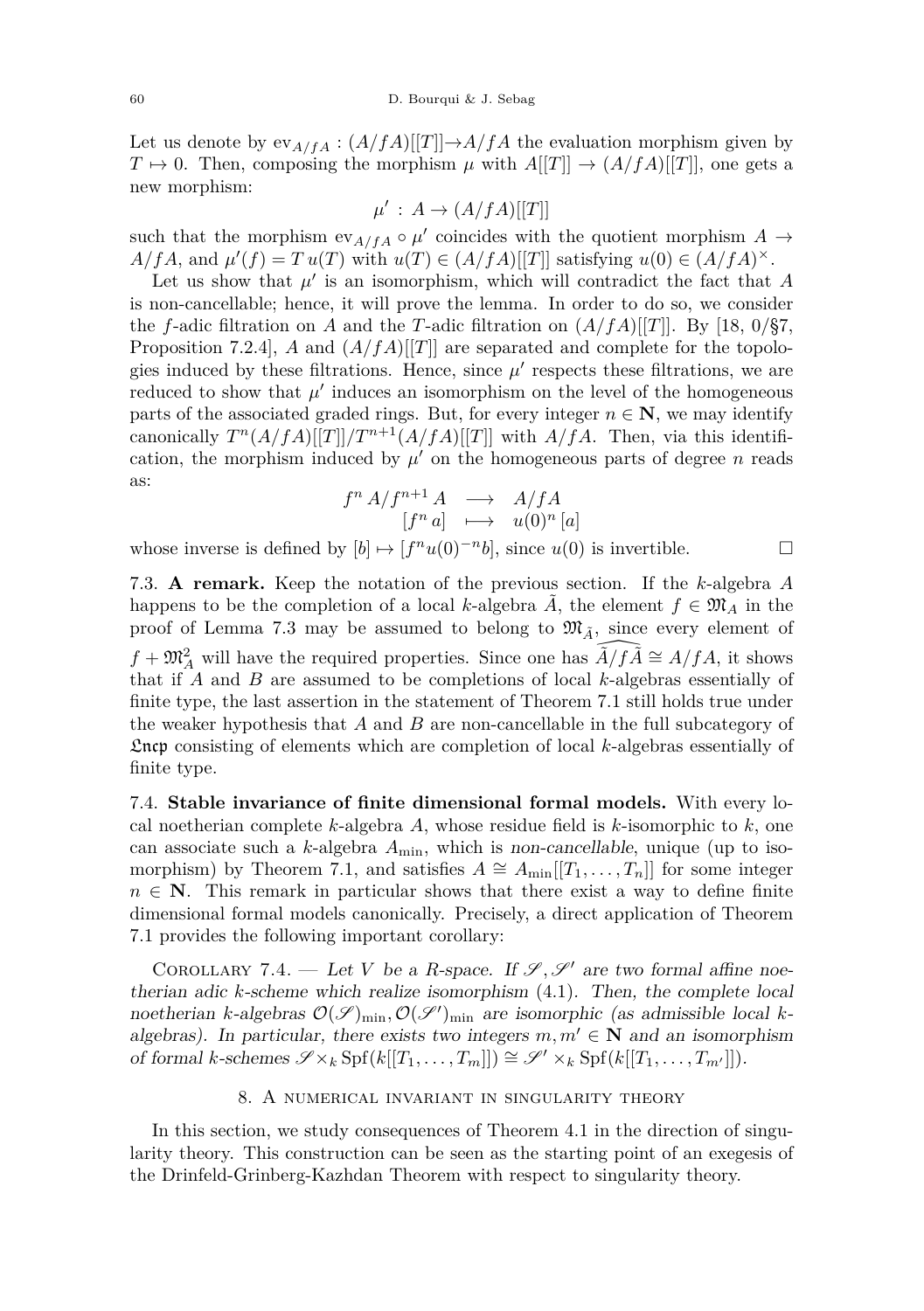8.1. **Nilpotence index.** If *A* is a ring whose nilradical  $\mathcal{N}(A)$  is nilpotent, then the nilpotency index of *A* is the smallest positive integer *m* such that  $\mathcal{N}(A)^m = \{0\}.$ 

<span id="page-33-0"></span>PROPOSITION 8.1. — Let *V* be a *R*-space, and let  $\gamma \in \mathcal{L}_{\infty}^{\circ}(V)(k)$ . Then the nilradical of the ring  $\mathscr{L}_{\infty}(V)_{\gamma}$  is finitely generated, and in particular nilpotent. Moreover, the nilpotency index of the ring  $\mathcal{O}_{\mathscr{L}_{\infty}(V),\gamma}$  equals the nilpotency index of  $\mathcal{O}(\mathcal{S})$  (or  $(\mathcal{O}(\mathcal{S}))_{\text{min}}$ ), for every formal *k*-scheme  $\mathcal{S}$  which realizes isomorphism  $(4.1).$  $(4.1).$ 

Proof. — Let  $\mathscr S$  be a formal *k*-scheme which realizes isomorphism [\(4.1\)](#page-13-2). One has an isomorphism of *k*-formal schemes  $\mathscr{S} \cong Spf(A/I)$  where *A* is a power series ring in a finite number of variables over *k* and *I* is a proper ideal of *A*, which is, by noetherianity, finitely generated. Then isomorphism [\(4.1\)](#page-13-2) induces an isomorphism of formal *k*-schemes

$$
\mathscr{L}_{\infty}(V)_{\gamma} \stackrel{\sim}{\to} \mathrm{Spf}(A[[(T_i)_{i \in \mathbf{N}}]]/I[[(T_i)_{i \in \mathbf{N}}]]).
$$

Indeed, since the ideal *I* is finitely generated, we observe that  $I \cdot A[[(T_i)_{i \in \mathbb{N}}]] =$  $I[(T_i)_{i \in \mathbb{N}}]$ . Let us set  $B = A[[(T_i)_{i \in \mathbb{N}}]]$ . By Lemma [8.2,](#page-33-1) one has  $\sqrt{I \cdot B} = (\sqrt{I}) \cdot B$ ,  $I[[(1_i)_i] \in N]$ . Let us set  $B = A[[(1_i)_i] \in N]$ . By Lemma 8.2, one has  $\sqrt{I \cdot B} = (\sqrt{I}) \cdot B$ ,<br>which shows that  $\sqrt{I \cdot B}$  is finitely generated. Let *m* be the nilpotency index of which shows that  $\sqrt{I \cdot B}$  is finitely generated. Let *m* be the nipotency moex or  $A/I$ . Then one has  $(\sqrt{I \cdot B})^m = (\sqrt{I})^m \cdot B \subset I \cdot B$ . On the other hand, if *n* is a positive integer satisfying  $(\sqrt{I \cdot B})^n \subset I \cdot B$ , one has  $(\sqrt{I})^n \cdot B \cap A \subset I \cdot B \cap A$ ; hence,  $(\sqrt{I})^n \subset I$ . That concludes the proof.

<span id="page-33-1"></span>√ Lemma 8.2. — Let *A* be ring and *I* be a finitely generated ideal of *A* such that *I* is finitely generated.

(1) Let 
$$
n \ge 1
$$
 and  $B = A[T_1, ..., T_n]$ . Then  $\sqrt{I \cdot B} = (\sqrt{I}) \cdot B$ .

(1) Let  $n \geq 1$  and  $B = A[1_1, \ldots, 1_n]$ . Then  $\sqrt{I \cdot B} = (\sqrt{I}) \cdot B$ .<br>(2) Let  $B = A[[(T_i)_{i \in \mathbb{N}}]]$ . Then  $\sqrt{I \cdot B} = (\sqrt{I}) \cdot B$ .

*Proof.* — For both assertions, let us note that we obviously have  $\sqrt{I \cdot B} \supset ($ √ *I*)· *B*. Let us prove the first assertion. By induction on the integer *n*, we reduce immediately to the case  $n = 1$ . Let  $F = \sum f_d T_1^d \in \sqrt{I \cdot B}$ . We have to show that immediately to the case  $n = 1$ . Let  $F = \sum_{i=1}^{n} J_i T_i \in \mathcal{V} \cdot D$ , we have to show that all the coefficients of *F* lie in  $\sqrt{I}$ . Assume that this is not the case and let *D* be the smallest degree for which  $f_D \notin \sqrt{I}$ ; then, for an integer *N* big enough, one has  $(F - \sum_{d \leq D-1} f_d T_1^d)^N \in I \cdot B = I[T_1]$ , but this implies (identifying the coefficients) that  $f_D^N \in I$ .

Let us prove the second assertion. Recall that, since the ideals *I* and  $\sqrt{I}$  are finitely generated, one has

$$
I \cdot B = I[[(T_i)_{i \in \mathbf{N}}]] \text{ and } \sqrt{I} \cdot B = (\sqrt{I})[[(T_i)_{i \in \mathbf{N}}]].
$$

Let *F* ∈ √ Let  $F \in \sqrt{I \cdot B}$ . Again, we have to show that all the coefficients of *F* lie in  $\sqrt{I}$ . For  $d \geq 0$ , let  $F_d$  be the *d*-homogeneous component of *F*. First we show  $\sqrt{I}$ . For  $a \ge 0$ , let  $F_d$  be the *a*-nomogeneous component of *F*. First we show that all the  $F_d$ 's lie in  $\sqrt{I \cdot B}$ . Assume that this is not the case and let *D* be the smallest degree such that  $F_D \notin \sqrt{I \cdot B}$ ; then, for an integer *N* big enough, one has  $(F - \sum_{d \le D-1} F_d)^N \in I \cdot B$ , which implies (identifying the homogeneous components) that  $F_D^N \in I \cdot B$ . Now, let us note that, thanks to the very definition of the ring *B*, for every integer  $d \geq 0$ , there exists an integer  $n(d)$  such that  $F_d \in A[T_1, \ldots, T_{n(d)}].$  It follows that  $F_d \in \sqrt{I \cdot A[T_1, \ldots, T_{n(d)}]}$ . Using the first assertion, we see that  $F_d \in (\sqrt{I}) \cdot A[T_1, \ldots, T_{n(d)}].$  That concludes the proof.  $\Box$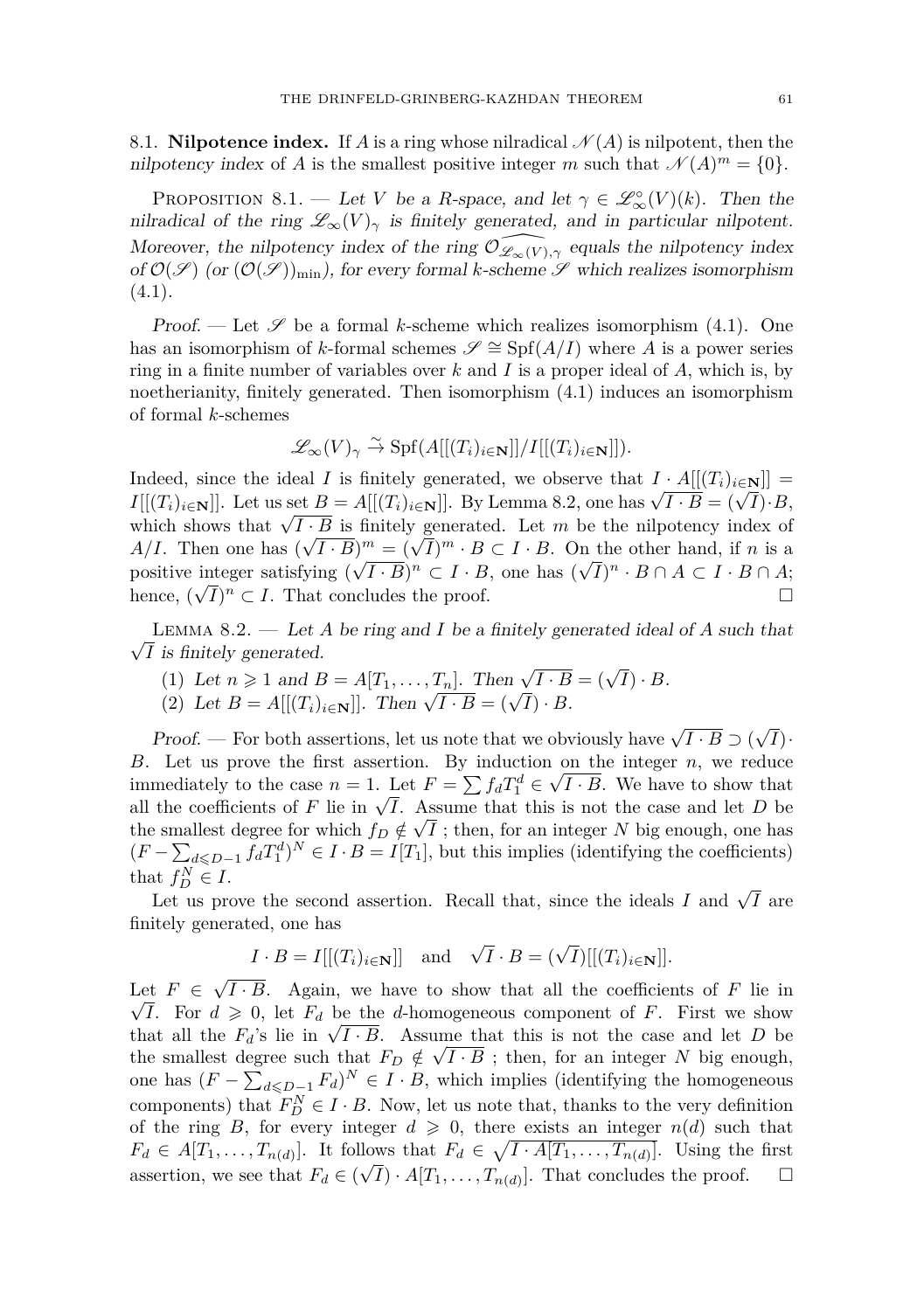Let *V* be a *k*-variety, and let  $\gamma \in \mathscr{L}_{\infty}^{\circ}(V)(k)$ . We define  $m_{\gamma}(V)$  to be the nilpotency index of  $\mathscr{L}_{\infty}(V)_{\gamma}$ .

8.2. **Absolute nilpotency index.** If  $v \in V(k)$ , we denote by  $\mathscr{L}_{\infty}^{\circ}(V, v)$  the subset of  $\mathcal{L}_{\infty}^{\circ}(V)(k)$  formed by the rational arcs  $\gamma$  on *V* with base-point  $\gamma(0) = v$ . This definition suggests to introduce the following invariant:

DEFINITION 8.3. — Let *k* be a field. Let *V* be a *k*-variety, with  $v \in V(k)$ . The absolute nilpotency index of the pair  $(V, v)$  is the integer

$$
m_{\rm abs}(V, v) := \inf_{\gamma \in \mathscr{L}^{\circ}_{\infty}(V, v)} (m_{\gamma}(V)).
$$

The absolute nilpotency index of  $(V, v)$  only depends on the pointed *k*-variety  $(V, v)$  by construction. Besides, there exists an arc  $\gamma_{\text{abs}} \in \mathscr{L}^{\circ}_{\infty}(V)(k)$  such that  $m_{\text{abs}}(V, v) = m_{\gamma_{\text{abs}}}(V).$ 

<span id="page-34-0"></span>PROPOSITION 8.4. — Let *k* be a field. Let *V* be a *k*-variety, with  $v \in V(k)$ . Then, the absolute nilpotency index  $m_{\text{abs}}(V, v)$  is a formal invariant of the singu $larity (V, v).$ 

Proof. — Let  $(V', v')$  be a pointed *k*-variety endowed with an isomorphism of complete local *k*-algebras:  $f : \widehat{\mathcal{O}_{V',v'}} \overset{\sim}{\to} \widehat{\mathcal{O}_{V,v}}$ . Let  $\gamma_v \in \mathscr{L}_{\infty}(V)(k)$  be an arc such that  $m_{\gamma_v}(V) = m_{\text{abs}}(V, v)$  and  $\gamma_{v'} \in \mathscr{L}_{\infty}(\mathscr{C}')(k)$  its image by  $f$ , i.e.,  $\gamma_{v'} = \gamma_v \circ f$ . By corollary [2.9,](#page-9-0) the formal *k*-schemes  $\mathscr{L}_{\infty}(\mathscr{C})_{\gamma_v}$  and  $\mathscr{L}_{\infty}(\mathscr{C})_{\gamma_{v'}}$  are isomorphic. By this way, we deduce that  $m_{\text{abs}}(V, v) \geqslant m_{\text{abs}}(V', v')$ . We conclude, by symmetry, by applying the same arguments to  $f^{-1}$ .

#### 8.3. **Further comments.** Various questions arise from the previous remarks.

 $\circ$  We do not know, in general, whether such arcs  $\gamma_{\text{abs}} \in \mathscr{L}^{\circ}_{\infty}(V)(k)$  are, up to isomorphism, unique or not.

◦ The computation and interpretation of such nilpotency indexes seem to be non-trivial problems even in the case of plane curves. See [\[3\]](#page-35-12) for some related results.

◦ The situation for singular (constant or non-constant) arcs seems to be very different from that of non-singular arcs. See [\[2,](#page-35-28) [31\]](#page-36-4) for some related results.

 $\circ$  Let *k* be a field. Let *V* be a *k*-variety, with  $v \in V(k)$ . If *v* is smooth, then one easily observes that  $m_{\text{abs}}(V, v) = 1$ . The example of the arc  $(T, T, T, T)$  on the variety  $Spec(k[X_0, X_1, X_2, X_3]/\langle X_0X_1 - X_2X_3 \rangle)$ , whose minimal formal model may be computed as  $Spf(k[[U, V]]/(UV))$ , shows that the converse is false.

 $\circ$  If *V* is a *k*-curve and  $\gamma$  is a primitive parametrization at a unibranch singular point  $v \in V(k)$ , does the nilpotency index (or the absolute nilpotency index) associated with the ring  $\mathcal{O}_{\mathscr{L}_{\infty}(V),\gamma}$  equal the singularity degree  $\delta(V, v)$  plus one? (The first positive elements of answer in this direction can be found in [\[3\]](#page-35-12).)

# **ACKNOWLEDGEMENTS**

We would like to thank O. Gabber for having very kindly answered to our question about the cancellation statement and A. Chambert-Loir for interesting discussions which stimulated our interest in this topic. We are grateful to the referee for her/his comments which improved the presentation of our work.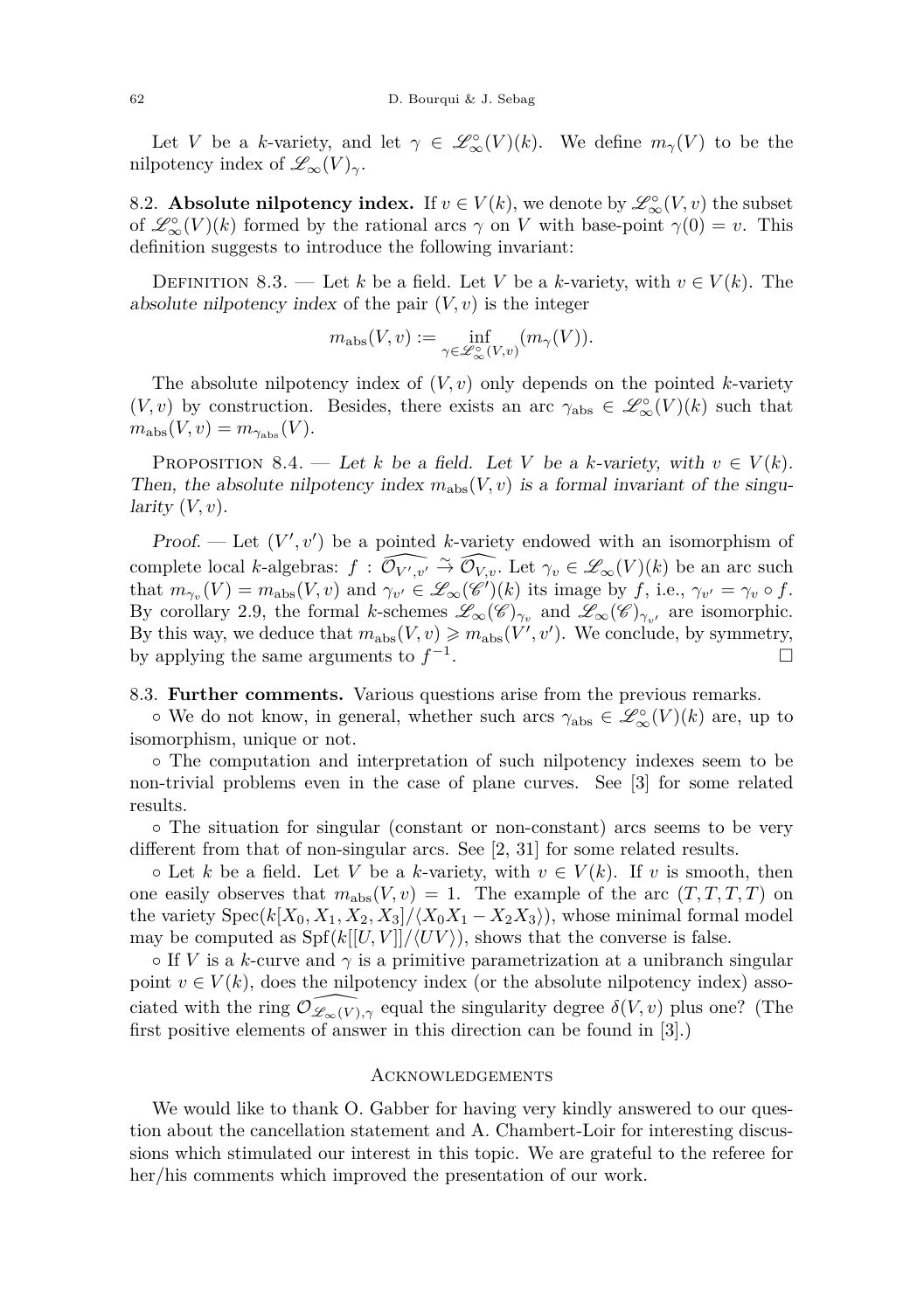#### **REFERENCES**

- <span id="page-35-17"></span>[1] Nicolas Bourbaki. Éléments de mathématique. Fascicule XXVIII. Algèbre commutative. Chapitre 3: Graduations, filtrations et topologies. Chapitre 4: Idéaux premiers associés et décomposition primaire. Actualités Scientifiques et Industrielles, No. 1293. Hermann, Paris, 1961.
- <span id="page-35-28"></span>[2] David Bourqui and Julien Sebag. The Drinfeld-Grinberg-Kazhdan theorem is false for singular arcs. To appear in J. Inst. Math. Jussieu.
- <span id="page-35-12"></span>[3] David Bourqui and Julien Sebag. On the minimal formal models of curve singularities. To appear in Internat. J. Math.
- <span id="page-35-5"></span>[4] David Bourqui and Julien Sebag. A SAGE implementation of Drinfeld's arguments, and some variations. available at <https://perso.univ-rennes1.fr/david.bourqui/sageDGK.pdf>.
- <span id="page-35-21"></span>[5] David Bourqui and Julien Sebag. Smooth arcs on algebraic varieties. To appear in J. Singul.
- <span id="page-35-4"></span>[6] Alexis Bouthier and David Kazhdan. Faisceaux pervers sur les espaces d'arcs I: Le cas d'égales caractéristiques. preprint 2015.
- <span id="page-35-3"></span>[7] Alexis Bouthier, Bau Chau Ngô, and Yiannis Sakellaridis. On the formal arc space of a reductive monoid. Amer. J. Math., 138(1):81–108, 2016.
- <span id="page-35-2"></span>[8] Clemens Bruschek and Herwig Hauser. Arcs, cords, and felts—six instances of the linearization principle. Amer. J. Math., 132(4):941–986, 2010.
- <span id="page-35-8"></span>[9] Aise Johan De Jong et al. The stacks project. <http://stacks.math.columbia.edu/tag/05JA>.
- <span id="page-35-20"></span>[10] Jan Denef and François Loeser. Germs of arcs on singular algebraic varieties and motivic integration. Invent. Math., 135(1):201–232, 1999.
- <span id="page-35-0"></span>[11] Vladimir Drinfeld. On the Grinberg-Kazhdan formal arc theorem. preprint.
- <span id="page-35-15"></span>[12] Lawrence Ein and Mircea Mustaţă. Generically finite morphisms and formal neighborhoods of arcs. Geom. Dedicata, 139:331–335, 2009.
- <span id="page-35-25"></span>[13] Lawrence Ein and Mircea Mustaţă. Jet schemes and singularities. In Algebraic geometry— Seattle 2005. Part 2, volume 80 of Proc. Sympos. Pure Math., pages 505–546. Amer. Math. Soc., Providence, RI, 2009.
- <span id="page-35-22"></span>[14] Renée Elkik. Solutions d'équations à coefficients dans un anneau hensélien. Ann. Sci. École Norm. Sup. (4), 6:553–603 (1974), 1973.
- <span id="page-35-26"></span>[15] Ofer Gabber. private communication.
- <span id="page-35-19"></span>[16] Marvin J. Greenberg. Rational points in Henselian discrete valuation rings. Inst. Hautes Études Sci. Publ. Math., (31):59–64, 1966.
- <span id="page-35-1"></span>[17] Mikhail Grinberg and David Kazhdan. Versal deformations of formal arcs. Geom. Funct. Anal., 10(3):543–555, 2000.
- <span id="page-35-6"></span>[18] Alexandre Grothendieck. Éléments de géométrie algébrique. I. Le langage des schémas. Inst. Hautes Études Sci. Publ. Math., (4):228, 1960.
- <span id="page-35-10"></span>[19] Alexandre Grothendieck. Éléments de géométrie algébrique. IV. Étude locale des schémas et des morphismes de schémas IV. Inst. Hautes Études Sci. Publ. Math., (32):361, 1967.
- <span id="page-35-9"></span>[20] Mercedes Haiech. On noncomplete completions. Master thesis, 2016.
- <span id="page-35-27"></span>[21] Eloise Hamann. On power-invariance. Pacific J. Math., 61(1):153–159, 1975.
- <span id="page-35-13"></span>[22] E. R. Kolchin. Differential algebra and algebraic groups. Academic Press, New York-London, 1973. Pure and Applied Mathematics, Vol. 54.
- <span id="page-35-16"></span>[23] Kodjo Kpognon and Julien Sebag. Nilpotence in arc schemes of plane curves. Comm. Alg., 45(5):2195–2221, 2017.
- <span id="page-35-18"></span>[24] Serge Lang. Algebra, volume 211 of Graduate Texts in Mathematics. Springer-Verlag, New York, third edition, 2002.
- <span id="page-35-14"></span>[25] Hideyuki Matsumura. Commutative ring theory, volume 8 of Cambridge Studies in Advanced Mathematics. Cambridge University Press, Cambridge, second edition, 1989. Translated from the Japanese by M. Reid.
- <span id="page-35-23"></span>[26] Michel Raynaud. Anneaux locaux henséliens. Lecture Notes in Mathematics, Vol. 169. Springer-Verlag, Berlin-New York, 1970.
- <span id="page-35-11"></span>[27] Ana J. Reguera. Towards the singular locus of the space of arcs. Amer. J. Math., 131(2):313– 350, 2009.
- <span id="page-35-24"></span>[28] Nilakantan Sankaran. A theorem on Henselian rings. Canad. Math. Bull., 11:275–277, 1968.
- <span id="page-35-7"></span>[29] Julien Sebag. Intégration motivique sur les schémas formels. Bull. Soc. Math. France, 132(1):1–54, 2004.